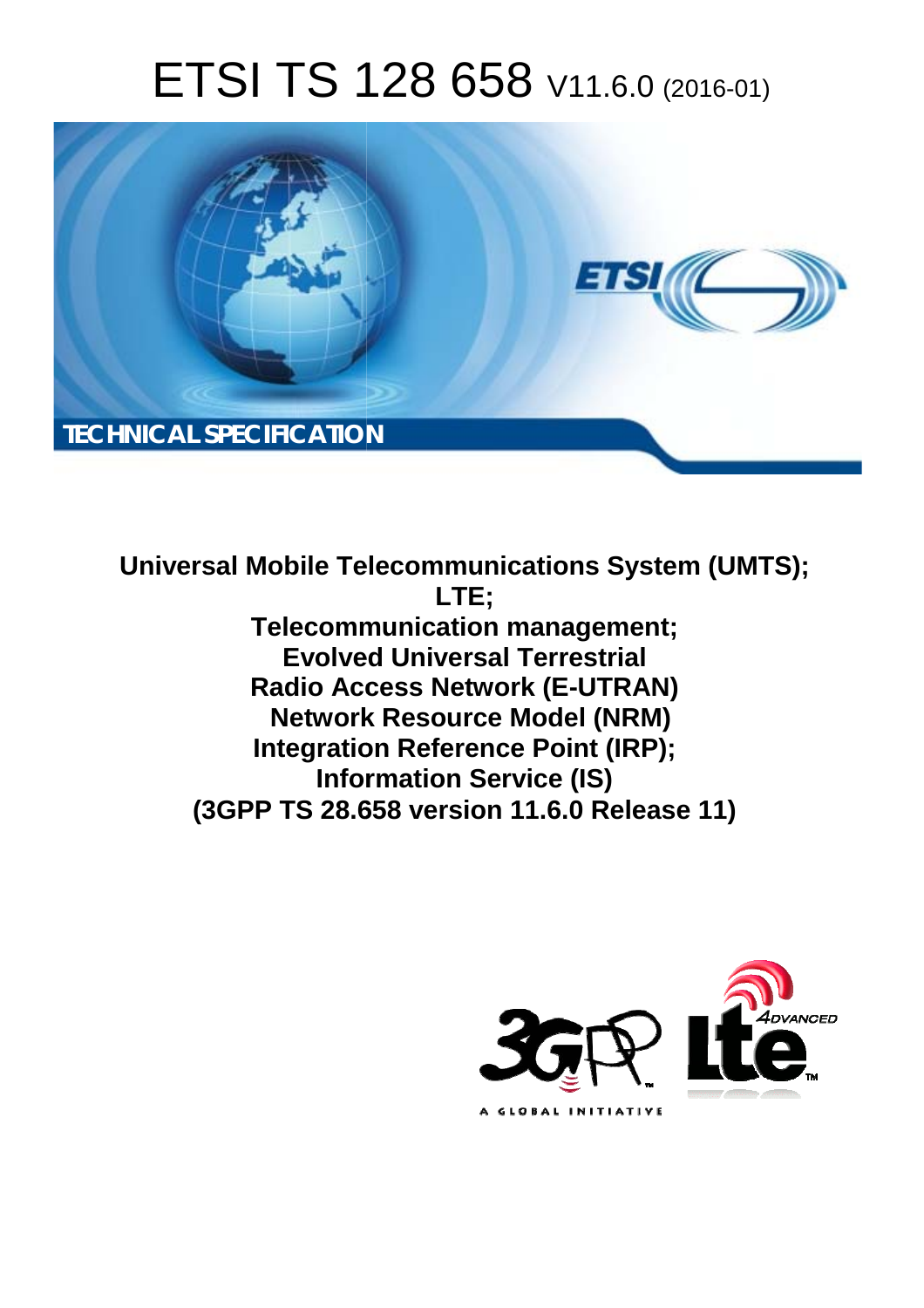Reference RTS/TSGS-0528658vb60

> Keywords LTE,UMTS

#### *ETSI*

#### 650 Route des Lucioles F-06921 Sophia Antipolis Cedex - FRANCE

Tel.: +33 4 92 94 42 00 Fax: +33 4 93 65 47 16

Siret N° 348 623 562 00017 - NAF 742 C Association à but non lucratif enregistrée à la Sous-Préfecture de Grasse (06) N° 7803/88

#### *Important notice*

The present document can be downloaded from: <http://www.etsi.org/standards-search>

The present document may be made available in electronic versions and/or in print. The content of any electronic and/or print versions of the present document shall not be modified without the prior written authorization of ETSI. In case of any existing or perceived difference in contents between such versions and/or in print, the only prevailing document is the print of the Portable Document Format (PDF) version kept on a specific network drive within ETSI Secretariat.

Users of the present document should be aware that the document may be subject to revision or change of status. Information on the current status of this and other ETSI documents is available at <http://portal.etsi.org/tb/status/status.asp>

If you find errors in the present document, please send your comment to one of the following services: <https://portal.etsi.org/People/CommiteeSupportStaff.aspx>

#### *Copyright Notification*

No part may be reproduced or utilized in any form or by any means, electronic or mechanical, including photocopying and microfilm except as authorized by written permission of ETSI.

The content of the PDF version shall not be modified without the written authorization of ETSI. The copyright and the foregoing restriction extend to reproduction in all media.

> © European Telecommunications Standards Institute 2016. All rights reserved.

**DECT**TM, **PLUGTESTS**TM, **UMTS**TM and the ETSI logo are Trade Marks of ETSI registered for the benefit of its Members. **3GPP**TM and **LTE**™ are Trade Marks of ETSI registered for the benefit of its Members and of the 3GPP Organizational Partners.

**GSM**® and the GSM logo are Trade Marks registered and owned by the GSM Association.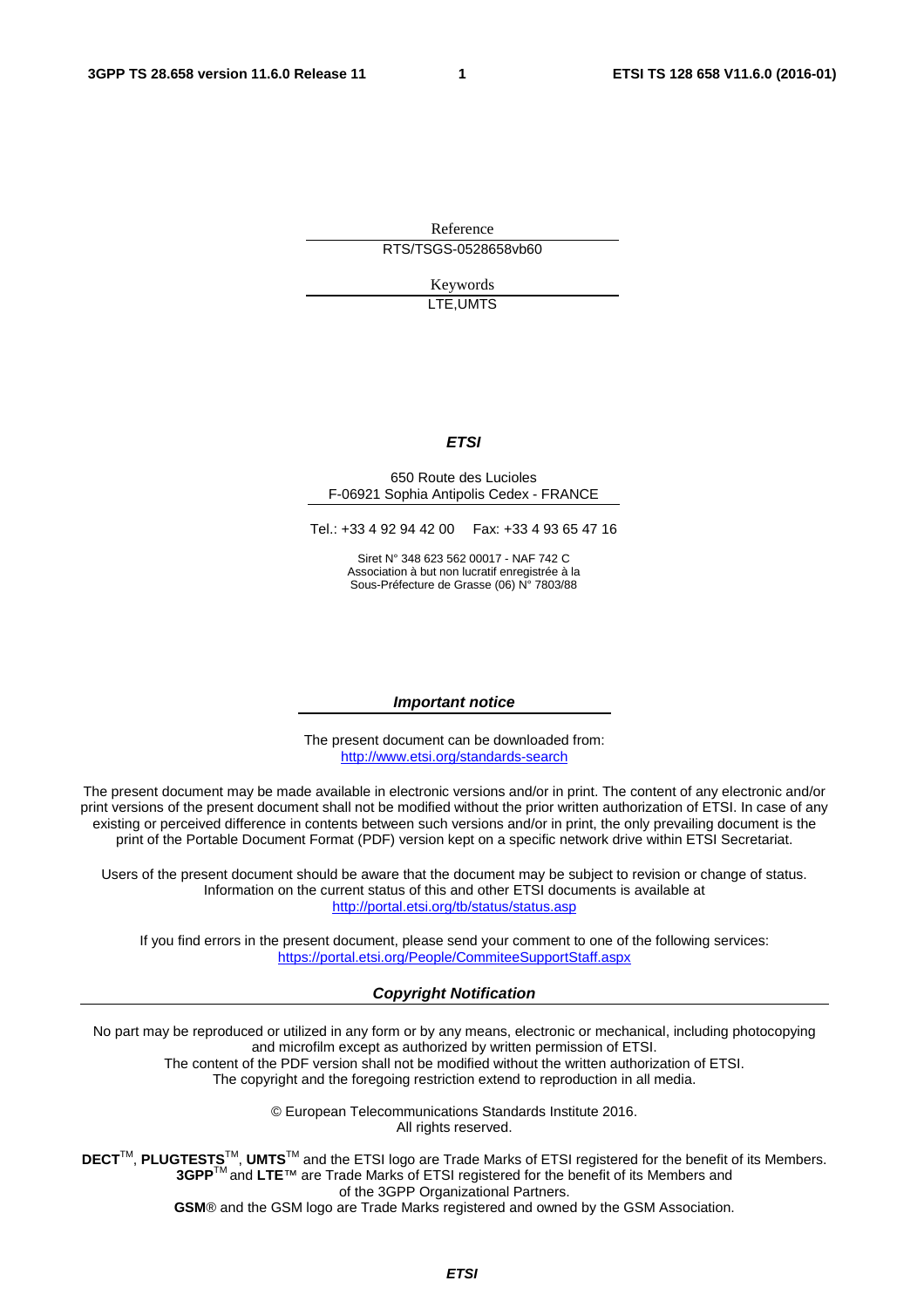### Intellectual Property Rights

IPRs essential or potentially essential to the present document may have been declared to ETSI. The information pertaining to these essential IPRs, if any, is publicly available for **ETSI members and non-members**, and can be found in ETSI SR 000 314: *"Intellectual Property Rights (IPRs); Essential, or potentially Essential, IPRs notified to ETSI in respect of ETSI standards"*, which is available from the ETSI Secretariat. Latest updates are available on the ETSI Web server [\(https://ipr.etsi.org/\)](https://ipr.etsi.org/).

Pursuant to the ETSI IPR Policy, no investigation, including IPR searches, has been carried out by ETSI. No guarantee can be given as to the existence of other IPRs not referenced in ETSI SR 000 314 (or the updates on the ETSI Web server) which are, or may be, or may become, essential to the present document.

### Foreword

This Technical Specification (TS) has been produced by ETSI 3rd Generation Partnership Project (3GPP).

The present document may refer to technical specifications or reports using their 3GPP identities, UMTS identities or GSM identities. These should be interpreted as being references to the corresponding ETSI deliverables.

The cross reference between GSM, UMTS, 3GPP and ETSI identities can be found under [http://webapp.etsi.org/key/queryform.asp.](http://webapp.etsi.org/key/queryform.asp)

### Modal verbs terminology

In the present document "**shall**", "**shall not**", "**should**", "**should not**", "**may**", "**need not**", "**will**", "**will not**", "**can**" and "**cannot**" are to be interpreted as described in clause 3.2 of the [ETSI Drafting Rules](http://portal.etsi.org/Help/editHelp!/Howtostart/ETSIDraftingRules.aspx) (Verbal forms for the expression of provisions).

"**must**" and "**must not**" are **NOT** allowed in ETSI deliverables except when used in direct citation.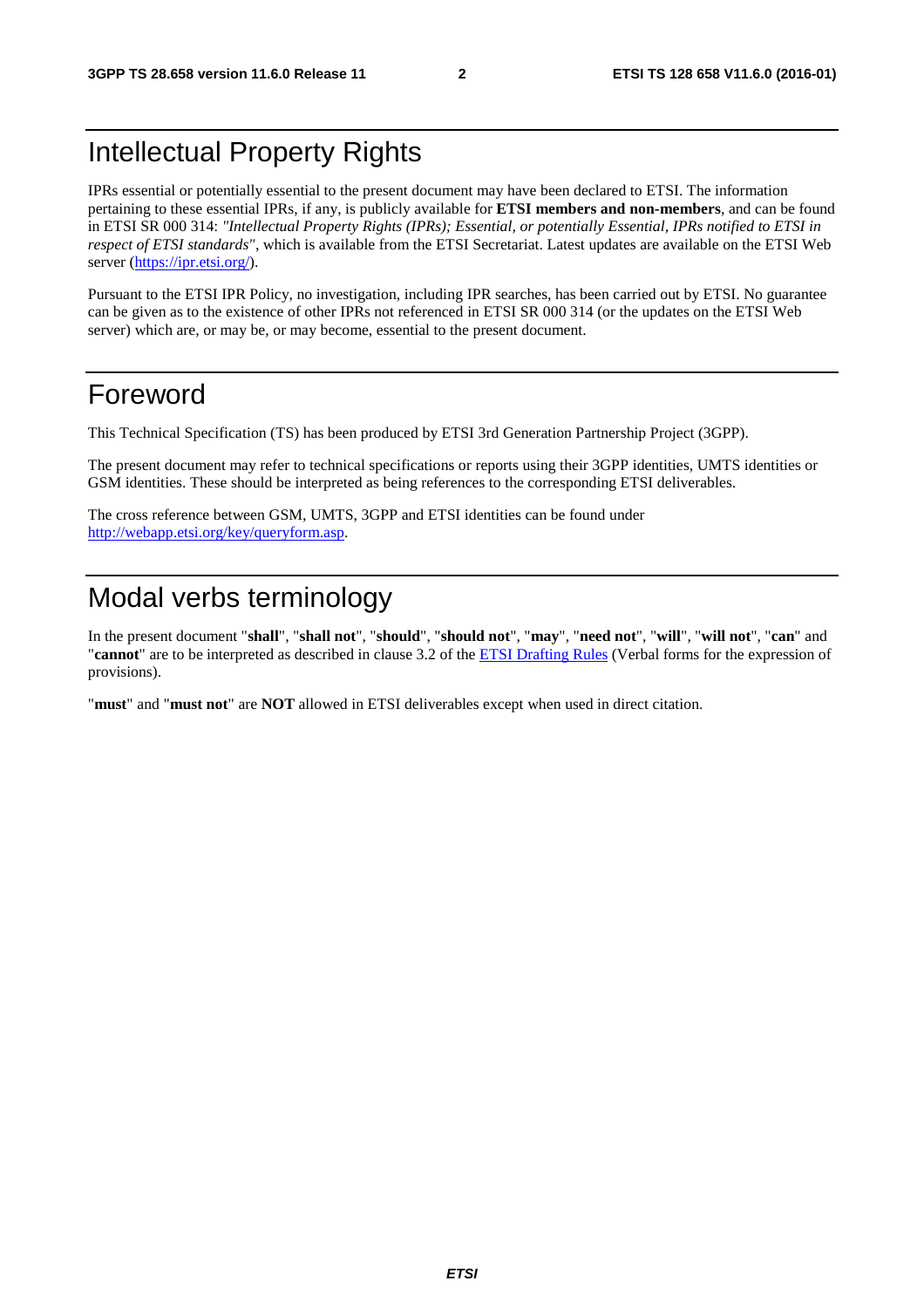$\mathbf{3}$ 

## Contents

| 1                  |  |  |  |  |  |
|--------------------|--|--|--|--|--|
| 2                  |  |  |  |  |  |
| 3                  |  |  |  |  |  |
| 3.1                |  |  |  |  |  |
| 3.2                |  |  |  |  |  |
| 4                  |  |  |  |  |  |
| 4.1                |  |  |  |  |  |
| 4.2                |  |  |  |  |  |
| 4.2.1              |  |  |  |  |  |
| 4.2.2              |  |  |  |  |  |
| 4.3                |  |  |  |  |  |
| 4.3.1              |  |  |  |  |  |
| 4.3.1.1            |  |  |  |  |  |
| 4.3.1.2            |  |  |  |  |  |
| 4.3.1.3            |  |  |  |  |  |
| 4.3.1.4            |  |  |  |  |  |
| 4.3.2              |  |  |  |  |  |
| 4.3.2.1            |  |  |  |  |  |
| 4.3.2.2<br>4.3.2.3 |  |  |  |  |  |
| 4.3.2.4            |  |  |  |  |  |
| 4.3.3              |  |  |  |  |  |
| 4.3.3.1            |  |  |  |  |  |
| 4.3.3.2            |  |  |  |  |  |
| 4.3.3.3            |  |  |  |  |  |
| 4.3.3.4            |  |  |  |  |  |
| 4.3.4              |  |  |  |  |  |
| 4.3.4.1            |  |  |  |  |  |
| 4.3.4.2            |  |  |  |  |  |
| 4.3.4.3            |  |  |  |  |  |
| 4.3.4.4            |  |  |  |  |  |
| 4.3.5              |  |  |  |  |  |
| 4.3.5.1            |  |  |  |  |  |
| 4.3.5.2            |  |  |  |  |  |
| 4.3.5.3            |  |  |  |  |  |
| 4.3.5.4            |  |  |  |  |  |
| 4.3.6              |  |  |  |  |  |
| 4.3.6.1            |  |  |  |  |  |
| 4.3.6.2            |  |  |  |  |  |
| 4.3.6.3            |  |  |  |  |  |
| 4.3.6.4<br>4.3.7   |  |  |  |  |  |
| 4.3.7.1            |  |  |  |  |  |
| 4.3.7.2            |  |  |  |  |  |
| 4.3.7.3            |  |  |  |  |  |
| 4.3.7.4            |  |  |  |  |  |
| 4.3.8              |  |  |  |  |  |
|                    |  |  |  |  |  |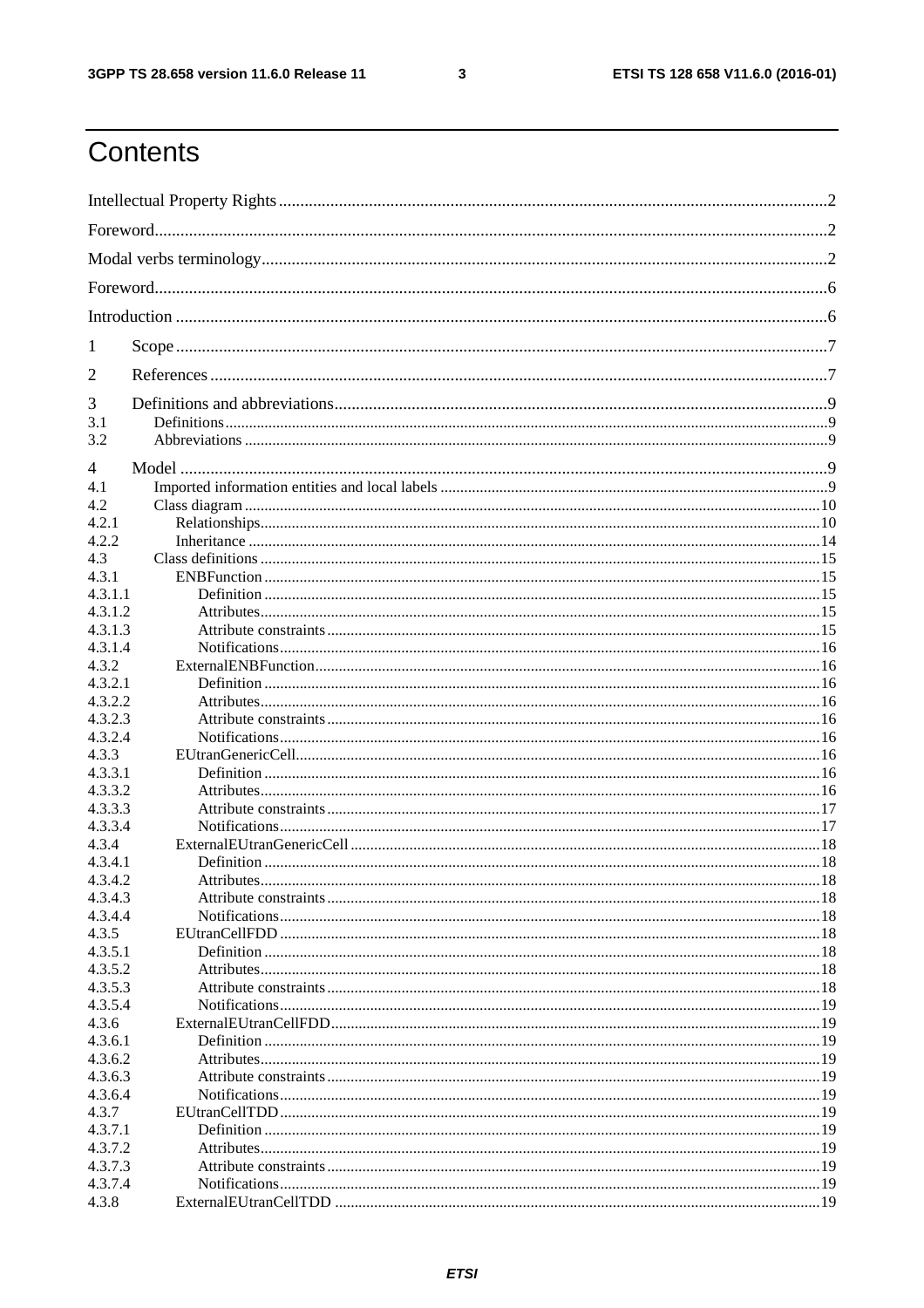#### $\overline{\mathbf{4}}$

| 4.3.8.1  |     |
|----------|-----|
| 4.3.8.3  |     |
| 4.3.8.4  |     |
| 4.3.9    |     |
| 4.3.9.1  |     |
| 4.3.9.2  |     |
| 4.3.9.3  |     |
| 4.3.9.4  |     |
| 4.3.10   |     |
| 4.3.10.1 |     |
| 4.3.10.2 |     |
| 4.3.10.3 |     |
| 4.3.10.4 |     |
| 4.3.11   |     |
| 4.3.11.1 |     |
| 4.3.11.2 |     |
| 4.3.11.3 |     |
| 4.3.11.4 |     |
| 4.3.12   |     |
| 4.3.12.1 |     |
| 4.3.12.2 |     |
| 4.3.12.3 |     |
| 4.3.12.4 |     |
| 4.3.13   |     |
| 4.3.13.1 |     |
| 4.3.13.2 |     |
| 4.3.13.3 |     |
| 4.3.13.4 |     |
| 4.3.14   |     |
| 4.3.14.1 |     |
| 4.3.14.2 |     |
| 4.3.14.3 |     |
| 4.3.14.4 |     |
| 4.3.15   |     |
| 4.3.15.1 |     |
| 4.3.15.2 |     |
| 4.3.15.3 |     |
| 4.3.15.4 |     |
| 4.3.16   |     |
| 4.3.16.1 |     |
| 4.3.16.2 |     |
| 4.3.16.3 |     |
| 4.3.16.4 |     |
| 4.3.17   |     |
| 4.3.17.1 |     |
| 4.3.17.2 |     |
| 4.3.17.3 |     |
| 4.3.17.4 |     |
| 4.3.18   |     |
| 4.3.18.1 |     |
| 4.3.18.2 | .24 |
| 4.3.18.3 |     |
| 4.3.18.4 |     |
| 4.3.19   |     |
| 4.3.19.1 |     |
| 4.3.19.2 |     |
| 4.3.19.3 |     |
| 4.3.19.4 |     |
| 4.3.20   |     |
| 4.3.20.1 |     |
| 4.3.20.2 |     |
| 4.3.20.3 |     |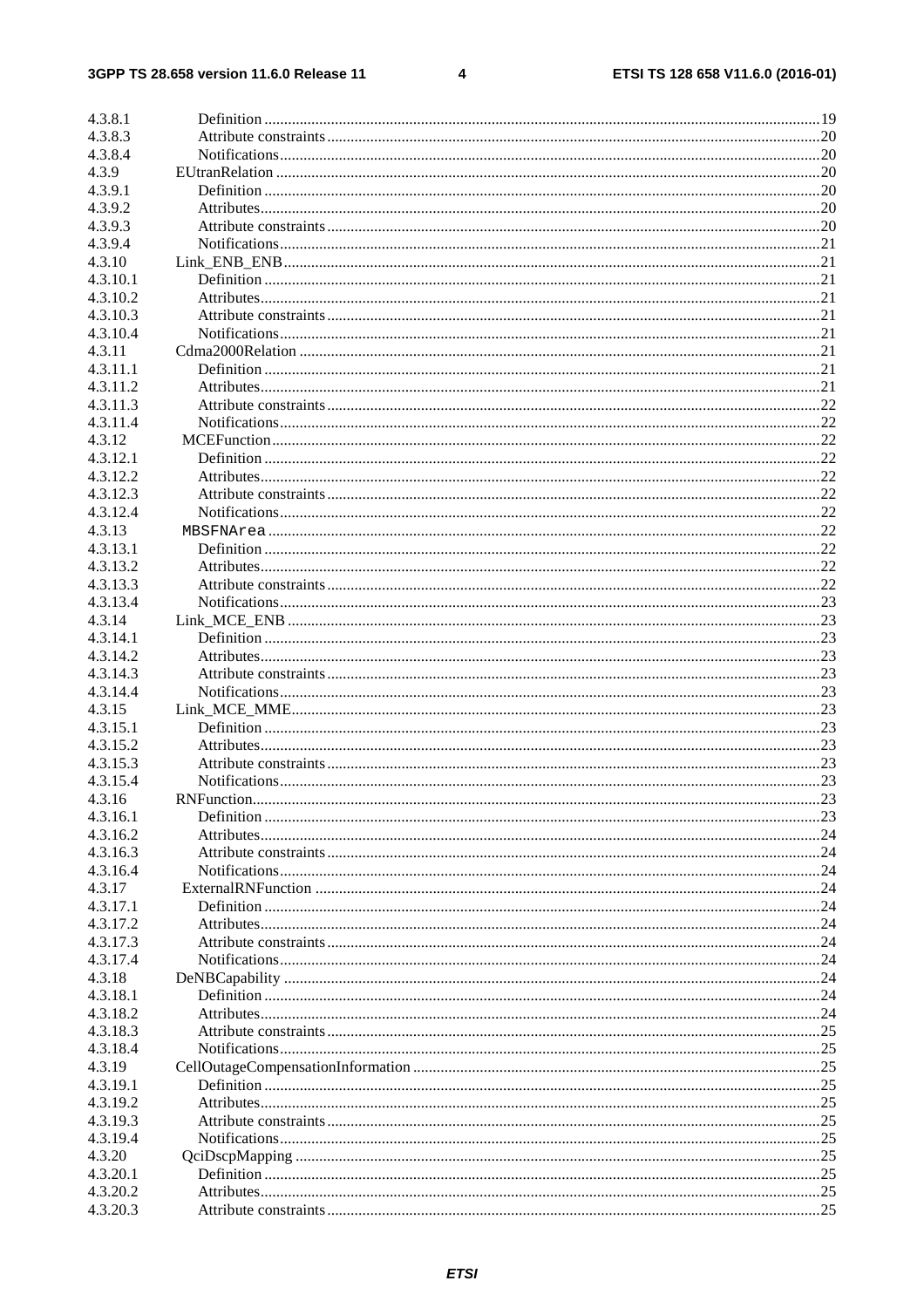$5\phantom{a}$ 

| 4.3.20.4 |                               |  |
|----------|-------------------------------|--|
| 4.3.21   |                               |  |
| 4.3.21.1 |                               |  |
| 4.3.21.2 |                               |  |
| 4.3.21.3 |                               |  |
| 4.3.21.4 |                               |  |
| 4.4      |                               |  |
| 4.4.1    |                               |  |
| 4.4.2    |                               |  |
| 4.5      |                               |  |
| 4.5.1    |                               |  |
| 4.5.2    |                               |  |
|          | <b>Annex A (informative):</b> |  |
|          | <b>Annex B</b> (informative): |  |
|          |                               |  |
|          |                               |  |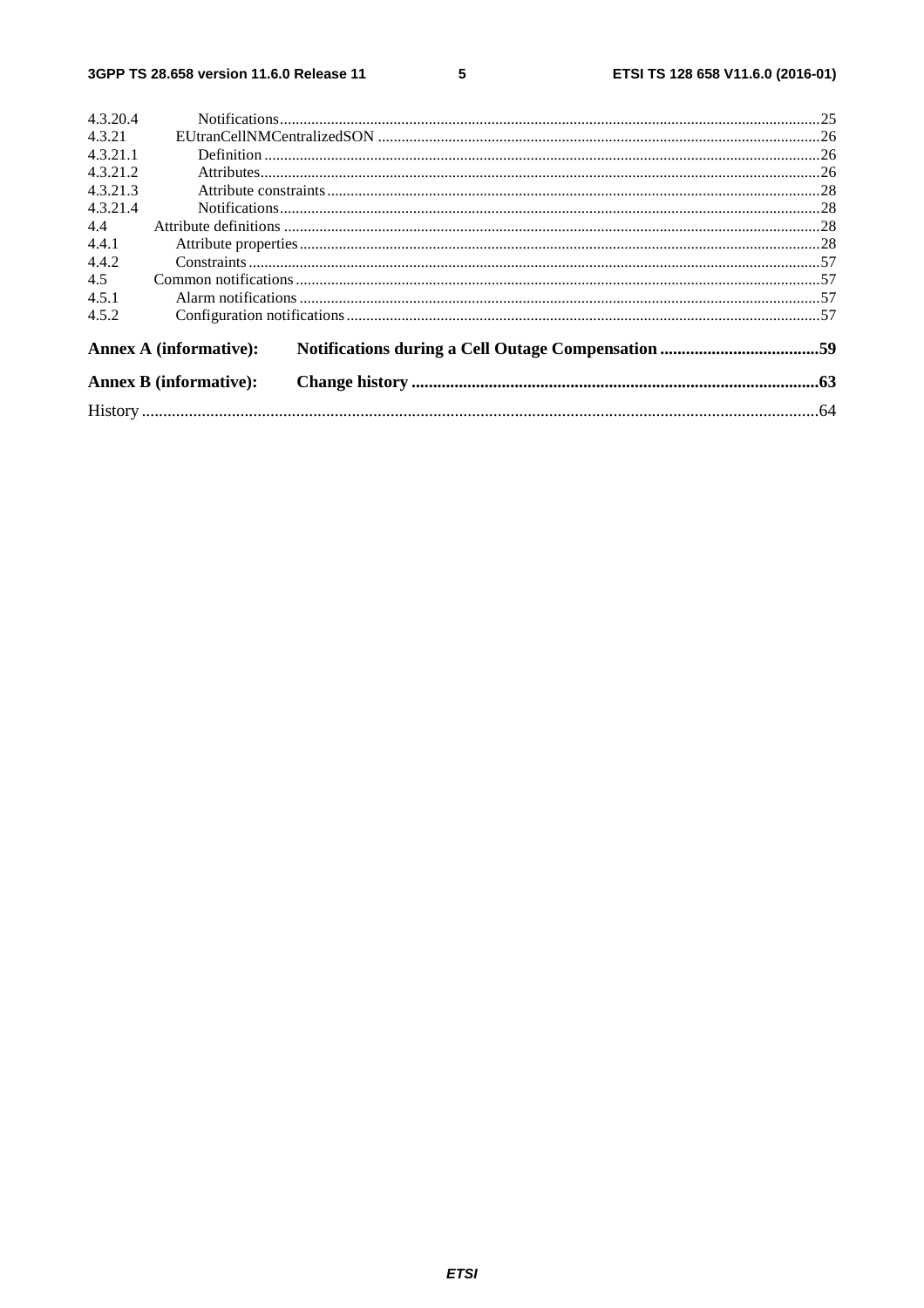### Foreword

This Technical Specification has been produced by the 3<sup>rd</sup> Generation Partnership Project (3GPP).

The contents of the present document are subject to continuing work within the TSG and may change following formal TSG approval. Should the TSG modify the contents of the present document, it will be re-released by the TSG with an identifying change of release date and an increase in version number as follows:

Version x.y.z

where:

- x the first digit:
	- 1 presented to TSG for information;
	- 2 presented to TSG for approval;
	- 3 or greater indicates TSG approved document under change control.
- y the second digit is incremented for all changes of substance, i.e. technical enhancements, corrections, updates, etc.
- z the third digit is incremented when editorial only changes have been incorporated in the document.

### Introduction

The present document is part of a TS-family covering the 3<sup>rd</sup> Generation Partnership Project; Technical Specification Group Services and System Aspects; Telecommunication management; as identified below:

- TS 28.657 Evolved Universal Terrestrial Radio Access Network (E-UTRAN) Network Resource Model (NRM) Integration Reference Point (IRP); Requirements
- **TS 28.658 Evolved Universal Terrestrial Radio Access Network (E-UTRAN) Network Resource Model (NRM) Integration Reference Point (IRP); Information Service (IS)**
- TS 28.659 Evolved Universal Terrestrial Radio Access Network (E-UTRAN) Network Resource Model (NRM) Integration Reference Point (IRP); Solution Set (SS) definitions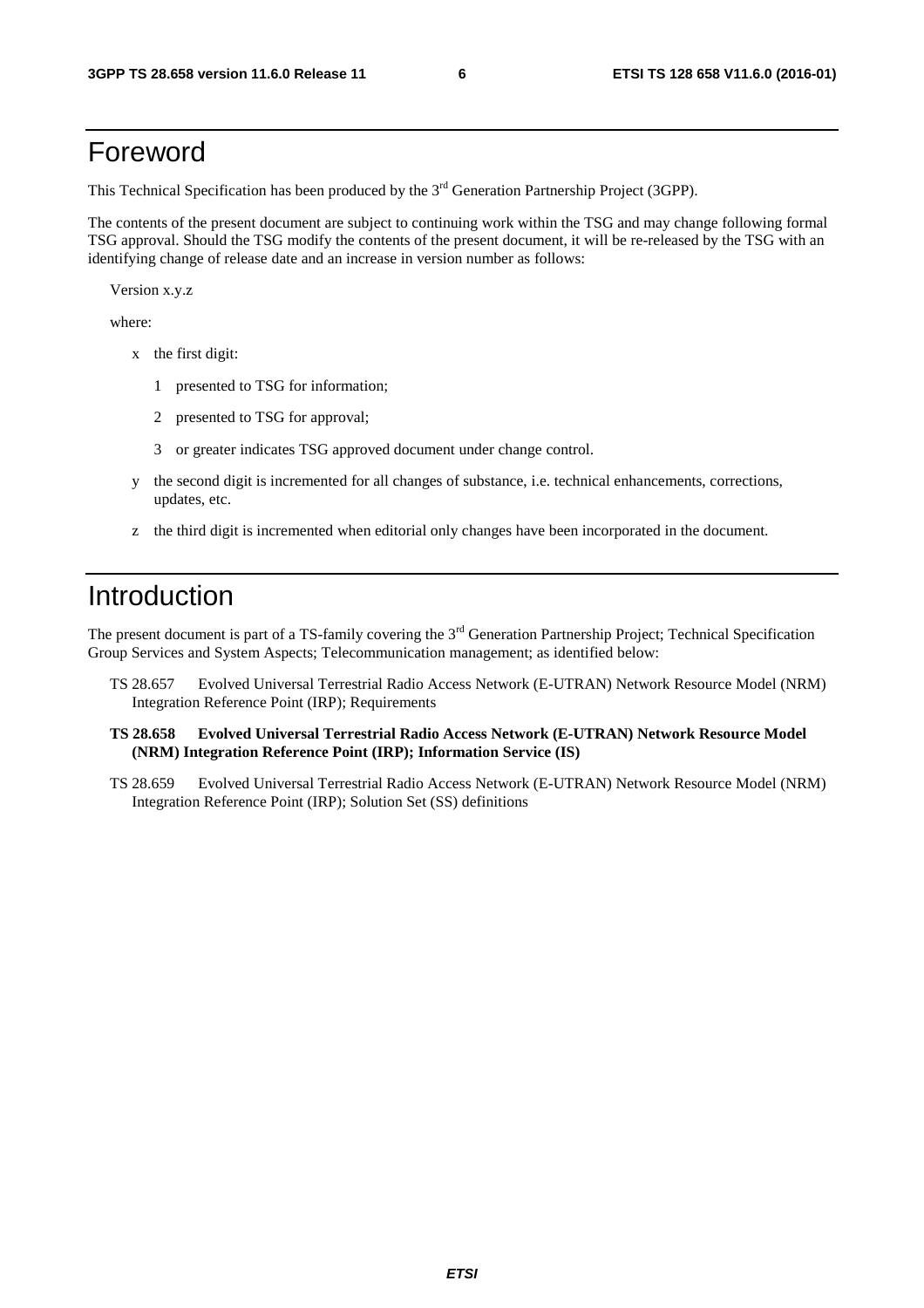### 1 Scope

The present document specifies the E-UTRAN network resource information that can be communicated between an IRPAgent and an IRPManager for telecommunication network management purposes, including management of converged networks.

This document specifies the semantics and behaviour of information object class attributes and relations visible across the reference point in a protocol and technology neutral way. It does not define their syntax and encoding.

The E-UTRAN NRM IRP comprises a set of specifications defining Requirements, a protocol neutral Information Service and one or more Solution Set(s).

The present document specifies the protocol neutral E-UTRAN NRM IRP: Information Service (IS). It reuses relevant parts of the Generic NRM IRP: IS in 3GPP TS 28.622 [6], either by direct reuse or sub-classing, and in addition to that defines E-UTRAN specific Information Object Classes.

In order to access the information defined by this NRM, an Interface IRP such as the "Basic CM IRP" is needed (3GPP TS 32.602 [7]). However, which Interface IRP is applicable is outside the scope of the present document.

### 2 References

The following documents contain provisions which, through reference in this text, constitute provisions of the present document.

- References are either specific (identified by date of publication, edition number, version number, etc.) or non-specific.
- For a specific reference, subsequent revisions do not apply.
- For a non-specific reference, the latest version applies. In the case of a reference to a 3GPP document (including a GSM document), a non-specific reference implicitly refers to the latest version of that document *in the same Release as the present document*.
- [1] 3GPP TS 32.101: "Telecommunication management; Principles and high level requirements".
- [2] 3GPP TS 32.102: "Telecommunication management; Architecture".
- [3] 3GPP TS 23.003: "Numbering, addressing and identification".
- [4] 3GPP TS 32.300: "Telecommunication management; Configuration Management (CM); Name convention for Managed Objects".
- [5] 3GPP TS 28.628: "Self-Organizing Networks (SON) Policy Network Resource Model (NRM) Integration Reference Point (IRP); Information Service (IS)'.
- [6] 3GPP TS 28.622: "Telecommunication management; Generic Network Resource Model (NRM) Integration Reference Point (IRP); Information Service (IS)".
- [7] 3GPP TS 32.602: "Telecommunication management; Configuration Management (CM); Basic CM Integration Reference Point (IRP) Information Service (IS)".
- [8] 3GPP TS 36.321: "Universal Terrestrial Access Network (UTRAN); Medium Access Control (MAC) protocol specification".
- [9] 3GPP TS 23.401: "General Packet Radio Service (GPRS) enhancements for Evolved Universal Terrestrial Radio Access Network (E-UTRAN) access".
- [10] 3GPP TS 36.331: "Evolved Universal Terrestrial Radio Access (E-UTRA) Radio Resource Control (RRC); Protocol specification".
- [11] 3GPP TS 36.300: "Evolved Universal Terrestrial Radio Access (E-UTRA) and Evolved Universal Terrestrial Radio Access Network (E-UTRAN); Overall description; Stage 2".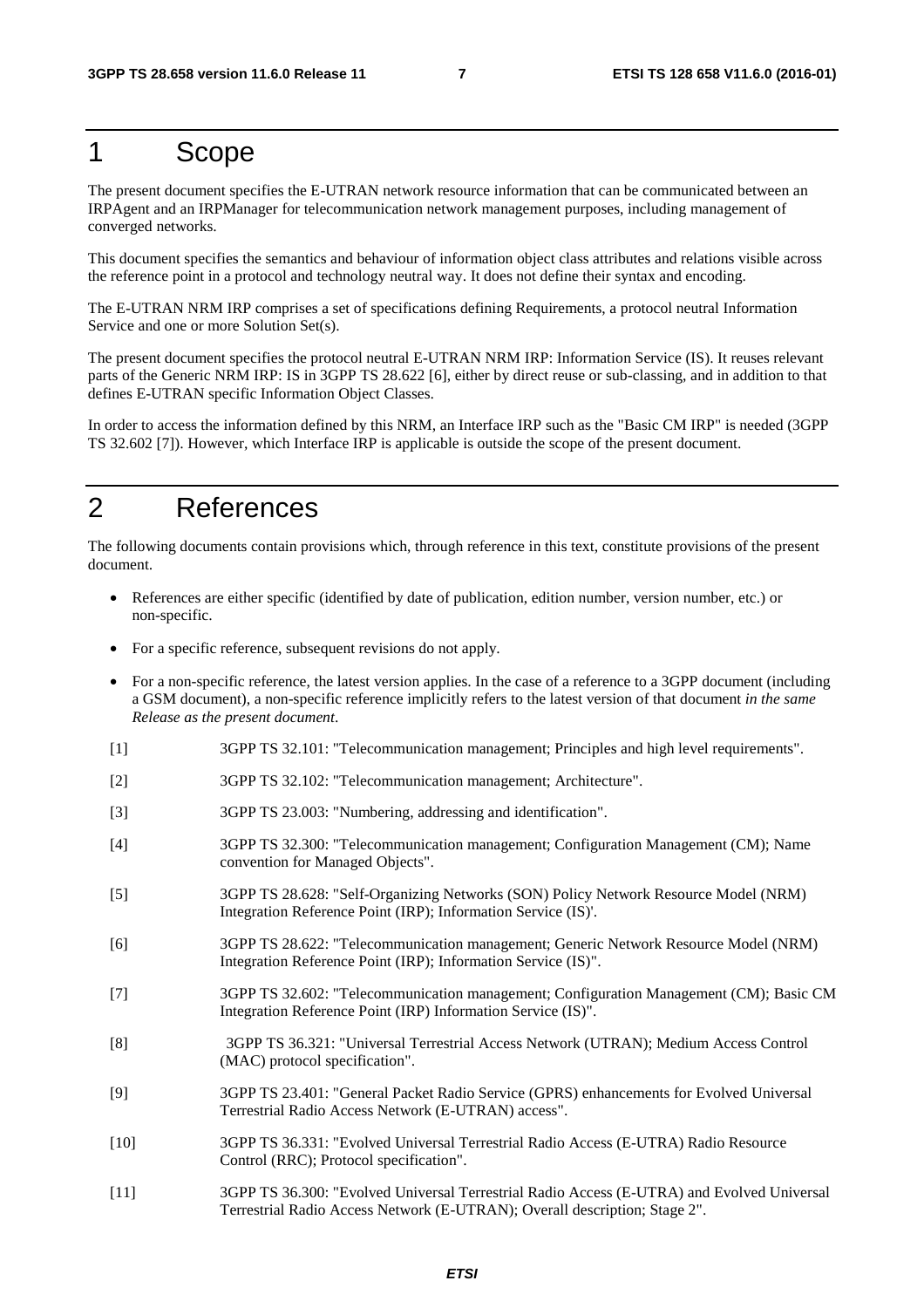- [12] 3GPP TS 36.211: "Evolved Universal Terrestrial Radio Access (E-UTRA); Physical Channels and Modulation"
- [13] 3GPP TS 36.101: "Evolved Universal Terrestrial Radio Access (E-UTRA); User Equipment (UE) radio transmission and reception"
- [14] 3GPP TS 36.104: "Evolved Universal Terrestrial Radio Access (E\_UTRA); Base Station (BS) radio transmission and reception"
- [15] 3GPP TS 32.500: "Telecommunication Management; Self-Organizing Networks (SON); Concepts and requirements"
- [16] 3GPP TS 32.150: "Telecommunication management; Integration Reference Point (IRP) Concept and definitions"
- [17] 3GPP TS 21.905: "Vocabulary for 3GPP Specifications"
- [18] 3GPP TS 32.111-2: "Telecommunication management; Fault Management; Part 2: Alarm Integration Reference Point (IRP): Information Service (IS)"
- [19] 3GPP TS 23.002: "Network Architecture"
- [20] 3GPP TS 32.652: "Telecommunication management; Configuration Management (CM); GERAN network resources Integration Reference Point (IRP); Network Resource Model (NRM)"
- [21] 3GPP TS 28.652: "Telecommunication management; Universal Terrestrial Radio Access Network (UTRAN) Network Resource Model (NRM) Integration Reference Point (IRP); Information Service (IS)"
- [22] 3GPP2 S.S0028-D "OAM&P for cdma2000 (Overview, 3GPP R7 Delta Specification, 3GPP2 Network Resource Model IRP)"
- [23] 3GPP TS 28.708: "Telecommunication management; Evolved Packet Core (EPC) Network Resource Model (NRM) Integration Reference Point (IRP): Information Service (IS)"
- [24] 3GPP TS 36.423: "Evolved Universal Terrestrial Radio Access Network (E-UTRAN); X2 application protocol (X2AP)".
- [25] 3GPP TS 36.213: "Evolved Universal Terrestrial Radio Access (E-UTRA); Physical layer procedures".
- [26] 3GPP TS 28.625: "Telecommunication management; State Management Data Definition Integration Reference Point (IRP); Information Service (IS)".
- [27] 3GPP TS 36.413: "Evolved Universal Terrestrial Access Network (E-UTRAN); S1 Application Protocol (S1AP)".
- [28] 3GPP TS 36.443: "Evolved Universal Terrestrial Access Network (E-UTRAN); M2 Application Protocol (M2AP)".
- [29] 3GPP TS 22.011: "Service accessibility".
- [30] 3GPP TS 32.422: "Telecommunication management; Subscriber and equipment trace; Trace control and configuration management".
- [31] 3GPP TS 28.662: "Telecommunication management;Generic Radio Access Network (RAN) Network Resource Model (NRM) Integration Reference Point (IRP);Information Service (IS)".
- [32] 3GPP TS 32.662: "Telecommunication management; Configuration Management (CM); Kernel CM; Information service (IS)".
- [33] 3GPP TS 23.203: "Policy and charging control architecture'.
- [34] 3GPP TS 23.207: "End-to-end Quality of Service (QoS) concept and architecture'.
- [35] RFC 2474: "Definition of the Differentiated Services Field (DS Field) in the IPv4 and IPv6 Headers".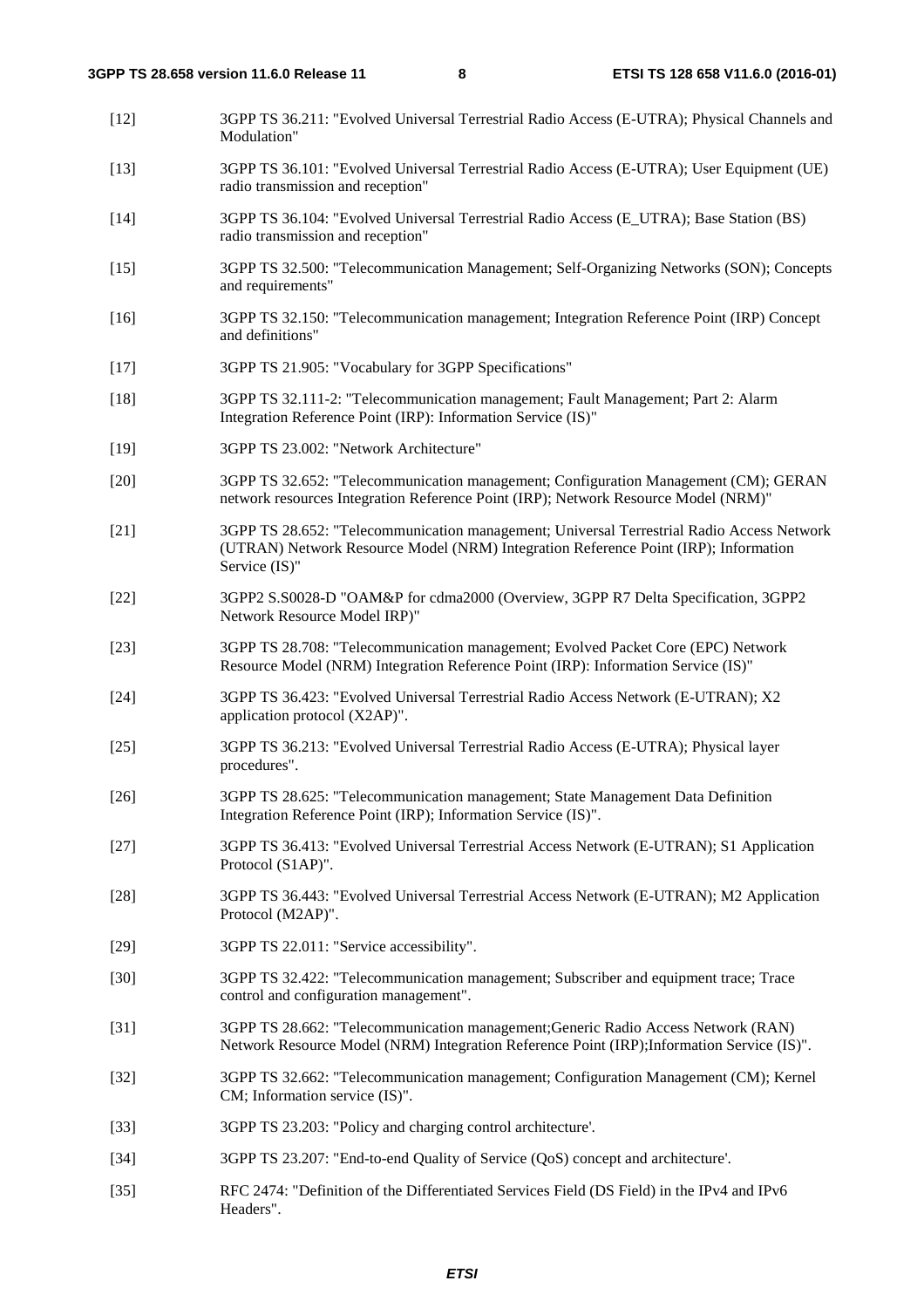- [36] 3GPP TS 45.008: "Technical Specification Group GSM/EDGE Radio Access Network; Radio subsystem link control". [37] 3GPP TS 32.302: "Telecommunication management; Configuration Management (CM);
- Notification Integration Reference Point (IRP): Information Service (IS)".
- [38] 3GPP TS 36.133: "Universal Terrestrial Access Network (UTRAN); Requirements for support of radio resource management".

### 3 Definitions and abbreviations

### 3.1 Definitions

For the purposes of the present document, the terms and definitions given in TS 32.150 [16], TS 32.101 [1], TS 32.102 [2] and TS 21.905 [17] and the following apply.

**Association**: See definition in TS 28.622 [6].

**Network Resource Model (NRM)**: See definition in TS 28.622 [6].

**eNodeB:** A logical node responsible for radio transmission/reception in one or more cells to/from the User Equipment. It terminates the S1 interface towards the EPC.

### 3.2 Abbreviations

For the purposes of the present document, the abbreviations given in TS 32.150 [16], TS 32.101 [1], TS 32.102 [2] and TS 21.905 [17] and the following apply. An abbreviation defined in the present document takes precedence over the definition of the same abbreviation, if any, in TS 32.150 [16], TS 32.101 [1], TS 32.102 [2] and TS 21.905 [17], in that order.

| DeNB           | Donor eNodeB                                                    |
|----------------|-----------------------------------------------------------------|
| DN             | Distinguished Name (see 3GPP TS 32.300 [4])                     |
| E-UTRA         | <b>Evolved Universal Terrestrial Radio Access</b>               |
| <b>E-UTRAN</b> | Evolved Universal Terrestrial Radio Access Network              |
| <b>MBSFN</b>   | Multimedia Broadcast multicast service Single Frequency Network |
| NR.            | Neighbour cell Relation                                         |
| PM             | Performance Management                                          |
| <b>RDN</b>     | Relative Distinguished Name (see 3GPP TS 32.300 [4])            |
| <b>RN</b>      | Relay Node                                                      |

### 4 Model

### 4.1 Imported information entities and local labels

| Label reference                                     | Local label         |
|-----------------------------------------------------|---------------------|
| 3GPP TS 28.625 [26], attribute, administrativeState | administrativeState |
| 3GPP TS 28.625 [26], attribute, availability Status | availabilityStatus  |
| 3GPP TS 28.625 [26], attribute, operational State   | operationalState    |
| 3GPP TS 28.622 [6], IOC, Top                        | Top                 |
| 3GPP TS 28.622 [6], IOC, ManagedElement             | ManagedElement      |
| 3GPP TS 28.622 [6], IOC, SubNetwork                 | SubNetwork          |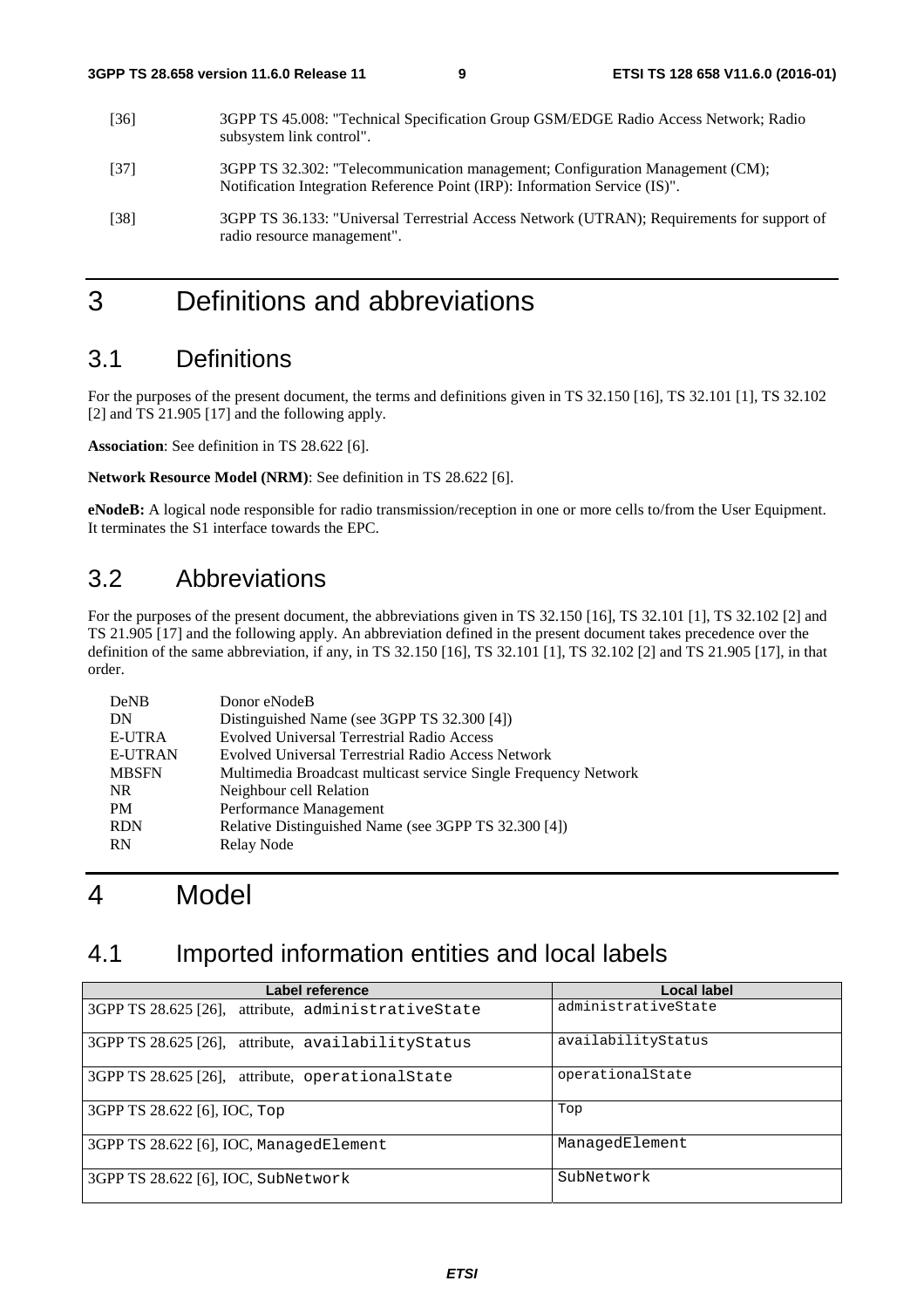| 3GPP TS 28.622 [6], IOC, ManagedFunction          | ManagedFunction         |
|---------------------------------------------------|-------------------------|
| 3GPP TS 28.622 [6], IOC, Link                     | Link                    |
| 3GPP TS 28.708 [23], IOC, MMEFunction             | MMEFunction             |
| 3GPP TS 28.708 [23], IOC, ExternalMMEFunction     | ExternalMMEFunction     |
| 3GPP TS 28.652 [21], IOC, Utran Relation          | UtranRelation           |
| 3GPP TS 28.662 [31], IOC, AntennaFunction         | AntennaFunction         |
| 3GPP TS 28.662 [31], IOC, TmaFunction             | TmaFunction             |
| 3GPP TS 32.652 [20], IOC, GsmRelation             | GsmRelation             |
| 3GPP2 TS S.S0028 [22], IOC, External Sector       | ExternalSector          |
| 3GPP TS 28.708 [23], IOC, EP RP EPS               | EP RP EPS               |
| 3GPP TS 28.708 [23], IOC, QCISet                  | <b>QCISet</b>           |
| 3GPP TS 28.662 [31], IOC, SectorEquipmentFunction | SectorEquipmentFunction |
| 3GPP TS 28.628 [5], IOC, EnergySavingProperties   | EnergySavingProperties  |

### 4.2 Class diagram

### 4.2.1 Relationships

This clause depicts the set of classes (e.g. IOCs) that encapsulates the information relevant for this IRP. This clause provides the overview of the relationships of relevant classes in UML. Subsequent clauses provide more detailed specification of various aspects of these classes.



**Figure 4.2.1-1: Cell view of E-UTRAN NRM**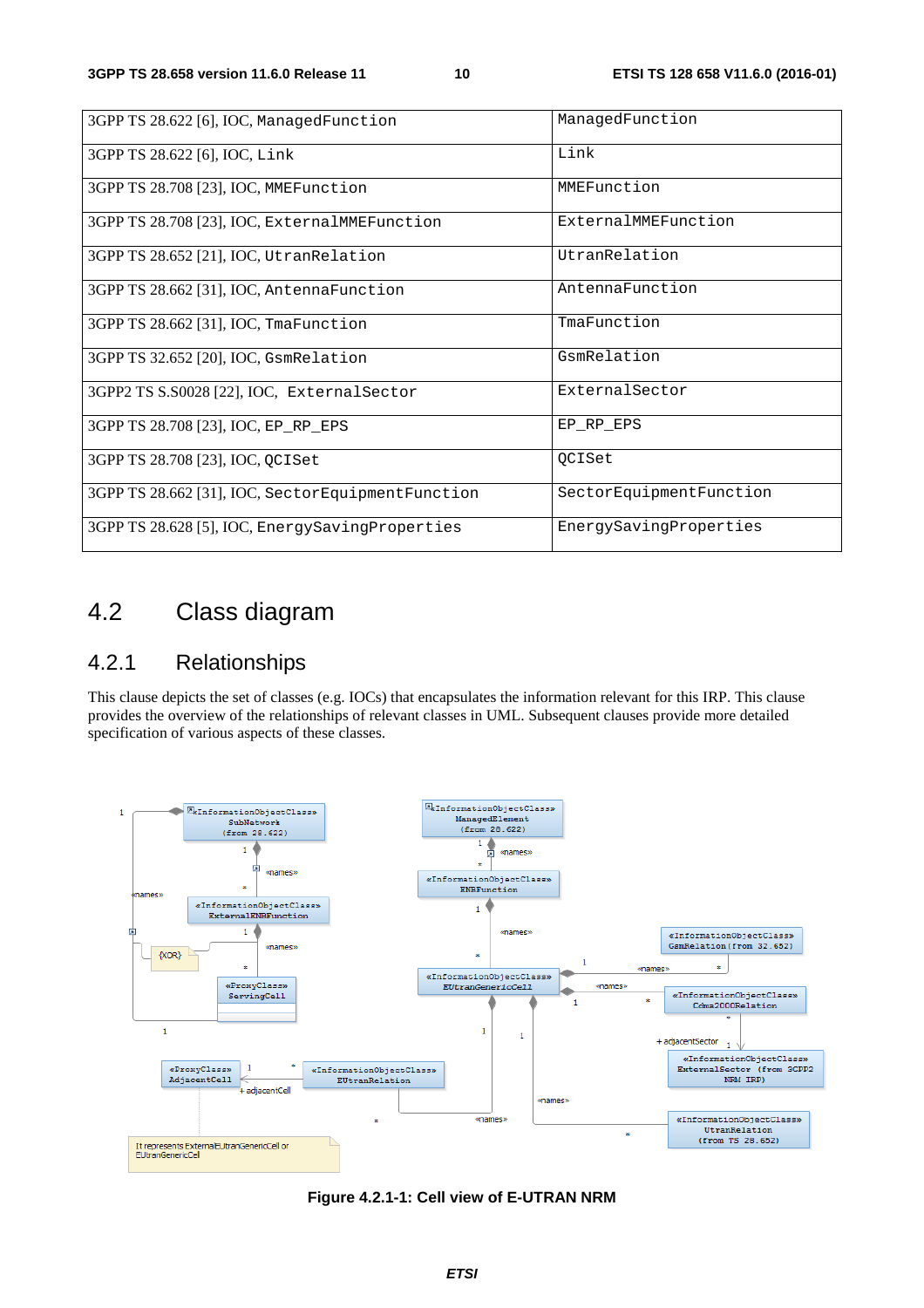

NOTE 1: If an instance of the *ServesRN* association is present, then a corresponding instance of *ServedByEGC* must be present. In this case, the ENBFunction and RNFunction instances are under the management scope of the same IRPAgent. If an instance of the *ServesExtRN* association is present, then a corresponding instance of

*ServedByExtEGC* must be present. In this case, the ENBFunction and RNFunction instances are under the management scope of two different IRPAgents.

NOTE 2: The modelling of the DeNB capability as a separate IOC or as attributes of ENBFunction is FFS

#### **Figure 4.2.1-2: E-UTRAN relaying view of E-UTRAN NRM**



#### **Figure 4.2.1-3: Transport view of E-UTRAN NRM**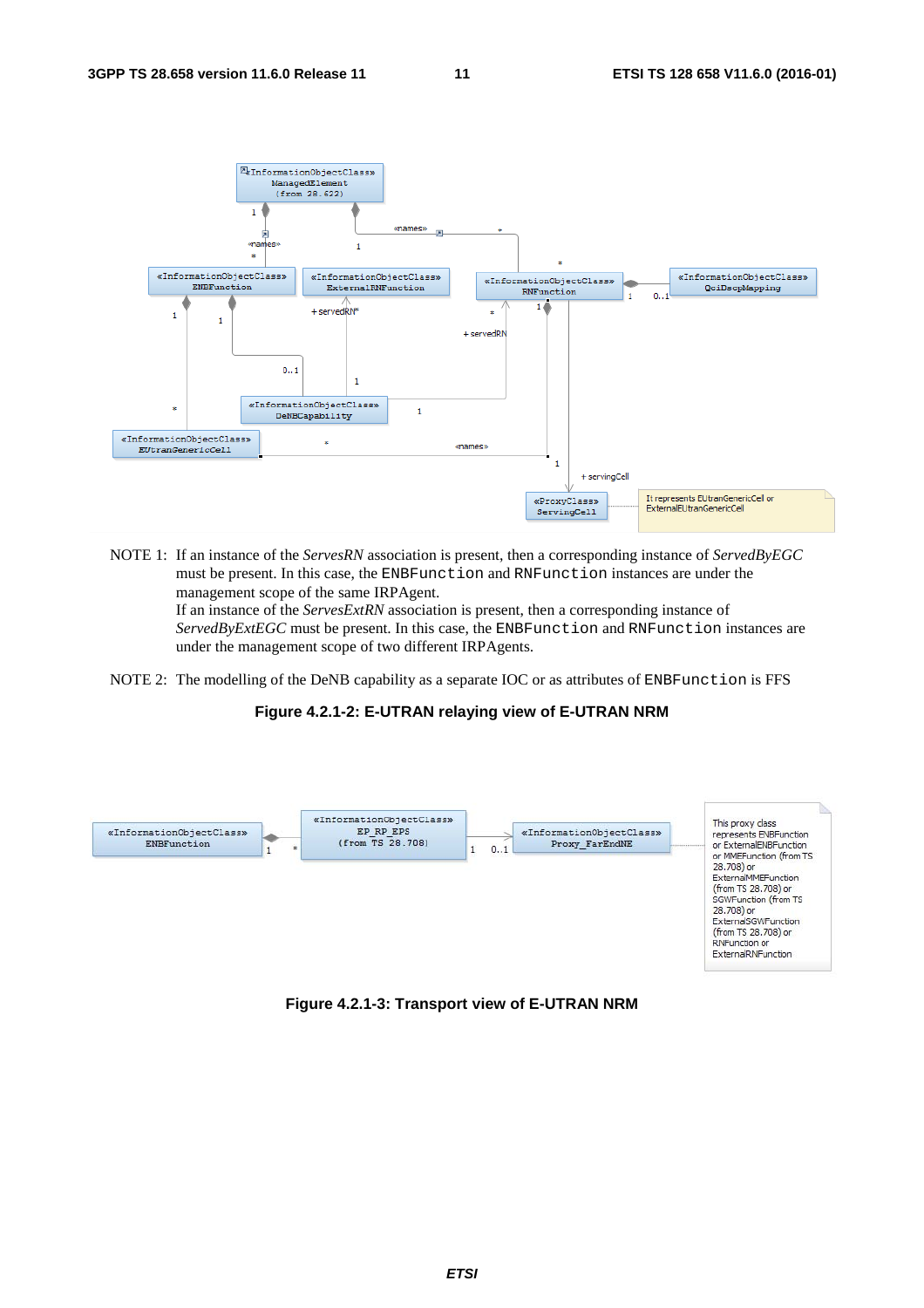

**Figure 4.2.1-4: MBMS view of E-UTRAN NRM 1** 

NOTE 1: This is E-UTRAN NRM containment/relationship Figure form view of MBMS when MCE and ENB belong to one Network Element.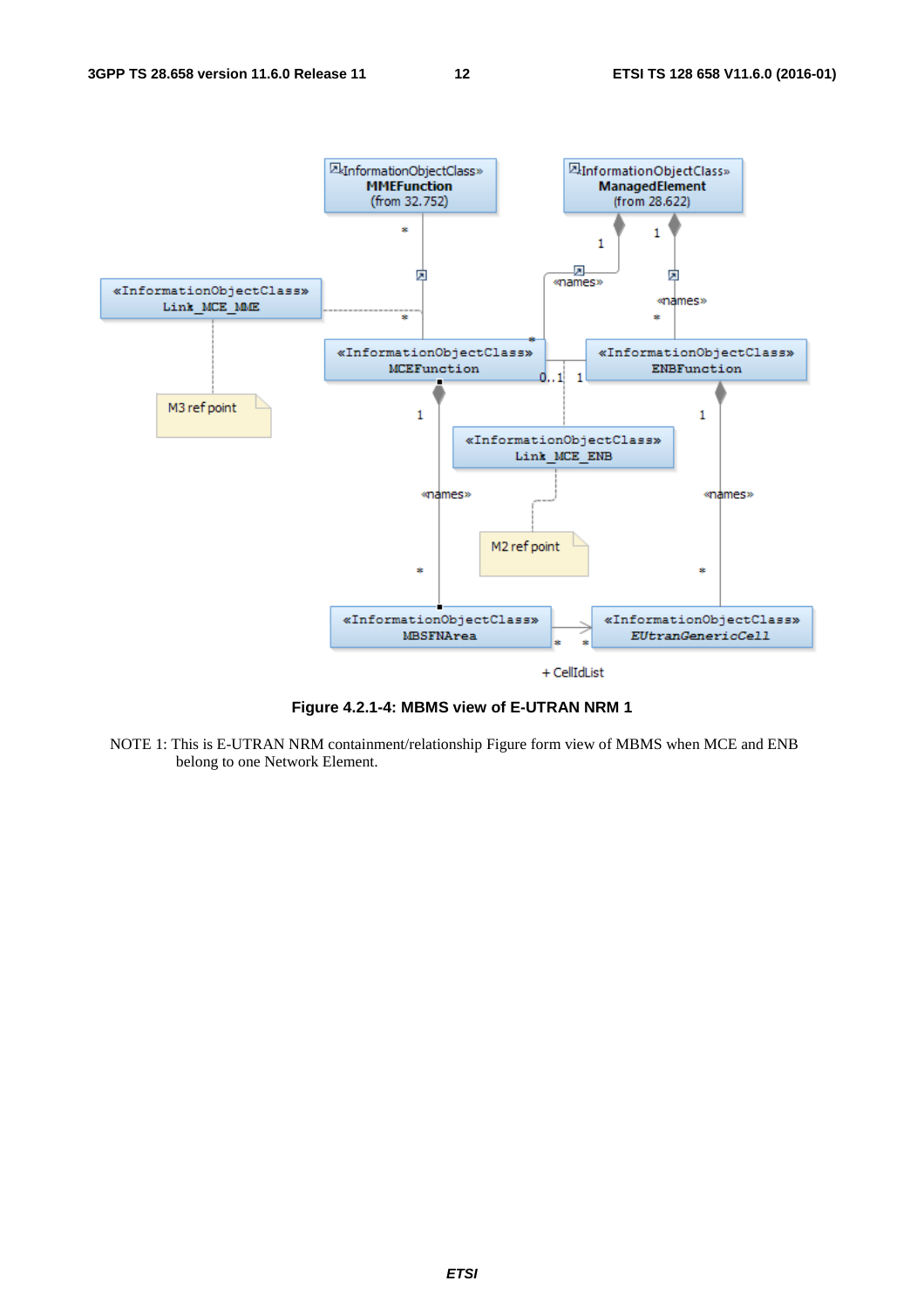

**Figure 4.2.1-5: MBMS view of E-UTRAN NRM 2** 

NOTE 2: This is E-UTRAN NRM containment/relationship Figure form view of MBMS when MCE and ENB belong to different Network Elements.



**Figure 4.2.1-6: SON related Attributes NRM IOCs (Containment Relationship)**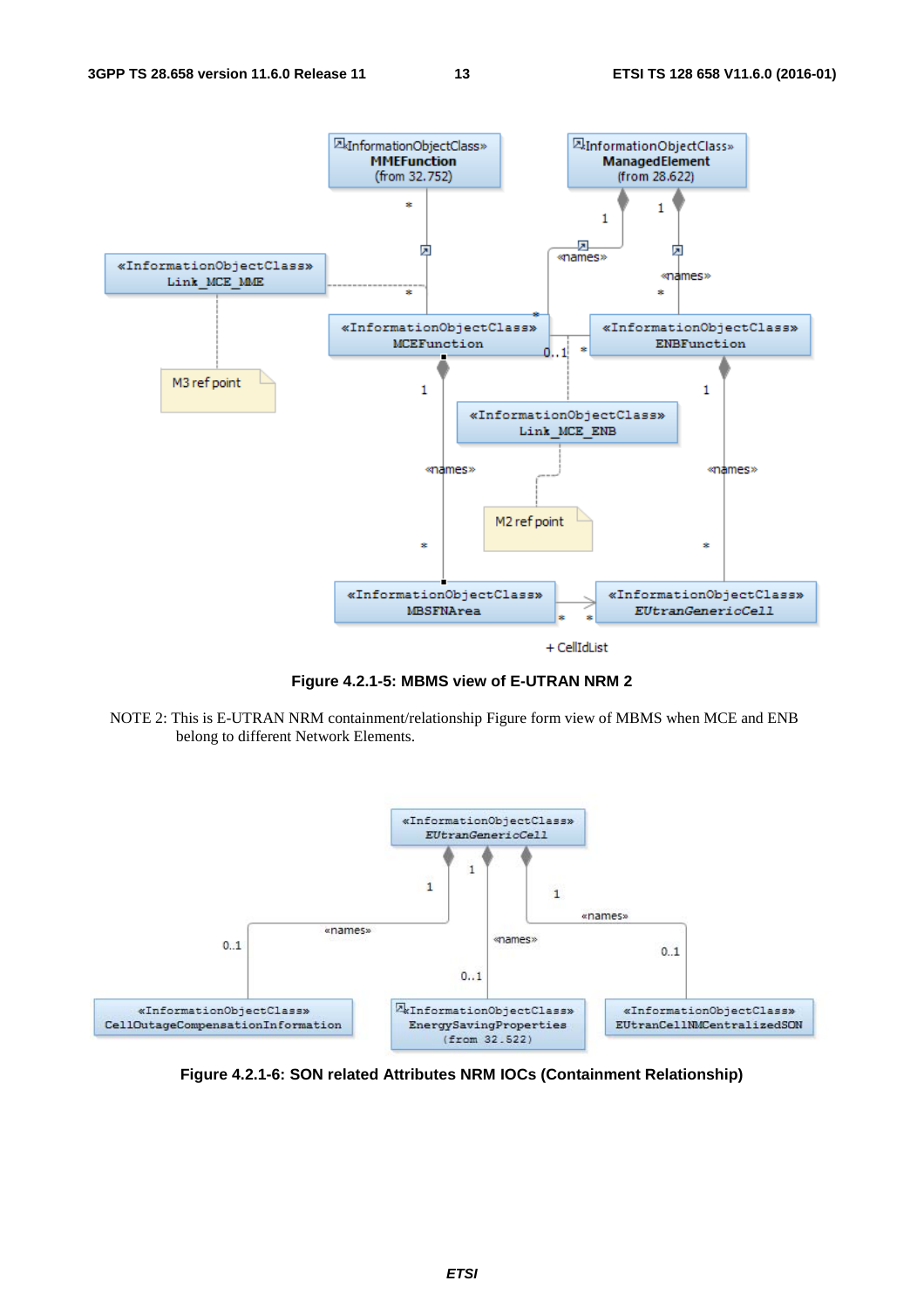#### 4.2.2 Inheritance

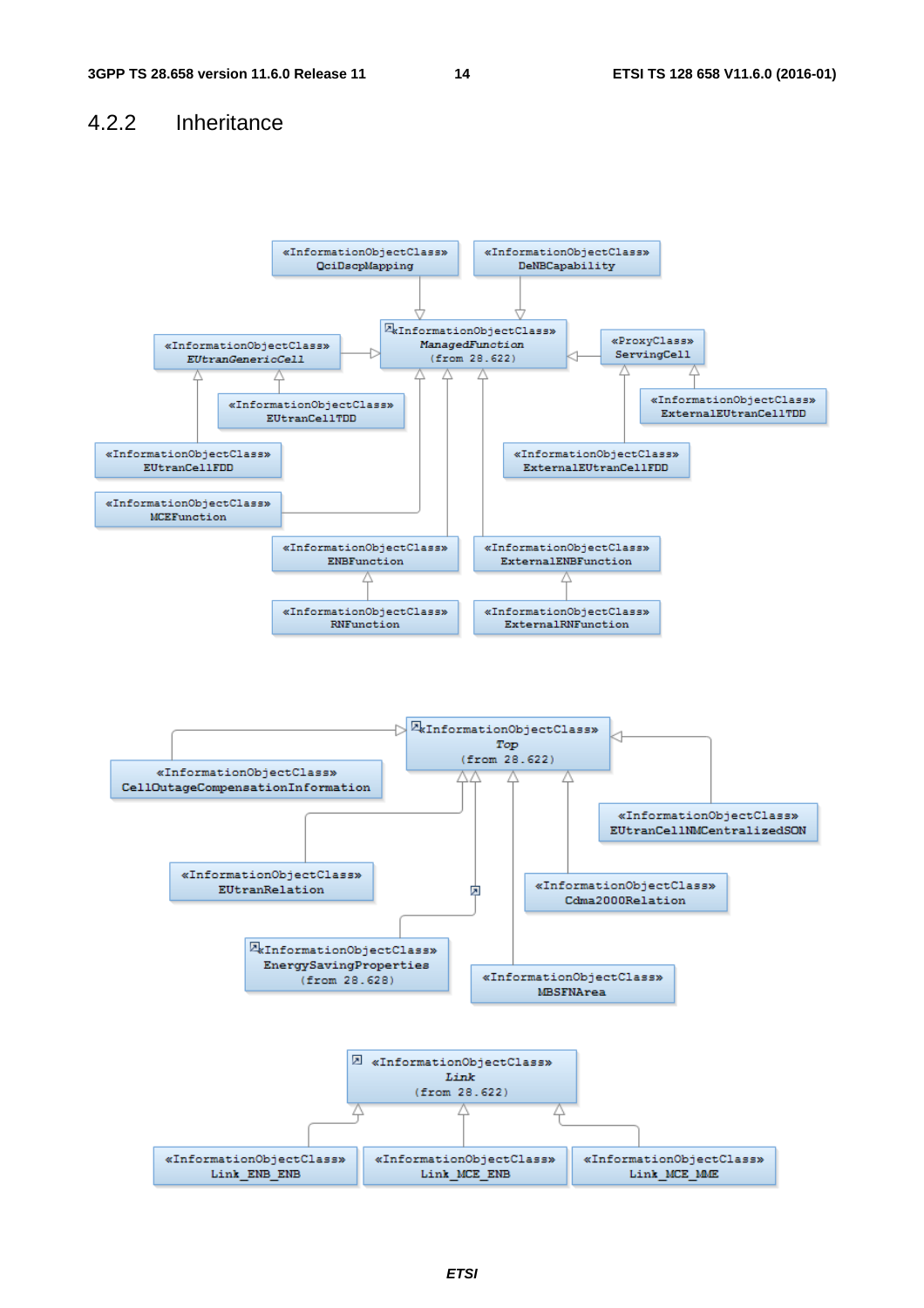#### **Figure 4.2.2-1: E-UTRAN NRM Inheritance Hierarchy**

### 4.3 Class definitions

### 4.3.1 ENBFunction

#### 4.3.1.1 Definition

This IOC represents eNB functionality. For more information about the eNB, see 3GPP TS 23.002 [19].

#### 4.3.1.2 Attributes

| <b>Attribute name</b>     | <b>Support</b><br>Qualifier | <b>isReadable</b> | <b>isWritable</b> | islnvariant | isNotifyable |
|---------------------------|-----------------------------|-------------------|-------------------|-------------|--------------|
| intraANRSwitch            | CM                          | M                 | M                 |             | M            |
| iRATANRSwitch             | CM                          | M                 | M                 |             | M            |
| eNBId                     | M                           | M                 |                   | ۰           | M            |
| x2BlackList               | CM                          | M                 | M                 | ۰           | M            |
| x2WhiteList               | CM                          | M                 | M                 |             | M            |
| x2HOBlackList             | <b>CM</b>                   | M                 | M                 | ۰           | M            |
| x2IpAddressList           | $\Omega$                    | M                 |                   | ۰           | M            |
| tceIDMappingInfoList      | <b>CM</b>                   | М                 | M                 | ٠           | M            |
| sharNetTceMappingInfoList | CM                          | M                 | M                 |             | M            |

#### 4.3.1.3 Attribute constraints

| <b>Name</b>                                           | <b>Definition</b>                                                              |
|-------------------------------------------------------|--------------------------------------------------------------------------------|
| intraANRSwitch Support Oualifier                      | The condition is 'ANR function is supported'.                                  |
| iRATANRSwitch Support Qualifier                       | The condition is 'ANR function is supported'.                                  |
| x2BlackList Support Qualifier                         | The condition is "ANR function is supported".                                  |
| x2WhiteList Support Qualifier                         | The condition is "ANR function is supported".                                  |
| x2HOBlackList Support Qualifier                       | The condition is "ANR function is supported".                                  |
| tceIDMappingInfoList Support Qualifier                | The condition is 'MDT function is supported'<br>and only one PLMN is supported |
| sharNetTceMappingInfoList Support<br><b>Oualifier</b> | The condition is 'MDT function and several<br>PLMNs are supported.             |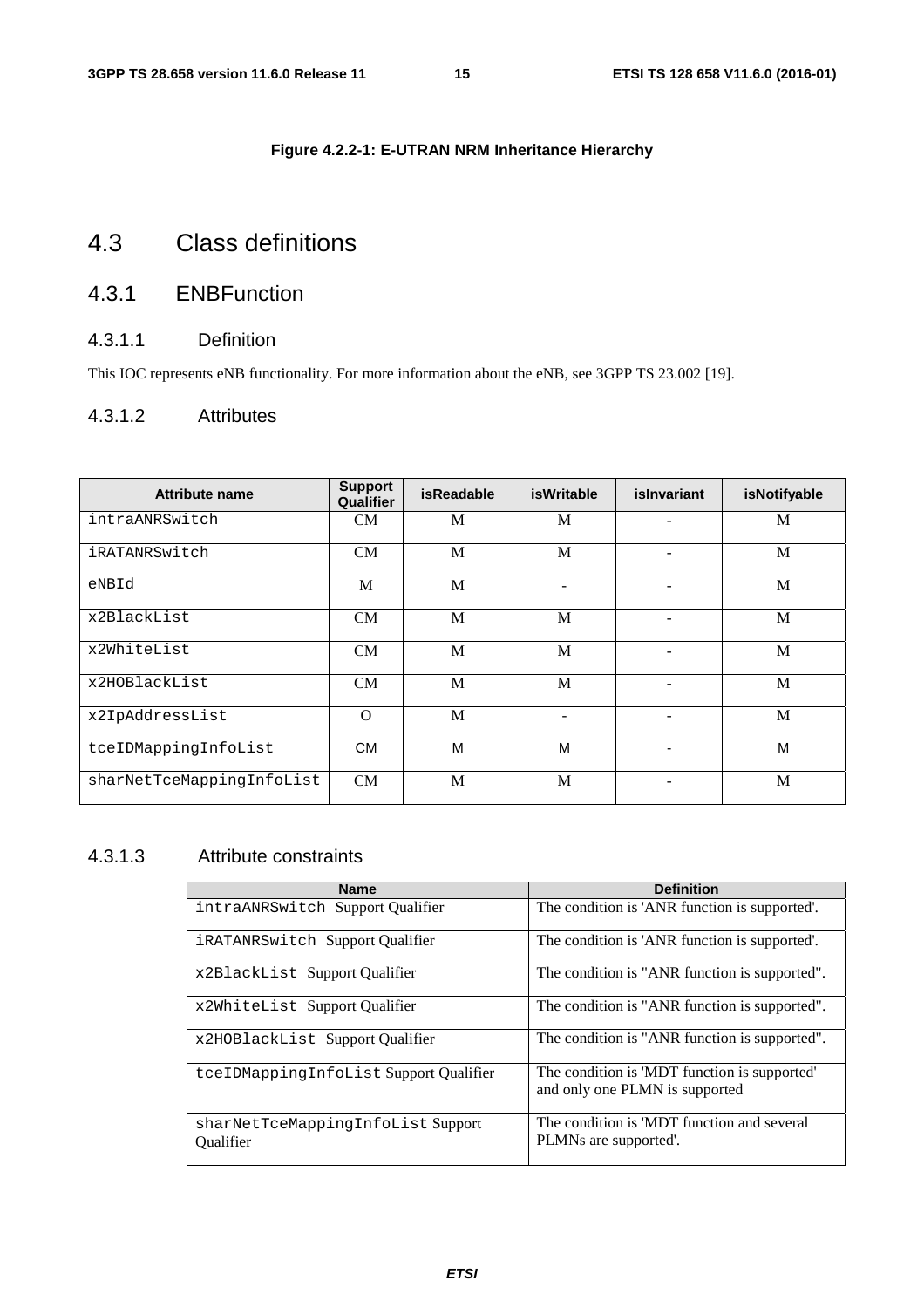#### 4.3.1.4 Notifications

The common notifications defined in subclause 4.5 are valid for this IOC, without exceptions or additions.

#### 4.3.2 ExternalENBFunction

#### 4.3.2.1 Definition

This IOC represents an external eNB functionality. For more information about the eNB, see 3GPP TS 23.002 [19].

#### 4.3.2.2 Attributes

| <b>Attribute</b><br>name | <b>Support</b><br><b>Qualifier</b> | isReadable | <b>isWritable</b> | islnvariant | isNotifyable |
|--------------------------|------------------------------------|------------|-------------------|-------------|--------------|
| eNBId                    | М                                  | M          | М                 | -           | M            |

#### 4.3.2.3 Attribute constraints

None.

#### 4.3.2.4 Notifications

The common notifications defined in subclause 4.5 are valid for this IOC, without exceptions or additions.

#### 4.3.3 EUtranGenericCell

#### 4.3.3.1 Definition

This abstract IOC represents the common properties of an E-UTRAN generic cell. For more information about cells, see 3GPP TS 23.401 [9].

#### 4.3.3.2 Attributes

| <b>Attribute name</b>        | <b>Support</b><br>Qualifier | <b>isReadable</b> | <b>isWritable</b>        | islnvariant              | isNotifyable |
|------------------------------|-----------------------------|-------------------|--------------------------|--------------------------|--------------|
| cellLocalId                  | M                           | M                 | M                        | $\overline{\phantom{a}}$ | M            |
| cellSize                     | M                           | M                 | M                        | $\overline{\phantom{a}}$ | M            |
| plmnIdList                   | M                           | M                 | M                        | $\qquad \qquad -$        | $\mathbf{M}$ |
| tac                          | M                           | $\mathbf M$       | M                        | $\overline{a}$           | M            |
| pci                          | M                           | M                 | <b>CM</b>                | ۰                        | M            |
| pciList                      | CM                          | $\mathbf M$       | M                        | $\overline{\phantom{0}}$ | M            |
| maximumTransmission<br>Power | M                           | M                 | <b>CM</b>                | $\overline{\phantom{a}}$ | M            |
| referenceSignalPowe<br>r     | M                           | M                 | M                        |                          | M            |
| pb                           | M                           | M                 | M                        | ٠                        | M            |
| partOfSectorPower            | <b>CM</b>                   | M                 | M                        | ۰                        | M            |
| relatedTmaList               | CO                          | M                 | $\overline{\phantom{a}}$ | $\overline{\phantom{a}}$ | M            |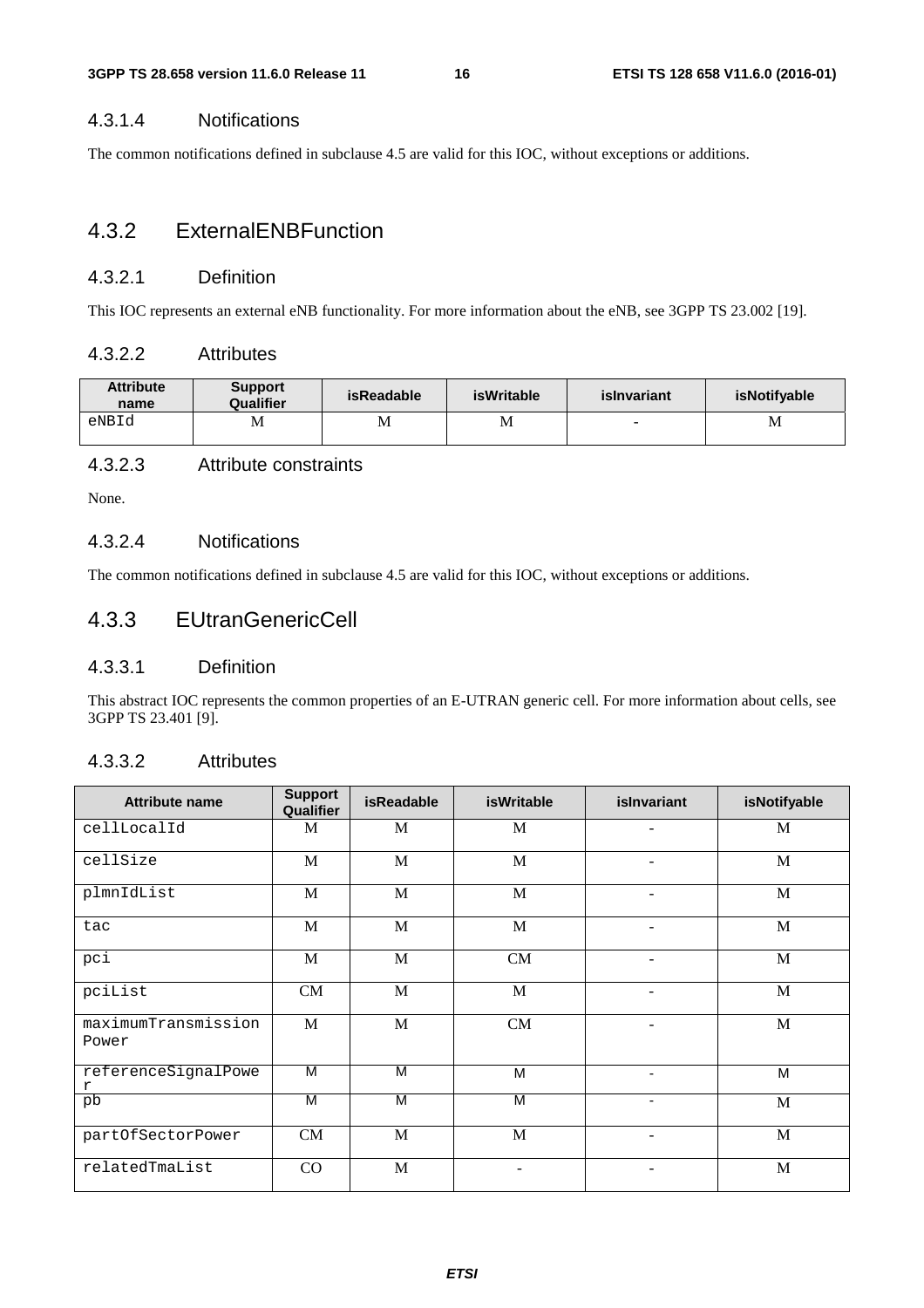| relatedAntennaList                                                                                                                                  | CO | $\mathbf M$  |             | M                |
|-----------------------------------------------------------------------------------------------------------------------------------------------------|----|--------------|-------------|------------------|
| relatedSector                                                                                                                                       | CM | M            | ÷           | M                |
| cellResvInfo                                                                                                                                        | CM | M            | M           | M                |
| allowedAccessClasse<br>S                                                                                                                            | M  | M            | $\mathbf M$ | M                |
| isChangeForEnergySa<br>vingAllowed                                                                                                                  | CM | M            | M           | M                |
| operationalState<br>(see Note 1)                                                                                                                    | CM | $\mathbf{M}$ |             | M (see Note 2)   |
| administrativeState<br>(see Note 1)                                                                                                                 | CM | $\mathbf M$  |             | M (see Note 2)   |
| availabilityStatus<br>(see Note 1)                                                                                                                  | CM | $\mathbf{M}$ |             | $M$ (see Note 2) |
| Note 1: No state propagation<br>shall be implied.<br>Note 2: The attribute value<br>change is conveyed by the<br>notifyStateChange<br>notification. |    |              |             |                  |

#### 4.3.3.3 Attribute constraints

| <b>Name</b>                                            | <b>Definition</b>                                                                                                |
|--------------------------------------------------------|------------------------------------------------------------------------------------------------------------------|
| pci CM Write Qualifier                                 | NM-Centralized PCI assignment (see TS 32.500, ref [15]<br>subclause $6.1.6$ is supported.                        |
|                                                        |                                                                                                                  |
| pciList CM Support Qualifier                           | Either EM-Centralized or Distributed PCI assignment (see<br>TS 32.500, ref $[15]$ subclause 6.1.6) is supported. |
| partOfSectorPower CM support qualifier                 | The IOC Sector Equipment Function is used.                                                                       |
| maximumTransmissionPower CM Write Qualifier            | The IOC Sector Equipment Function is not used.                                                                   |
| relatedTmaList CO Support Qualifier                    | The IOC Sector Equipment Function is not used.                                                                   |
| relatedAntennaList CO Support Qualifier                | The IOC SectorEquipmentFunction is not used.                                                                     |
| relatedSector CM Support Qualifier                     | The IOC Sector Equipment Function is used.                                                                       |
| cellResvInfo CM Support Qualifier                      | The MBSFN Transmission (see TS 36.300, ref[11]<br>subclause 15.3.3) is supported.                                |
| isChangeForEnergySavingAllowed CM Support<br>Qualifier | The energy saving functionality is supported and uses<br>distributed architecture.                               |

#### 4.3.3.4 Notifications

The common notifications defined in subclause 4.5 are valid for this IOC In addition, the following set of notification, defined in 3GPP TS 32.662 [32], is also valid.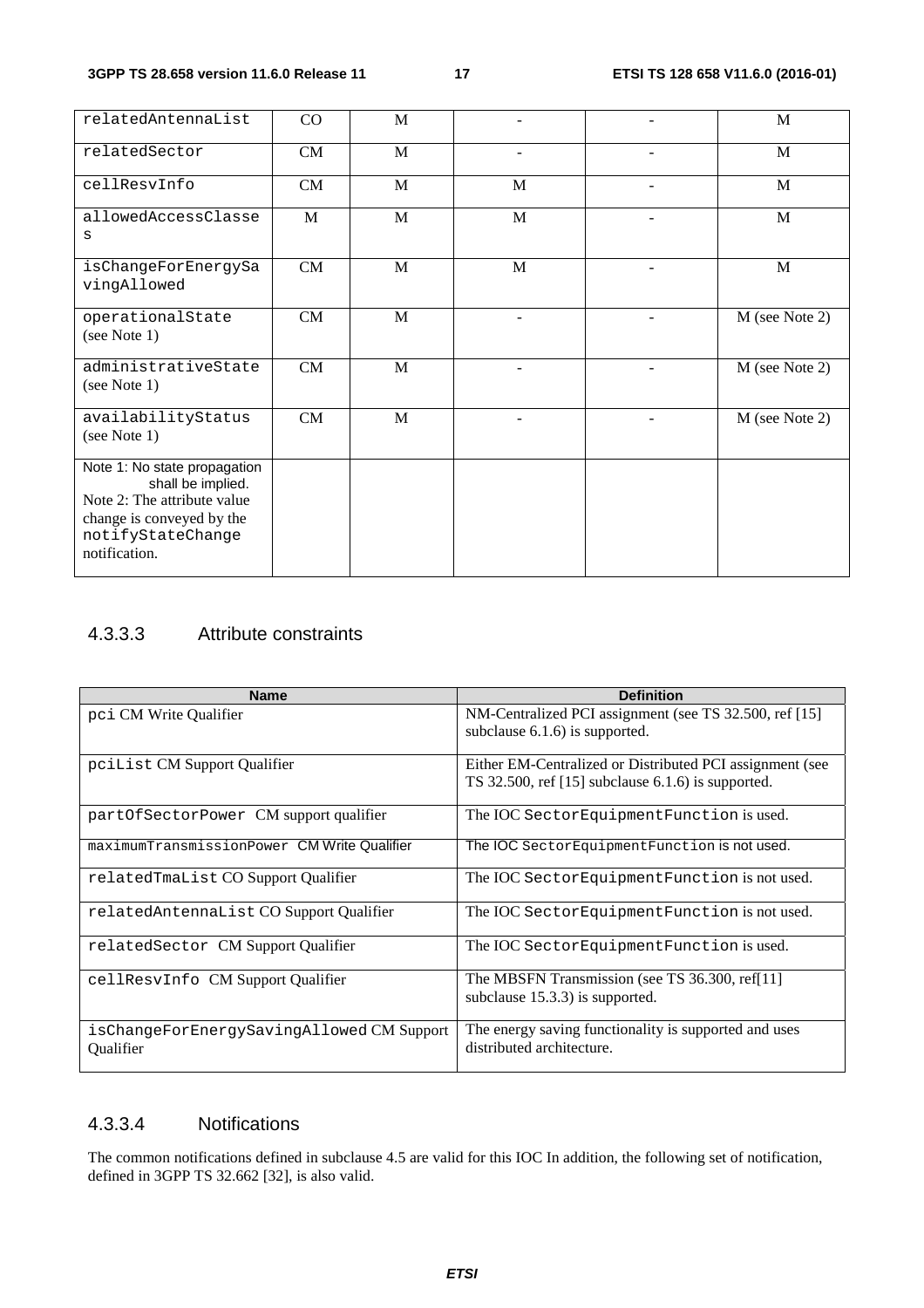| Name              | Qualifier | <b>Notes</b> |
|-------------------|-----------|--------------|
| notifyStateChange |           |              |
|                   |           |              |

#### 4.3.4 ExternalEUtranGenericCell

#### 4.3.4.1 Definition

.

This abstract IOC represents the properties of an E-UTRAN generic cell controlled by another IRPAgent. This IOC contains necessary attributes for inter-system and intra-system handover. It also contains a subset of the attributes of related IOCs controlled by another IRPAgent. The way to maintain consistency between the attribute values of these IOCs is outside the scope of the present document.

#### 4.3.4.2 Attributes

| <b>Attribute name</b> | <b>Support</b><br>Qualifier | <b>isReadable</b> | <b>isWritable</b> | islnvariant              | isNotifyable |
|-----------------------|-----------------------------|-------------------|-------------------|--------------------------|--------------|
| Ppci                  | М                           | M                 | М                 | $\overline{\phantom{a}}$ | M            |
| plmnIdList            | М                           | M                 | М                 | $\overline{\phantom{a}}$ | M            |
| cellLocalId           | М                           | М                 | М                 | $\overline{\phantom{a}}$ | M            |
| eNBId                 | CМ                          | M                 | М                 | $\overline{\phantom{a}}$ | M            |

#### 4.3.4.3 Attribute constraints

| <b>Name</b>                | <b>Definition</b>                                    |
|----------------------------|------------------------------------------------------|
| eNBId CM Support Qualifier | This instance of External EU trangeneric Cell IOC is |
|                            | directly contained by SubNetwork.                    |
|                            |                                                      |

#### 4.3.4.4 Notifications

The common notifications defined in subclause 4.5 are valid for this IOC, without exceptions or additions.

#### 4.3.5 EUtranCellFDD

#### 4.3.5.1 Definition

This IOC represents the properties of E-UTRAN FDD cell.

#### 4.3.5.2 Attributes

| Attribute name | <b>Support</b><br>Qualifier | isReadable | isWritable | islnvariant | isNotifyable |
|----------------|-----------------------------|------------|------------|-------------|--------------|
| earfcnDl       | Μ                           | M          | M          | -           | M            |
| earfcnUl       | М                           | M          | М          | -           | M            |

4.3.5.3 Attribute constraints

None.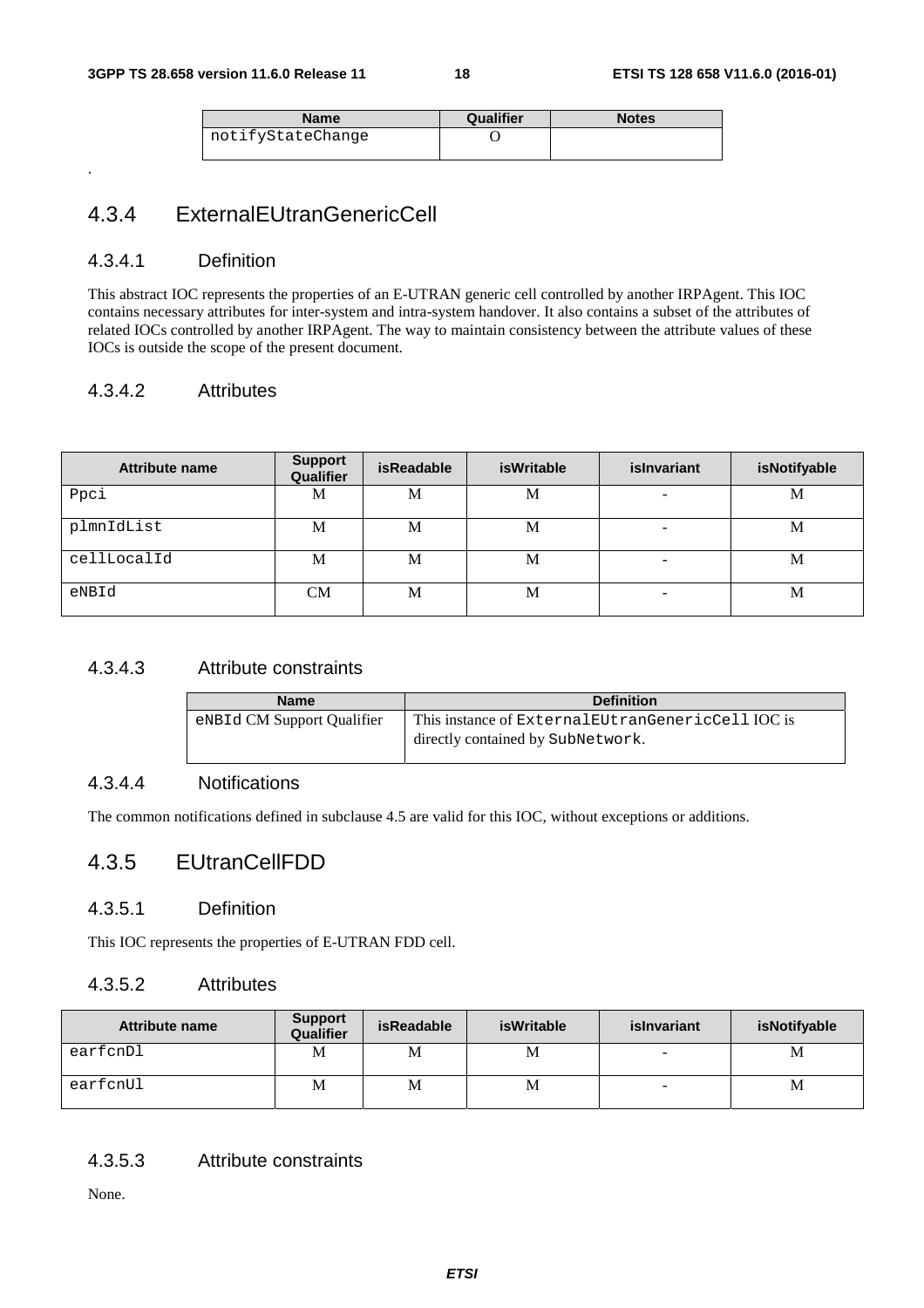#### 4.3.5.4 Notifications

The common notifications defined in subclause 4.5 are valid for this IOC, without exceptions or additions.

#### 4.3.6 ExternalEUtranCellFDD

#### 4.3.6.1 Definition

This IOC represents the common properties of external E-UTRAN FDD cell.

#### 4.3.6.2 Attributes

| Attribute name | <b>Support</b><br><b>Qualifier</b> | isReadable | isWritable | islnvariant | isNotifyable |
|----------------|------------------------------------|------------|------------|-------------|--------------|
| earfcnDl       | М                                  | M          | М          | -           | M            |
| earfcnUl       | М                                  | M          | М          | -           | M            |

#### 4.3.6.3 Attribute constraints

None.

#### 4.3.6.4 Notifications

The common notifications defined in subclause 4.5 are valid for this IOC, without exceptions or additions.

#### 4.3.7 EUtranCellTDD

#### 4.3.7.1 Definition

This IOC represents the properties of E-UTRAN cell TDD.

#### 4.3.7.2 Attributes

| <b>Attribute name</b> | <b>Support</b><br>Qualifier | <b>isWritable</b><br><b>isReadable</b> |   | islnvariant              | isNotifyable |
|-----------------------|-----------------------------|----------------------------------------|---|--------------------------|--------------|
| earfcn                | М                           | м                                      | М | $\overline{\phantom{0}}$ | M            |
| sfAssignment          | М                           | м                                      | М | $\overline{\phantom{0}}$ | M            |
| specialSfPatterns     | М                           | М                                      | М |                          | M            |

#### 4.3.7.3 Attribute constraints

None.

#### 4.3.7.4 Notifications

The common notifications defined in subclause 4.5 are valid for this IOC, without exceptions or additions.

#### 4.3.8 ExternalEUtranCellTDD

#### 4.3.8.1 Definition

This IOC represents the common properties of external E-UTRAN cell TDD.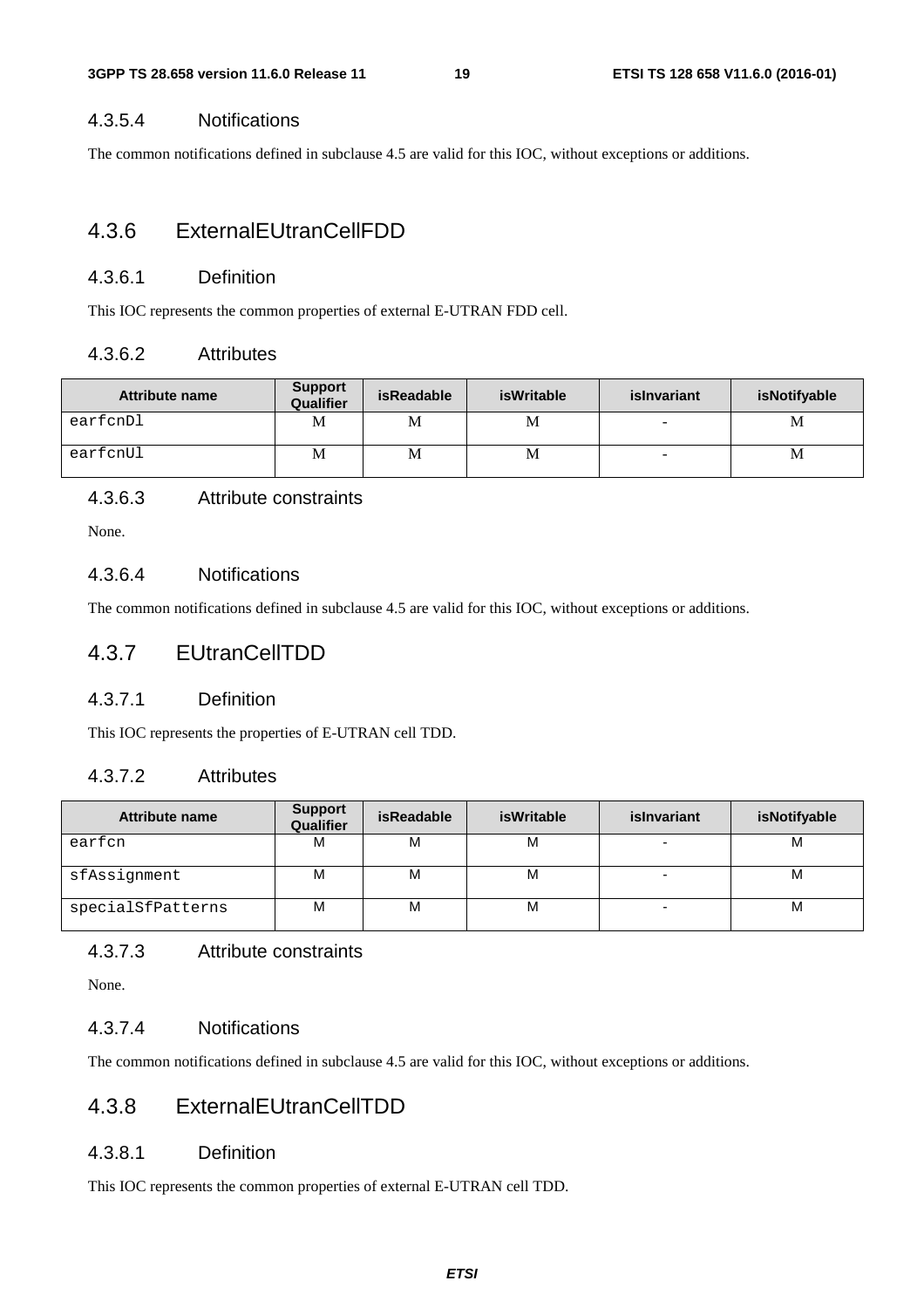| 4.3.8.2 Attributes Attribute<br>name | <b>Support</b><br>Qualifier | isReadable | isWritable | islnvariant | <b>isNotifvable</b> |
|--------------------------------------|-----------------------------|------------|------------|-------------|---------------------|
| earfcn                               | M                           | M          | M          | -           | M                   |

#### 4.3.8.3 Attribute constraints

None.

#### 4.3.8.4 Notifications

The common notifications defined in subclause 4.5 are valid for this IOC, without exceptions or additions.

#### 4.3.9 EUtranRelation

#### 4.3.9.1 Definition

This IOC represents a NR from a source cell to a target cell, where the target cell is a EUtranGenericCell or ExternalEUtranGenericCell instance.

The source cell can be an EUtranGenericCell instance. This is the case for an Intra-E-UTRAN NR.

The source cell can be a UtranGenericCell instance. This is the case for Inter-RAT NR from UTRAN to E-UTRAN. See 3GPP TS 28.652 [21].

The source cell can be a GsmCell instance. This is the case for Inter-RAT NR from GERAN to E-UTRAN. See 3GPP TS 32.652 [20].

NRs are unidirectional.

#### 4.3.9.2 Attributes

| <b>Attribute name</b>            | <b>Support</b><br>Qualifier | <b>isReadable</b> | <b>isWritable</b>        | islnvariant              | isNotifyable |
|----------------------------------|-----------------------------|-------------------|--------------------------|--------------------------|--------------|
| id                               | M                           | M                 | $\blacksquare$           | M                        |              |
| tCI                              | $\Omega$                    | M                 | M                        |                          | M            |
| isRemoveAllowed                  | CM                          | M                 | M                        |                          | M            |
| isHOAllowed                      | CM                          | M                 | M                        |                          | M            |
| isICICInformationSendAllowed     | CM                          | M                 | M                        |                          | M            |
| isLBAllowed                      | CM                          | M                 | M                        |                          | M            |
| isESCoveredBy                    | <b>CM</b>                   | M                 | M                        |                          | M            |
| qOffset                          | <b>CM</b>                   | M                 | M                        | $\overline{\phantom{0}}$ | M            |
| cellIndividualOffset             | CM                          | M                 | $\overline{\phantom{a}}$ |                          | M            |
| <b>Attribute related to role</b> |                             |                   |                          |                          |              |
| adjacentCell                     | M                           | M                 | M                        |                          | M            |

#### 4.3.9.3 Attribute constraints

| <b>Name</b>                       | <b>Definition</b>                                  |
|-----------------------------------|----------------------------------------------------|
| isRemoveAllowed Support Qualifier | The condition is "ANR function is supported in the |
|                                   | source cell, and the source cell is an             |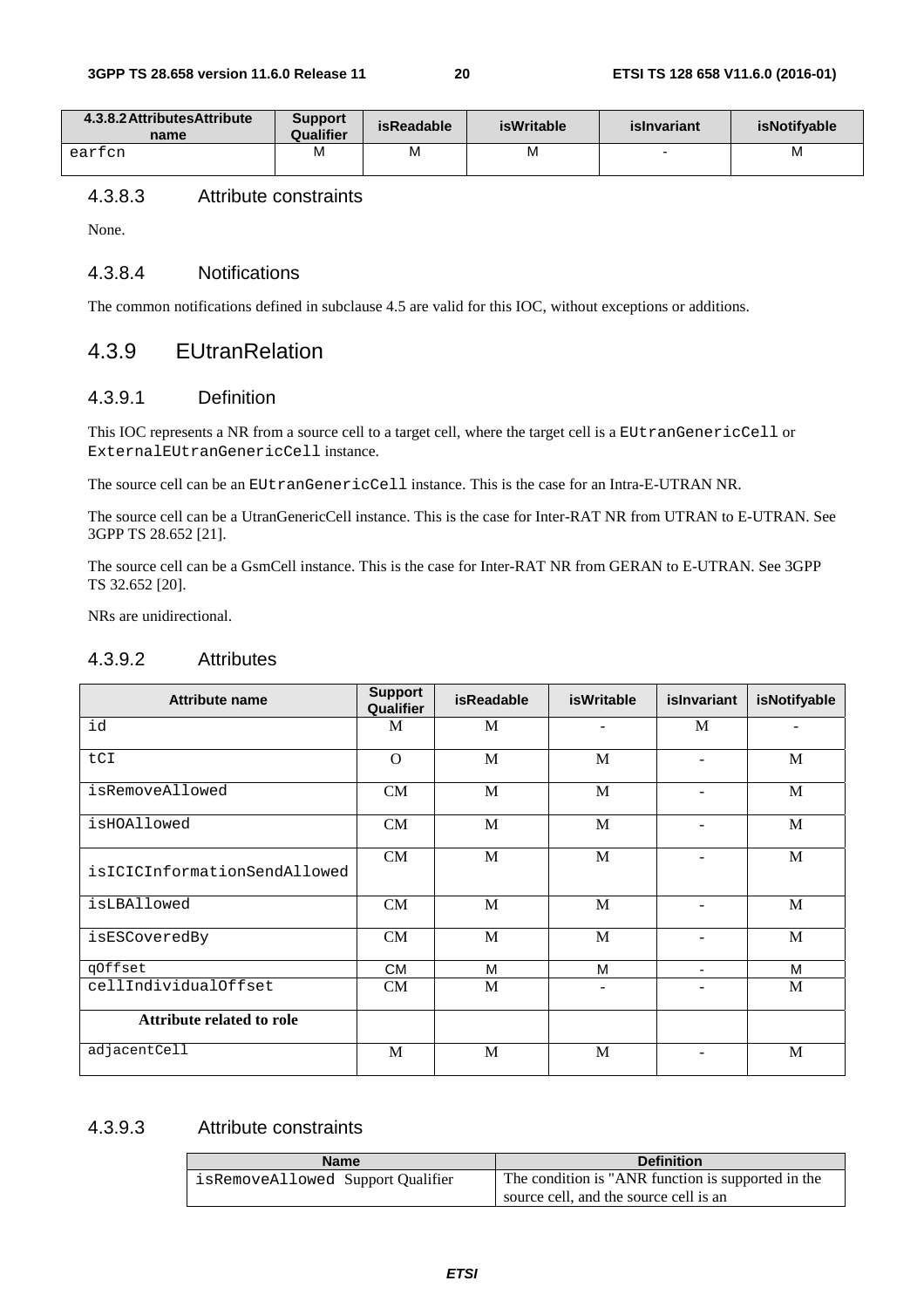|                                                          | EUtranGenericCell or a                                                                                                                                            |
|----------------------------------------------------------|-------------------------------------------------------------------------------------------------------------------------------------------------------------------|
|                                                          | UtranGenericCell".                                                                                                                                                |
| isHOAllowed Support Qualifier                            | The condition is "ANR function is supported in the<br>source cell, and the source cell is an                                                                      |
|                                                          | EUtranGenericCell or a<br>UtranGenericCell".                                                                                                                      |
| isICICInformationSendAllowed<br><b>Support Qualifier</b> | The condition is "ICIC function is supported".                                                                                                                    |
| isLBAllowed Support Qualifier                            | The condition is "LB function is supported".                                                                                                                      |
| isESCoveredBy Support Qualifier                          | The condition is "Energy Saving function is<br>supported".                                                                                                        |
| qOffset Support Qualifier                                | The condition is "Neither an EM-centralized nor a<br>distributed SON function support the SON use cases<br>for which this attribute is relevant (see $§6.5.1$ )". |
| cellIndividualOffset Support<br><b>Qualifier</b>         | The condition is "HOO function is supported" or<br>"Load Balancing Optimization function is<br>supported".                                                        |

#### 4.3.9.4 Notifications

The common notifications defined in subclause 4.5 are valid for this IOC, without exceptions or additions.

### 4.3.10 Link\_ENB\_ENB

#### 4.3.10.1 Definition

This IOC represents the link between two ENBFunction.

#### 4.3.10.2 Attributes

None.

#### 4.3.10.3 Attribute constraints

None.

#### 4.3.10.4 Notifications

The common notifications defined in subclause 4.5 are valid for this IOC, without exceptions or additions.

#### 4.3.11 Cdma2000Relation

#### 4.3.11.1 Definition

This IOC represents a NR from one EUtranGenericCell to a CDMA2000 sector. NRs are directional.

See 3GPP2 TS S.S0028 [22]

#### 4.3.11.2 Attributes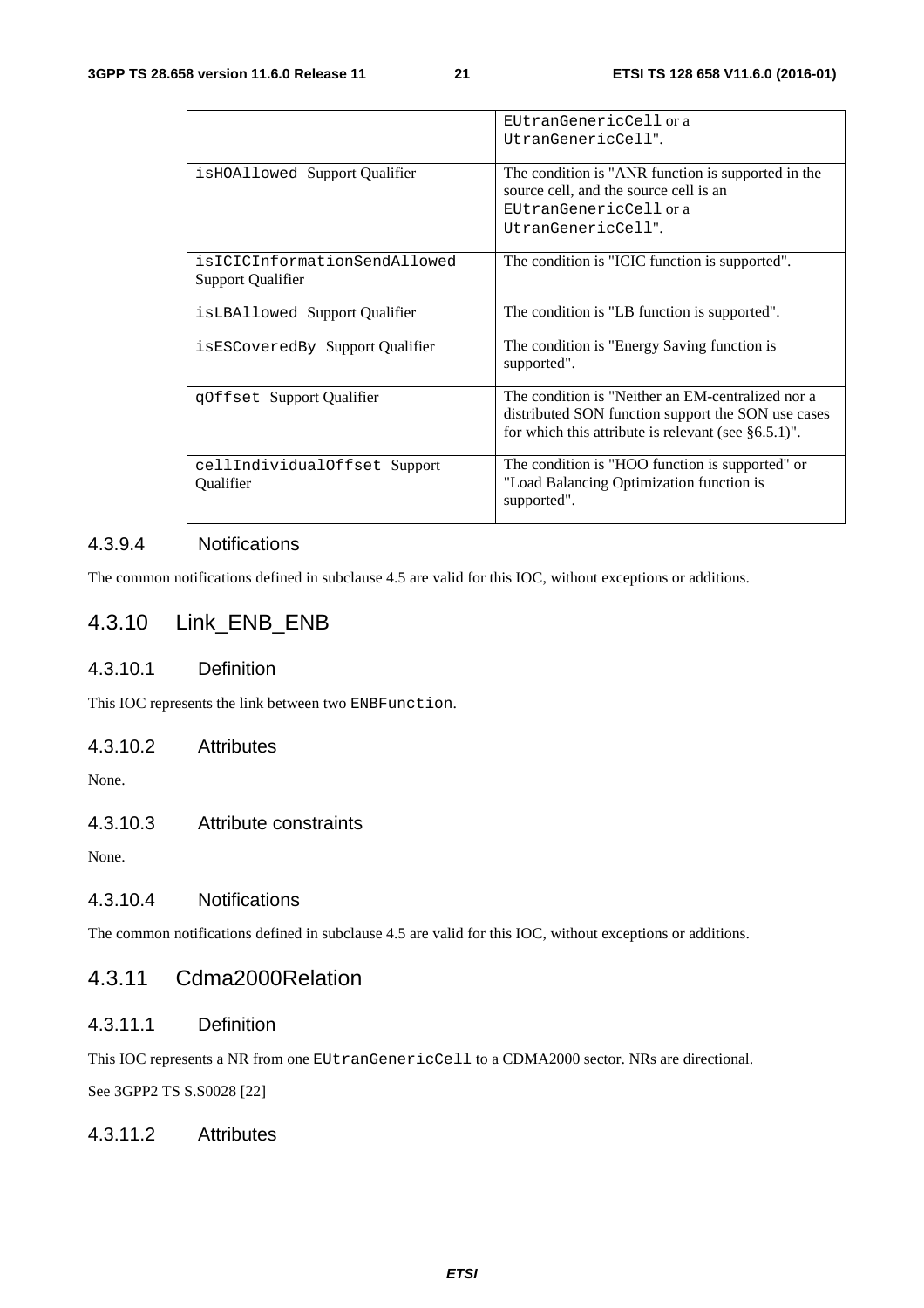| <b>Attribute name</b>        | <b>Support</b><br>Qualifier | <b>isReadable</b> | isWritable | islnvariant | isNotifyable |
|------------------------------|-----------------------------|-------------------|------------|-------------|--------------|
| id                           | М                           | М                 |            | М           |              |
| Attribute related to<br>role |                             |                   |            |             |              |
| adjacentSector               | M                           | M                 |            |             | M            |

#### 4.3.11.3 Attribute constraints

None.

#### 4.3.11.4 Notifications

The common notifications defined in subclause 4.5 are valid for this IOC, without exceptions or additions.

#### 4.3.12 MCEFunction

#### 4.3.12.1 Definition

This IOC represents MCE functionality. For more information about the MCE, see 3GPP TS 36.300 [11].

#### 4.3.12.2 Attributes

None.

#### 4.3.12.3 Attribute constraints

None.

#### 4.3.12.4 Notifications

The common notifications defined in subclause 4.5 are valid for this IOC, without exceptions or additions.

#### 4.3.13 MBSFNArea

#### 4.3.13.1 Definition

This IOC represents MBSFN Area. For more information about MBSFN Area, see 3GPP TS 36.300 [11].

#### 4.3.13.2 Attributes

| <b>Attribute name</b>     | <b>Support Qualifier</b> | <b>isReadable</b> | isWritable | islnvariant | isNotifyable |
|---------------------------|--------------------------|-------------------|------------|-------------|--------------|
| id                        | M                        | М                 |            | М           |              |
| mbsfnAreaId               | M                        | M                 | M          |             | М            |
| Attribute related to role |                          |                   |            |             |              |
| cellIdList                | M                        | M                 | M          |             | M            |

#### 4.3.13.3 Attribute constraints

None.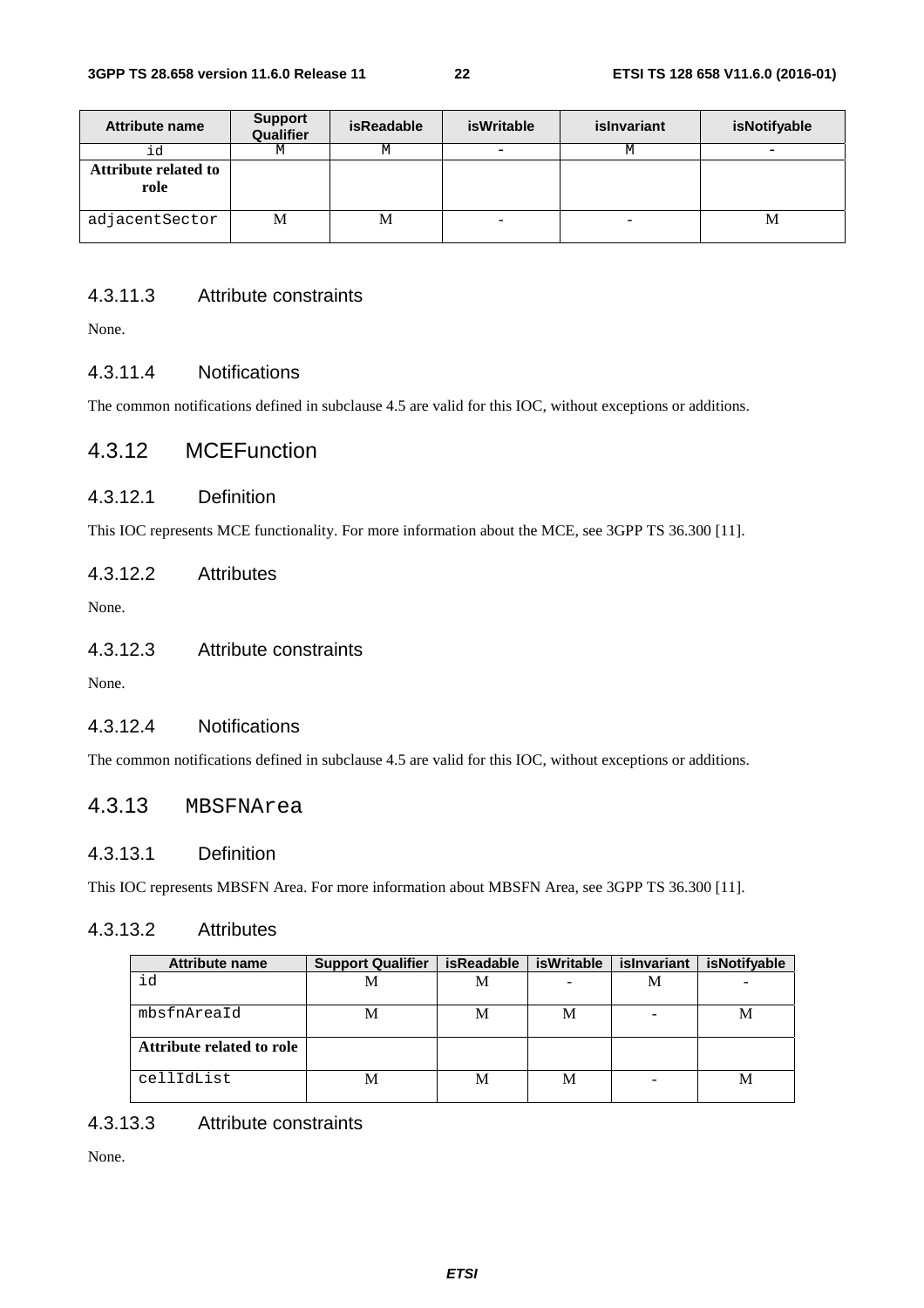#### 4.3.13.4 Notifications

| <b>Name</b>                | Qualifier                                   | <b>Notes</b> |
|----------------------------|---------------------------------------------|--------------|
| notifyAttributeValueChange | See Kernel CM IRP (3GPP TS 32.662)<br>[32]  |              |
| notifyObjectCreation       | See Kernel CM IRP (3GPP TS 32.662)<br>[32]  |              |
| notifyObjectDeletion       | See Kernel CM IRP (3GPP TS 32.662)<br>[32]) |              |

#### 4.3.14 Link\_MCE\_ENB

#### 4.3.14.1 Definition

This IOC models the M2 reference point as defined in TS 36.300 [11].

#### 4.3.14.2 Attributes

None.

#### 4.3.14.3 Attribute constraints

None.

#### 4.3.14.4 Notifications

The common notifications defined in subclause 4.5 are valid for this IOC, without exceptions or additions.

#### 4.3.15 Link\_MCE\_MME

#### 4.3.15.1 Definition

This IOC models the M3 reference point as defined in TS 36.300 [11].

#### 4.3.15.2 Attributes

None.

#### 4.3.15.3 Attribute constraints

None.

#### 4.3.15.4 Notifications

The common notifications defined in subclause 4.5 are valid for this IOC, without exceptions or additions.

#### 4.3.16 RNFunction

#### 4.3.16.1 Definition

This IOC represents Relay Node (RN) functionality. For more information about RN, see 3GPP TS 36.300 [11].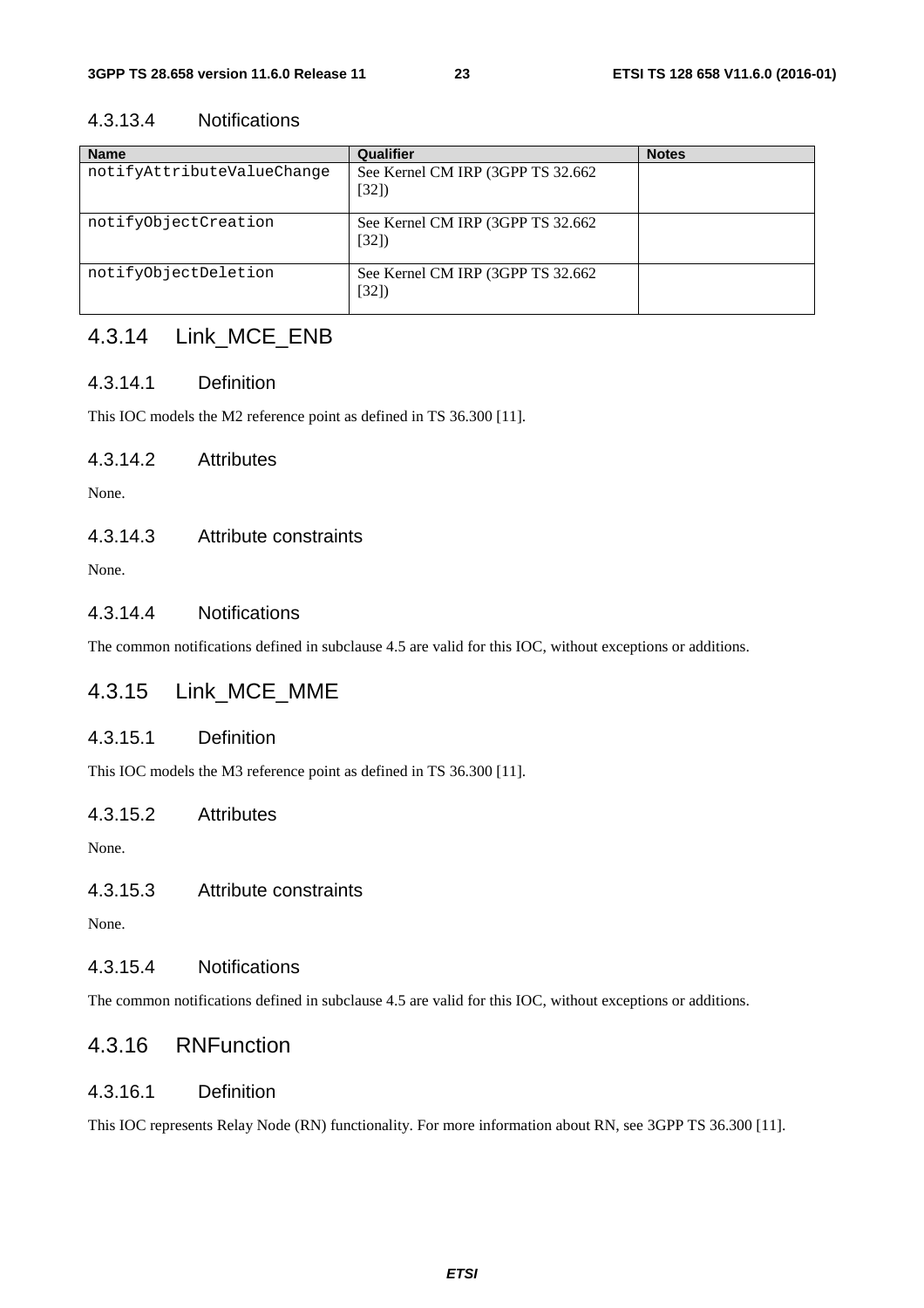#### 4.3.16.2 Attributes

| Attribute name            | <b>Support</b><br>Qualifier | <b>isReadable</b> | isWritable | islnvariant | isNotifyable |
|---------------------------|-----------------------------|-------------------|------------|-------------|--------------|
| candidateDeNBCells        | M                           | M                 | М          |             | М            |
| Attribute related to role |                             |                   |            |             |              |
| servingCell               | M                           | M                 | M          |             | М            |

Editor"s note: the need of attribute candidateDeNBCells is for FFS.

#### 4.3.16.3 Attribute constraints

None.

#### 4.3.16.4 Notifications

The common notifications defined in subclause 4.5 are valid for this IOC, without exceptions or additions.

#### 4.3.17 ExternalRNFunction

#### 4.3.17.1 Definition

This IOC represents the properties of a Relay Node (RN) controlled by another IRPAgent. For more information about RN, see 3GPP TS 36.300 [11].

#### 4.3.17.2 Attributes

None.

#### 4.3.17.3 Attribute constraints

None.

#### 4.3.17.4 Notifications

The common notifications defined in subclause 4.5 are valid for this IOC, without exceptions or additions.

#### 4.3.18 DeNBCapability

#### 4.3.18.1 Definition

This IOC represents the capability for an eNodeB to act as a Donor eNodeB (DeNB) functionality. For more information about the DeNB, see 3GPP TS 36.300 [11].

#### 4.3.18.2 Attributes

| <b>Attribute name</b>               | <b>Support</b><br>Qualifier | isReadable | <b>isWritable</b> | islnvariant | isNotifyable |
|-------------------------------------|-----------------------------|------------|-------------------|-------------|--------------|
| maxNbrRNAllowed                     | M                           | М          | M                 |             | M            |
| <b>Attribute related to</b><br>role |                             |            |                   |             |              |
| servedRN                            | М                           | М          | M                 |             | М            |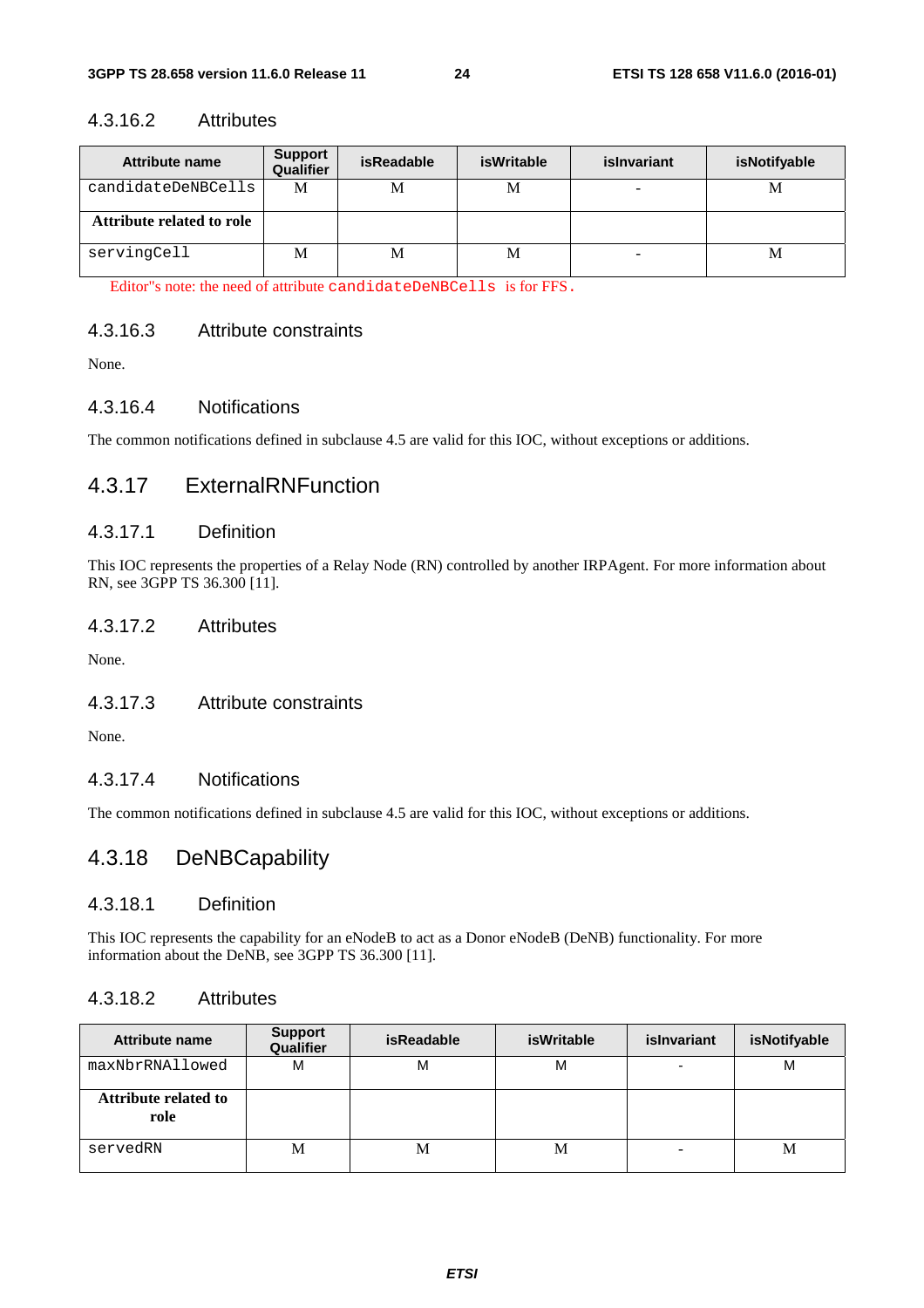#### 4.3.18.3 Attribute constraints

None.

#### 4.3.18.4 Notifications

The common notifications defined in subclause 4.5 are valid for this IOC, without exceptions or additions.

#### 4.3.19 CellOutageCompensationInformation

#### 4.3.19.1 Definition

This IOC represents information relevant in case of a Cell Outage Compensation taking place.

#### 4.3.19.2 Attributes

| <b>Attribute name</b> | <b>Support</b><br>Qualifier | <b>isReadable</b> | isWritable | islnvariant | isNotifyable |
|-----------------------|-----------------------------|-------------------|------------|-------------|--------------|
| id                    | М                           | м                 |            | м           |              |
| cOCStatus             | M                           | М                 |            |             | М            |
| isCOCAllowed          | M                           | М                 | М          |             | М            |

#### 4.3.19.3 Attribute constraints

None.

#### 4.3.19.4 Notifications

The common notifications defined in subclause 4.5 are valid for this IOC, with the addition that notifyAttributeValueChange shall be supported (Support Qualifier M).

#### 4.3.20 QciDscpMapping

#### 4.3.20.1 Definition

This IOC represents a set of mapping between QCI and DSCP.

#### 4.3.20.2 Attributes

| <b>Attribute Name</b> | <b>Support Qualifier</b> | isReadable | isWritable |                          | islnvariant lisNotifvable |
|-----------------------|--------------------------|------------|------------|--------------------------|---------------------------|
| qciDscpMappingList    |                          |            |            | $\overline{\phantom{a}}$ |                           |

#### 4.3.20.3 Attribute constraints

N one.

#### 4.3.20.4 Notifications

| <b>Name</b>                | Qualifier                                  | <b>Notes</b> |
|----------------------------|--------------------------------------------|--------------|
| notifyAttributeValueChange | See Kernel CM IRP (3GPP TS 32.662)<br>[32] |              |
| notifyObjectCreation       | See Kernel CM IRP (3GPP TS 32.662)<br>[32] |              |
| notifyObjectDeletion       | See Kernel CM IRP (3GPP TS 32.662)         |              |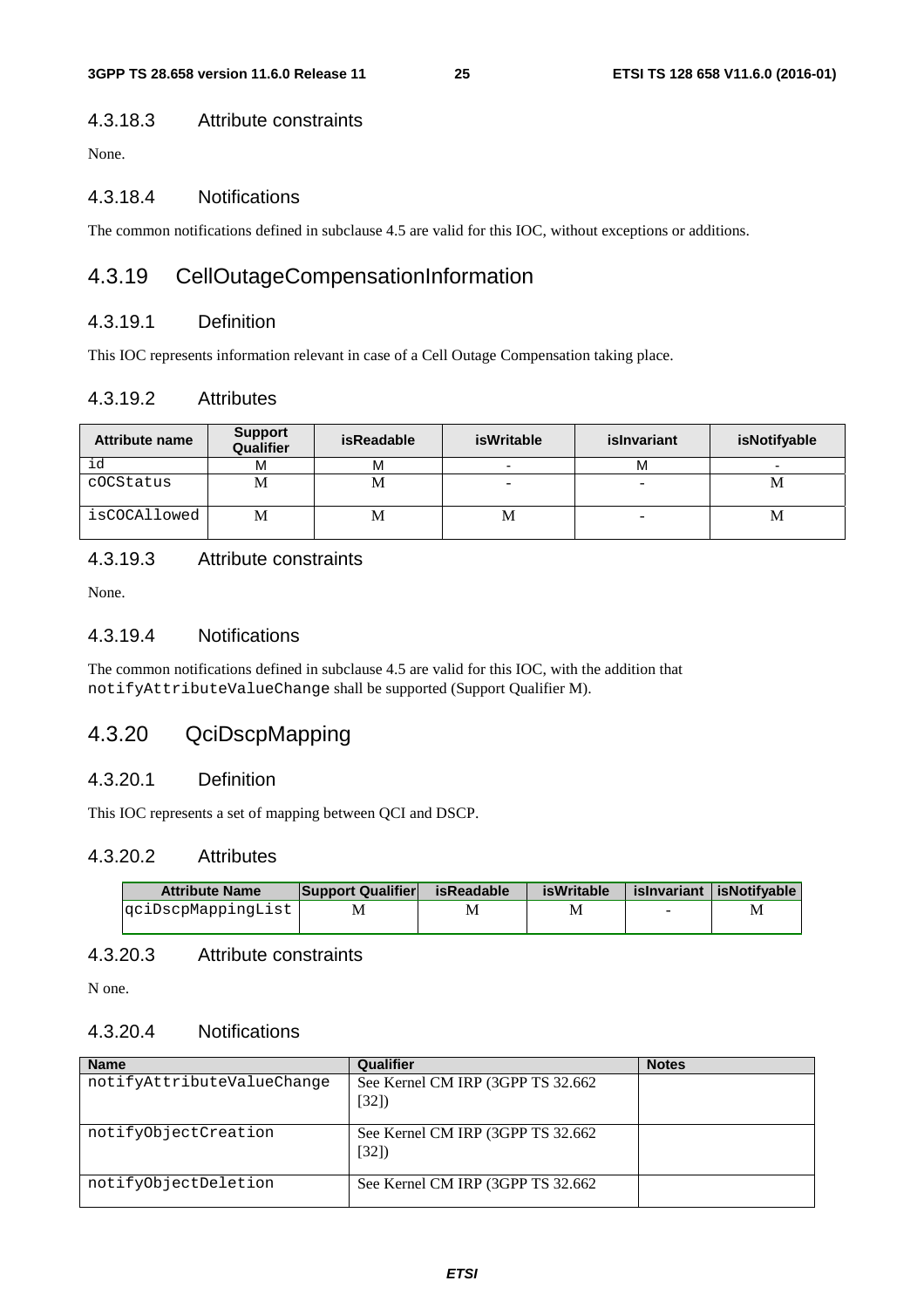[32])

### 4.3.21 EUtranCellNMCentralizedSON

#### 4.3.21.1 Definition

This abstract IOC represents the properties of an E-UTRAN generic cell which relate to SON functions. Its purpose is to enable configuration and tuning of the cell behaviour by the operator for SON functions which are not (yet) implemented in the eNodeB. NMS level SON should consider when configuring and tuning the cell the correlation of different attributes to optimise the eNodeB and network performance. For more information about cells, see 3GPP TS 23.401 [9].

#### 4.3.21.2 Attributes

| <b>Attribute name</b>     | <b>Support</b>         | <b>isReada</b> | <b>isWritabl</b> | islnvaria                | <b>isNotifya</b> |
|---------------------------|------------------------|----------------|------------------|--------------------------|------------------|
|                           | Qualifier              | ble            | е                | nt                       | ble              |
| id                        | M                      | M              |                  | M                        | $\equiv$         |
| alThresholdRsrp           | CM                     | $\mathbf{M}$   | M                | $\overline{\phantom{a}}$ | M                |
| alThresholdRsrq           | CM                     | M              | M                | $\blacksquare$           | M                |
| a2ThresholdRsrp           | CM                     | $\mathbf{M}$   | $\mathbf{M}$     | $\blacksquare$           | M                |
| a2ThresholdRsrq           | CM                     | M              | M                | $\mathbf{r}$             | M                |
| a30ffset                  | CM                     | $\mathbf{M}$   | $\mathbf{M}$     | $\Box$                   | $\mathbf{M}$     |
| a4ThresholdRsrp           | CM                     | M              | M                |                          | $\mathbf{M}$     |
| a4ThresholdRsrq           | CM                     | $\mathbf{M}$   | $\mathbf{M}$     | $\equiv$                 | $\mathbf{M}$     |
| a5Threshold1Rsrp          | CM                     | $\mathbf{M}$   | $\mathbf{M}$     | $\equiv$                 | $\mathbf{M}$     |
| a5Threshold1Rsrq          | $\overline{\text{CM}}$ | M              | M                | $\overline{\phantom{a}}$ | $\mathbf{M}$     |
| b1ThresholdUtraRscp       | CM                     | M              | M                | $\overline{\phantom{a}}$ | M                |
| blThresholdUtraEcN0       | CM                     | M              | M                | $\blacksquare$           | M                |
| b1ThresholdGeran          | CM                     | M              | M                | $\blacksquare$           | $\mathbf{M}$     |
| b1ThresholdCdma2000       | CM                     | M              | M                |                          | M                |
| b2Threshold1Rsrp          | CM                     | M              | $\mathbf{M}$     | $\overline{a}$           | $\mathbf{M}$     |
| b2Threshold1Rsrq          | CM                     | M              | M                | $\overline{\phantom{a}}$ | M                |
| b2Threshold2UtraRscp      | CM                     | $\mathbf{M}$   | $\mathbf{M}$     | $\equiv$                 | M                |
| b2Threshold2UtraEcN0      | CM                     | M              | M                | $\overline{\phantom{a}}$ | M                |
| b2Threshold2Geran         | CM                     | M              | M                | $\bar{\phantom{a}}$      | M                |
| b2Threshold2Cdma2000      | CM                     | M              | $\mathbf{M}$     | $\blacksquare$           | M                |
| commonChannelPowerOffset  | $\overline{\text{CM}}$ | M              | M                | $\overline{a}$           | M                |
| configurationIndex        | CM                     | M              | $\mathbf{M}$     | $\blacksquare$           | M                |
| contentionResolutionTimer | CM                     | M              | M                | L,                       | M                |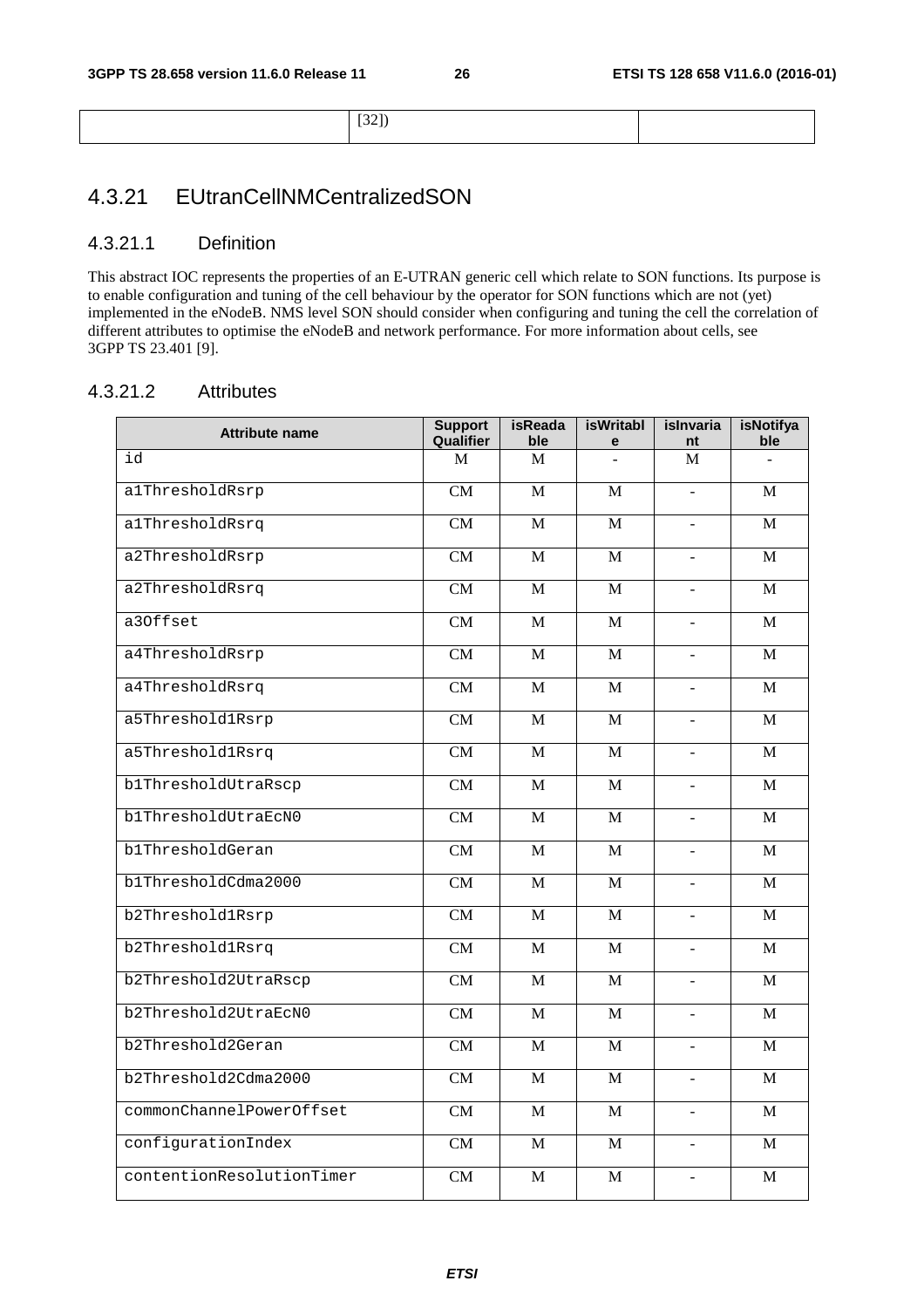| hysteresisEutraA1                      | <b>CM</b> | M            | M            | $\frac{1}{2}$                | M            |
|----------------------------------------|-----------|--------------|--------------|------------------------------|--------------|
| hysteresisEutraA2                      | CM        | M            | M            |                              | M            |
| hysteresisEutraA3                      | CM        | M            | $\mathbf{M}$ | $\qquad \qquad \blacksquare$ | M            |
| hysteresisEutraA4                      | CM        | M            | M            |                              | M            |
| hysteresisEutraA5                      | <b>CM</b> | M            | M            | $\frac{1}{2}$                | M            |
| hysteresisIratB1                       | <b>CM</b> | M            | M            |                              | M            |
| hysteresisIratB2                       | CM        | M            | M            | $\qquad \qquad \blacksquare$ | M            |
| numberOfRaPreambles                    | CM        | M            | M            |                              | M            |
| preambleInitialReceivedTargetPo<br>wer | CM        | M            | M            |                              | M            |
| preambleTransMax                       | CM        | M            | $\mathbf M$  | $\blacksquare$               | $\mathbf M$  |
| pMax                                   | CM        | $\mathbf M$  | $\mathbf M$  | $\blacksquare$               | $\mathbf M$  |
| powerRampingStep                       | CM        | $\mathbf M$  | $\mathbf M$  | $\blacksquare$               | $\mathbf M$  |
| qHyst                                  | CM        | $\mathbf M$  | M            | $\overline{\phantom{a}}$     | M            |
| qOffsetUtra                            | CM        | $\mathbf M$  | M            | $\blacksquare$               | $\mathbf M$  |
| qOffsetGeran                           | CM        | $\mathbf M$  | $\mathbf M$  | $\overline{\phantom{a}}$     | $\mathbf M$  |
| qOffsetCdma2000                        | CM        | $\mathbf M$  | $\mathbf M$  | $\blacksquare$               | $\mathbf M$  |
| qQualMinUtra                           | CM        | $\mathbf M$  | M            | $\overline{\phantom{a}}$     | M            |
| qRxLevMinEUtraSib1                     | CM        | $\mathbf M$  | M            | $\blacksquare$               | $\mathbf M$  |
| qRxLevMinEUtraSib3                     | CM        | M            | $\mathbf M$  | $\overline{\phantom{a}}$     | $\mathbf M$  |
| qRxLevMinGeran                         | CM        | $\mathbf M$  | $\mathbf M$  | $\blacksquare$               | $\mathbf M$  |
| qRxLevMinUtra                          | CM        | $\mathbf M$  | $\mathbf M$  | $\overline{\phantom{a}}$     | $\mathbf M$  |
| responseWindowSize                     | CM        | M            | M            | $\blacksquare$               | M            |
| rootSequenceIndex                      | CM        | $\mathbf M$  | $\mathbf M$  | $\blacksquare$               | M            |
| sIntraSearch                           | CM        | $\mathbf M$  | $\mathbf M$  | $\blacksquare$               | $\mathbf M$  |
| sizeOfRAPreamblesGroupA                | CM        | $\mathbf M$  | $\mathbf M$  | $\overline{\phantom{a}}$     | M            |
| timeToTriggerEutraA1                   | CM        | $\mathbf M$  | $\mathbf M$  | $\blacksquare$               | $\mathbf{M}$ |
| timeToTriggerEutraA2                   | CM        | M            | M            | $\overline{\phantom{a}}$     | M            |
| timeToTriggerEutraA3                   | CM        | $\mathbf M$  | $\mathbf M$  | $\blacksquare$               | M            |
| timeToTriggerEutraA4                   | CM        | $\mathbf{M}$ | $\mathbf M$  | $\overline{\phantom{a}}$     | M            |
| timeToTriggerEutraA5                   | CM        | $\mathbf M$  | $\mathbf M$  | $\equiv$                     | $\mathbf M$  |
| timeToTriggerIratB1                    | CM        | M            | $\mathbf{M}$ | $\overline{\phantom{a}}$     | M            |
| timeToTriggerIratB2                    | CM        | M            | $\mathbf{M}$ | $\blacksquare$               | M            |
| tReselectionCdma2000                   | CM        | M            | $\mathbf M$  | $\overline{\phantom{a}}$     | M            |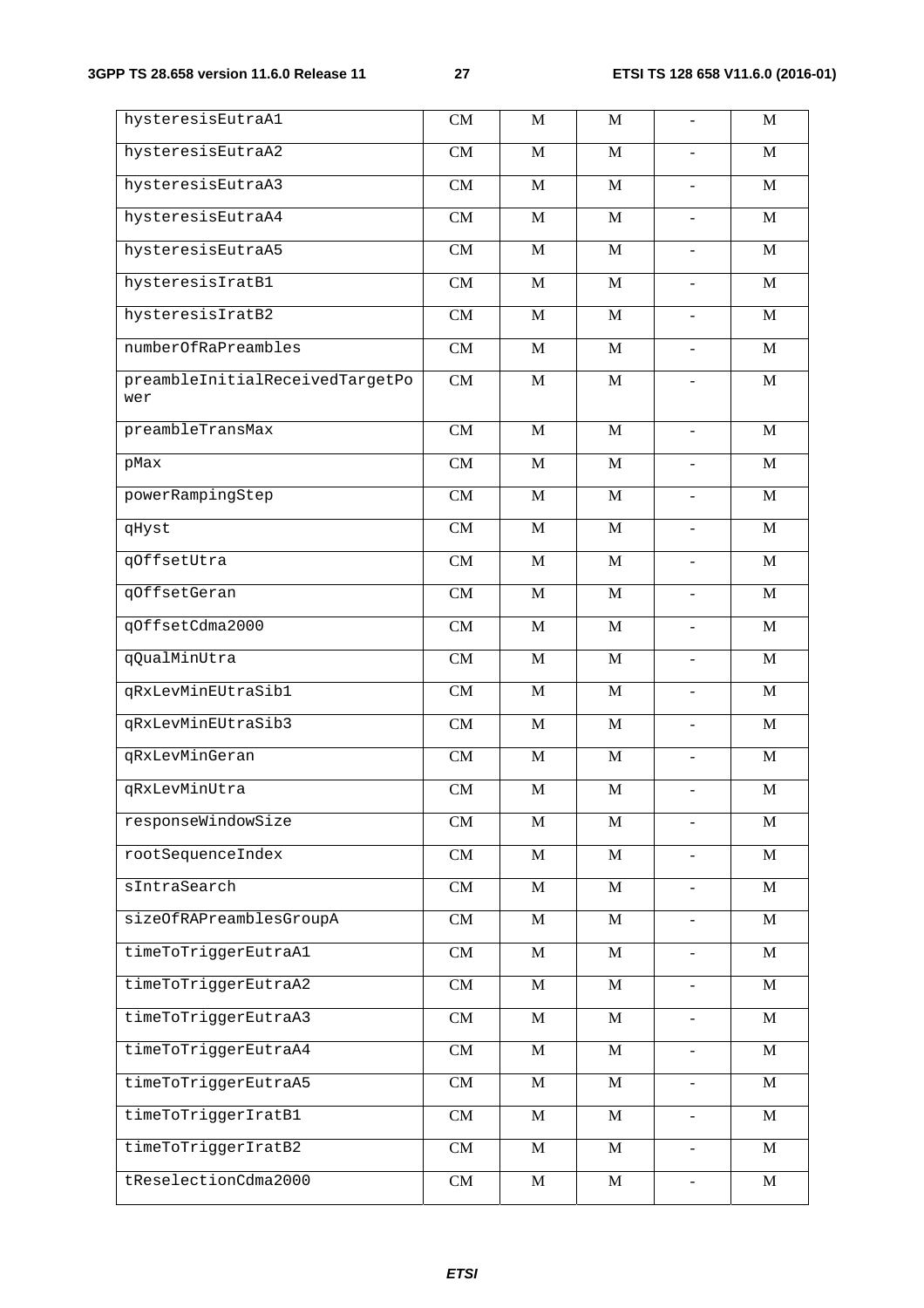| tReselectionEUtra | CМ | M | M |
|-------------------|----|---|---|
| tReselectionGeran | CМ | М |   |
| tReselectionUtra  | CМ | М |   |
| tStoreUeContext   | CМ | М |   |

#### 4.3.21.3 Attribute constraints

| <b>Name</b>            | <b>Definition</b>                                                                                                                                                 |
|------------------------|-------------------------------------------------------------------------------------------------------------------------------------------------------------------|
| All Support Qualifiers | The condition is "Neither an EM-centralized nor a<br>distributed SON function support the SON use cases for<br>which this attribute is relevant (see $§6.5.1$ )". |

#### 4.3.21.4 Notifications

The common notifications defined in subclause 4.5 are valid for this IOC, without exceptions or additions.

### 4.4 Attribute definitions

### 4.4.1 Attribute properties

| <b>Attribute Name</b> | <b>Documentation and Allowed Values</b>                                                                                                                                                                                                                                                                                                                          | <b>Properties</b>                                                                                              |
|-----------------------|------------------------------------------------------------------------------------------------------------------------------------------------------------------------------------------------------------------------------------------------------------------------------------------------------------------------------------------------------------------|----------------------------------------------------------------------------------------------------------------|
| a1ThresholdRs         | RSRP Threshold to be used in evaluation of                                                                                                                                                                                                                                                                                                                       | type: Integer                                                                                                  |
| rp                    | EUTRA measurement report triggering condition<br>for event a1. Actual value is IE value -140 dBm.<br>Corresponds to parameter a1-Threshold. Threshold-<br>RSRP specified in ReportConfigEUTRA IE in [10].<br>This attribute may be used for Mobility Robustness<br>Optimization.<br>allowed Values: $0:97$                                                       | multiplicity: 1<br>isOrdered: N/A<br>isUnique: N/A<br>default Value: None<br>isNullable: True                  |
| alThresholdRs<br>rq   | RSRP Threshold to be used in evaluation of<br>EUTRA measurement report triggering condition<br>for event a1. Actual value is $(IE value -40)/2 dB$ .<br>Corresponds to parameter a1-Threshold. Threshold-<br>RSRQ specified in ReportConfigEUTRA IE in<br>$[10]$ .<br>This attribute may be used for Mobility Robustness<br>Optimization.<br>allowedValues: 0:34 | type: Integer<br>multiplicity: 1<br>isOrdered: N/A<br>isUnique: N/A<br>default Value: None<br>isNullable: True |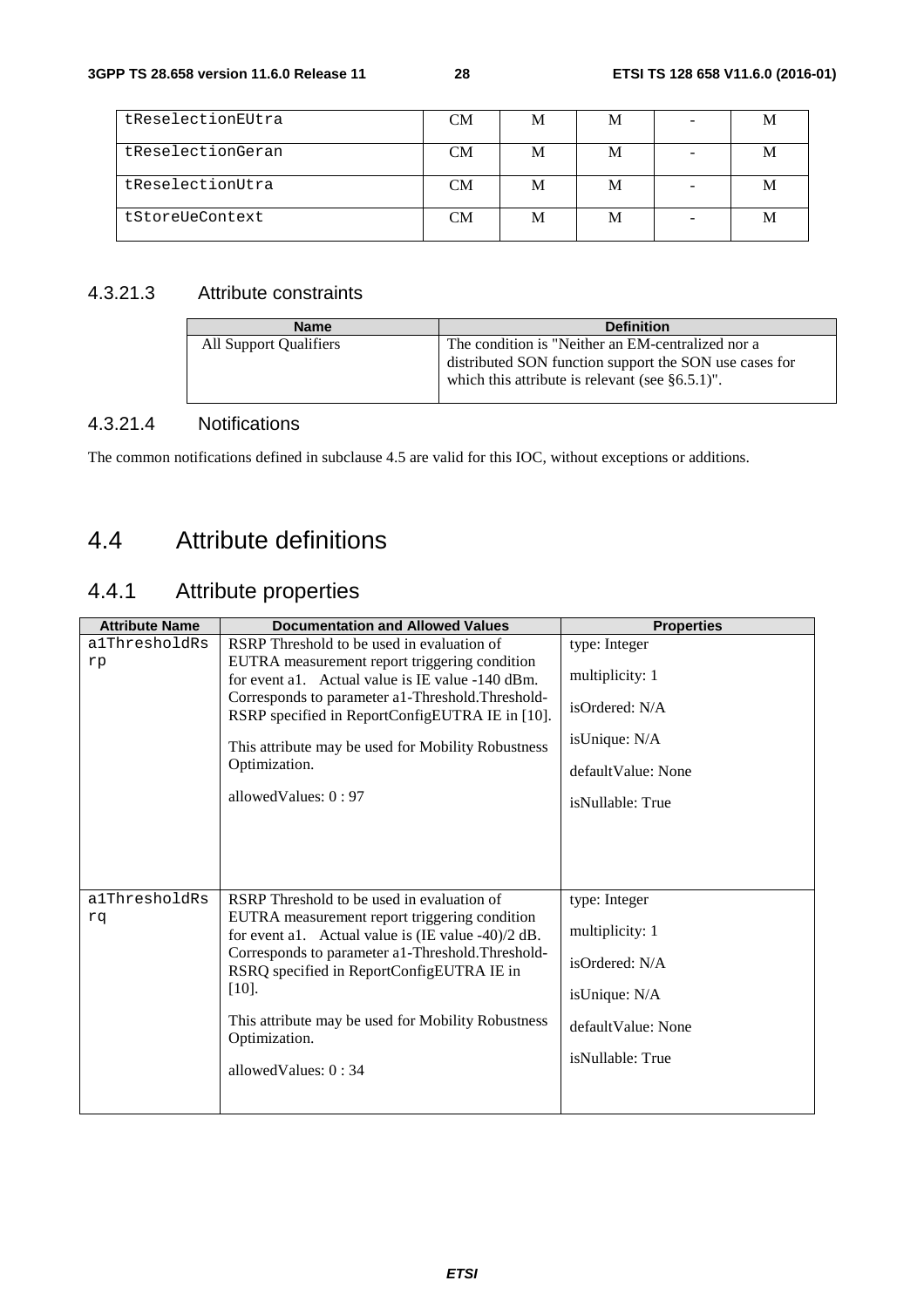| a2ThresholdRs<br>rp | RSRP Threshold to be used in evaluation of<br>EUTRA measurement report triggering condition<br>for event a2. Actual value is IE value -140 dBm.<br>Corresponds to parameter a2-Threshold. Threshold-<br>RSRP specified in ReportConfigEUTRA IE in [10].<br>This attribute may be used for Mobility Robustness<br>Optimization.<br>allowedValues: 0:97               | type: Integer<br>multiplicity: 1<br>isOrdered: N/A<br>isUnique: N/A<br>defaultValue: None<br>isNullable: True |
|---------------------|---------------------------------------------------------------------------------------------------------------------------------------------------------------------------------------------------------------------------------------------------------------------------------------------------------------------------------------------------------------------|---------------------------------------------------------------------------------------------------------------|
| a2ThresholdRs<br>rq | RSRP Threshold to be used in evaluation of<br>EUTRA measurement report triggering condition<br>for event a2. Actual value is $(IE value -40)/2 dB$ .<br>Corresponds to parameter a2-Threshold. Threshold-<br>RSRQ specified in ReportConfigEUTRA IE in<br>$[10]$ .<br>This attribute may be used for Mobility Robustness<br>Optimization.<br>allowed Values: $0:34$ | type: Integer<br>multiplicity: 1<br>isOrdered: N/A<br>isUnique: N/A<br>defaultValue: None<br>isNullable: True |
| a30ffset            | Offset to be used in evaluation of EUTRA<br>measurement report triggering condition for event<br>a3. Mapping to values in dB is specified in [38].<br>Corresponds to parameter a3-Offset specified in<br>ReportConfigEUTRA IE in [10].<br>This attribute may be used for Mobility Robustness<br>Optimization.<br>allowedValues: -30:30                              | type: Integer<br>multiplicity: 1<br>isOrdered: N/A<br>isUnique: N/A<br>defaultValue: None<br>isNullable: True |
| a4ThresholdRs<br>rp | RSRP Threshold to be used in evaluation of<br>EUTRA measurement report triggering condition<br>for event a4. Actual value is IE value -140 dBm.<br>Corresponds to parameter a4-Threshold. Threshold-<br>RSRP specified in ReportConfigEUTRA IE in [10].<br>This attribute may be used for Mobility Robustness<br>Optimization.<br>allowedValues: 0:97               | type: Integer<br>multiplicity: 1<br>isOrdered: N/A<br>isUnique: N/A<br>defaultValue: None<br>isNullable: True |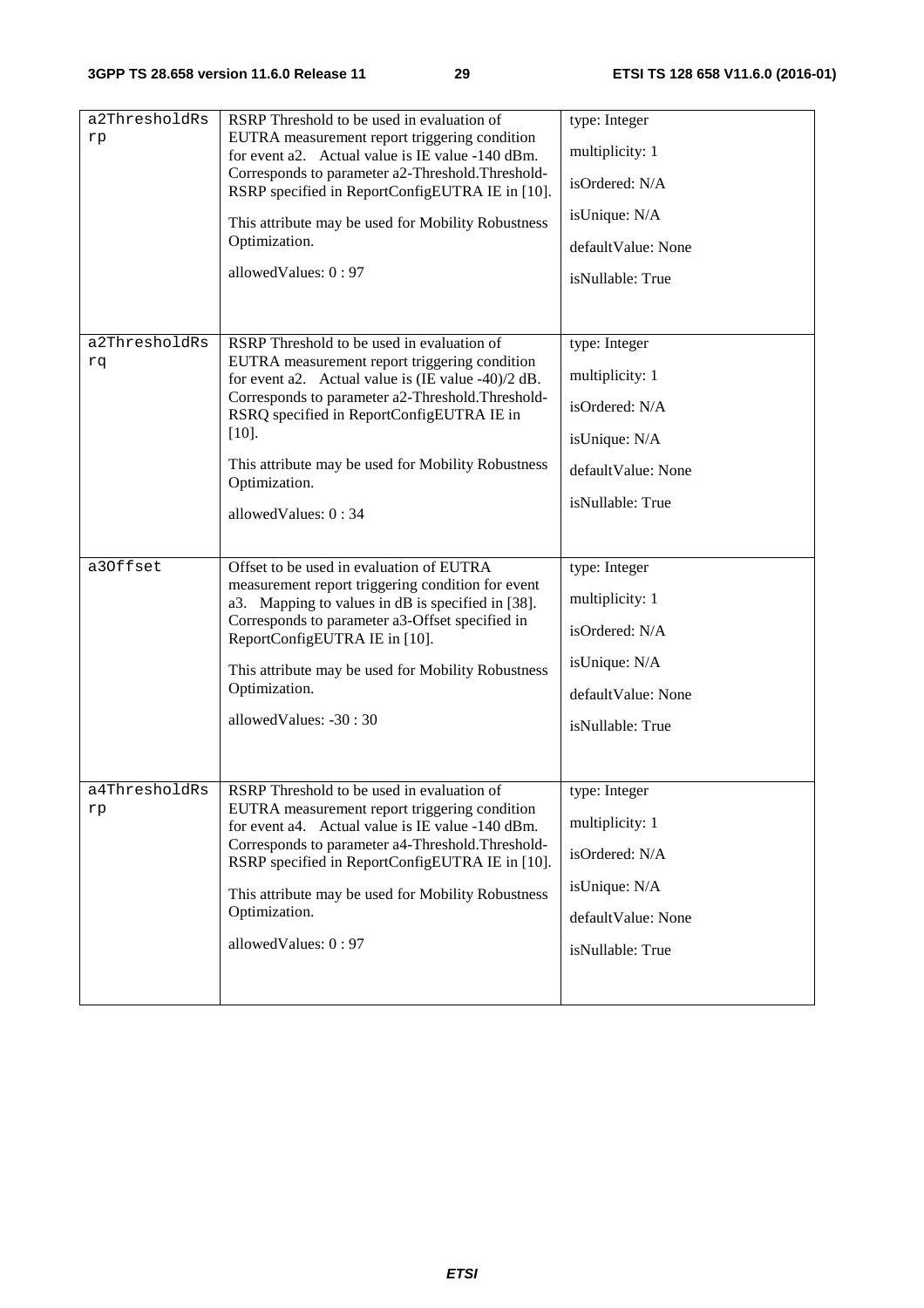| a4ThresholdRs  | RSRP Threshold to be used in evaluation of                                                        | type: Integer                       |
|----------------|---------------------------------------------------------------------------------------------------|-------------------------------------|
| rq             | EUTRA measurement report triggering condition                                                     |                                     |
|                | for event a4. Actual value is $(IE value -40)/2 dB$ .                                             | multiplicity: 1                     |
|                | Corresponds to parameter a4-Threshold. Threshold-<br>RSRQ specified in ReportConfigEUTRA IE in    | isOrdered: N/A                      |
|                | $[10]$ .                                                                                          | isUnique: N/A                       |
|                | This attribute may be used for Mobility Robustness<br>Optimization.                               | defaultValue: None                  |
|                |                                                                                                   | isNullable: True                    |
|                | allowed Values: $0:34$                                                                            |                                     |
| a5Threshold1R  | RSRP Threshold1 to be used in evaluation of                                                       | type: Integer                       |
| srp            | EUTRA measurement report triggering condition<br>for event a5. Actual value is IE value -140 dBm. | multiplicity: 1                     |
|                | Corresponds to parameter a5-<br>Threshold1.Threshold-RSRP specified in                            | isOrdered: N/A                      |
|                | ReportConfigEUTRA IE in [10].                                                                     | isUnique: N/A                       |
|                | This attribute may be used for Mobility Robustness<br>Optimization.                               | defaultValue: None                  |
|                | allowedValues: 0:97                                                                               | isNullable: True                    |
|                |                                                                                                   |                                     |
| a5Threshold1Rs | RSRP Threshold to be used in evaluation of EUTRA                                                  | type: Integer                       |
| rq             | measurement report triggering condition for event                                                 | multiplicity: 1                     |
|                | a5. Actual value is (IE value -40)/2 dB.                                                          | isOrdered: N/A                      |
|                | Corresponds to parameter a5-<br>Threshold1.Threshold-RSRQ specified in                            | isUnique: N/A<br>defaultValue: None |
|                | ReportConfigEUTRA IE in [10].                                                                     | isNullable: True                    |
|                | This attribute may be used for Mobility Robustness<br>Optimization.                               |                                     |
|                | allowedValues: 0:34                                                                               |                                     |
| adjacentCell   | This attribute contains the DN of a                                                               | type: DN                            |
|                | EUtranGenericCell or                                                                              |                                     |
|                | ExternalEUtranGenericCell.                                                                        | multiplicity: 1                     |
|                |                                                                                                   | isOrdered: N/A                      |
|                | allowedValues: N/A                                                                                | isUnique: True                      |
|                |                                                                                                   | defaultValue: None                  |
|                |                                                                                                   | isNullable: True                    |
| adjacentSecto  | This attribute contains the DN of an ExternalSector.                                              | type: DN                            |
| r              |                                                                                                   | multiplicity: 1                     |
|                | allowedValues: N/A                                                                                | isOrdered: N/A                      |
|                |                                                                                                   | isUnique: True                      |
|                |                                                                                                   | defaultValue: None                  |
|                |                                                                                                   | isNullable: True                    |
|                |                                                                                                   |                                     |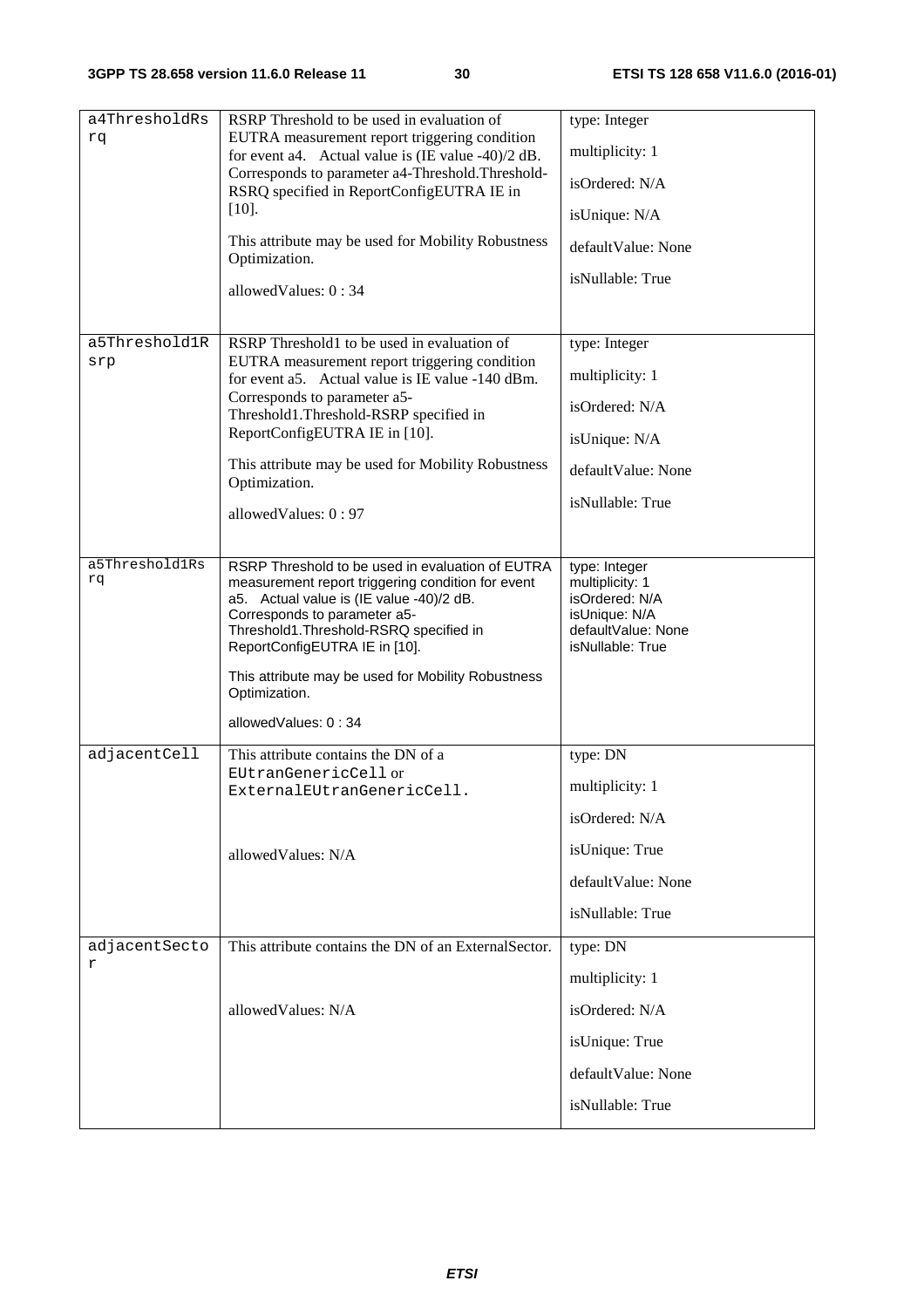| allowedAccess<br>Classes | This holds information for access classes $(10-15)$ –<br>[3GPP TS 22.011] that are allowed for the<br>eUTRANCell.<br>The access classes are:<br>Class $10$ – emergency call<br>Class 11 - For PLMN Use.                                                                                                                                             | type: < <enumeration>&gt;<br/>multiplicity: 1<br/>isOrdered: N/A<br/>isUnique: True<br/>defaultValue: 'all access classes are</enumeration> |
|--------------------------|-----------------------------------------------------------------------------------------------------------------------------------------------------------------------------------------------------------------------------------------------------------------------------------------------------------------------------------------------------|---------------------------------------------------------------------------------------------------------------------------------------------|
|                          | Class 12 - Security Services;<br>Class 13 - Public Utilities (e.g. water/gas<br>suppliers);<br>Class 14 - Emergency Services;<br>Class 15 - PLMN Staff;                                                                                                                                                                                             | allowed'<br>isNullable: True                                                                                                                |
|                          | allowed Values: See TS 22.011 [29] and 36.331 [10]<br>for more details on the definition and SIB2<br>broadcast message definition                                                                                                                                                                                                                   |                                                                                                                                             |
| b1ThresholdCd<br>ma2000  | Threshold to be used in CDMA2000 triggering<br>condition for event b1. Mapping to actual dBm<br>values is specified in 3GPP TS 45.008.<br>Corresponds to parameter b1-<br>ThresholdCDMA2000 specified in<br>ReportConfigInterRAT IE in [10].<br>This attribute may be used for Mobility Robustness<br>Optimization.<br>allowedValues: 0:63          | type: Integer<br>multiplicity: 1<br>isOrdered: N/A<br>isUnique: N/A<br>defaultValue: None<br>isNullable: True                               |
| b1ThresholdGe<br>ran     | Threshold to be used in GERAN triggering<br>condition for event b1. Mapping to actual dBm<br>values is specified in 3GPP TS 45.008.<br>Corresponds to parameter b1-ThresholdGERAN<br>specified in ReportConfigInterRAT IE in [10].<br>This attribute may be used for Mobility Robustness<br>Optimization.<br>allowedValues: 0:63                    | type: Integer<br>multiplicity: 1<br>isOrdered: N/A<br>isUnique: N/A<br>defaultValue: None<br>isNullable: True                               |
| b1ThresholdUt<br>raEcN0  | EcN0 threshold to be used in UTRA triggering<br>condition for event b1. Mapping to actual dBm<br>values is specified in 3GPP TS 25.133.<br>Corresponds to parameter b1-ThresholdULTA:utra-<br>EcN0 specified in ReportConfigInterRAT IE in<br>$[10].$<br>This attribute may be used for Mobility Robustness<br>Optimization.<br>allowedValues: 0:49 | type: Integer<br>multiplicity: 1<br>isOrdered: N/A<br>isUnique: N/A<br>defaultValue: None<br>isNullable: True                               |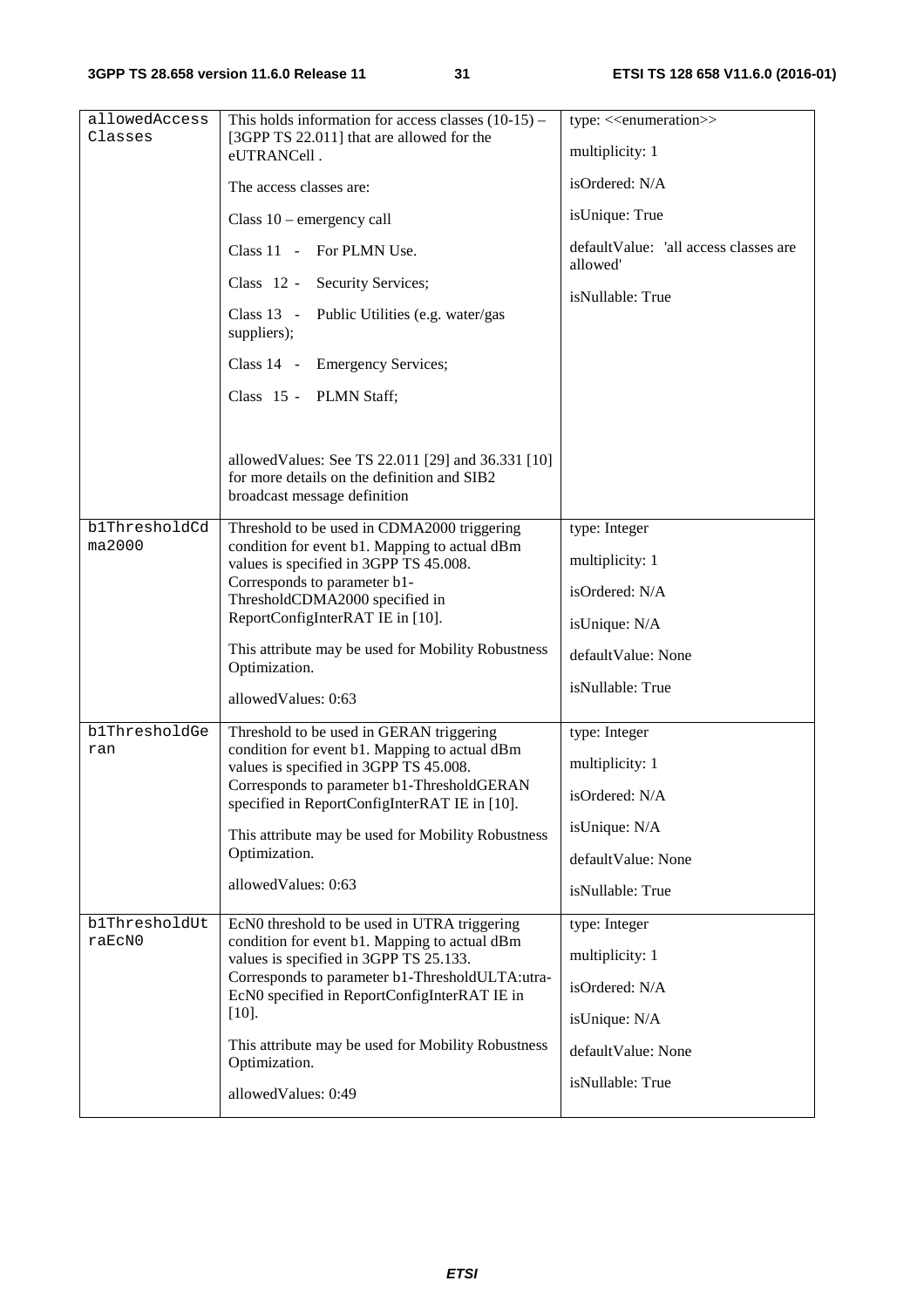| blThresholdUt | RSCP threshold to be used in UTRA triggering                                                                | type: Integer      |
|---------------|-------------------------------------------------------------------------------------------------------------|--------------------|
| raRscp        | condition for event b1. Mapping to actual dBm                                                               |                    |
|               | values is specified in 3GPP TS 25.133.                                                                      | multiplicity: 1    |
|               | Corresponds to parameter b1-ThresholdULTA:utra-<br>RSCP specified in ReportConfigInterRAT IE in             | isOrdered: N/A     |
|               | $[10]$ .                                                                                                    | isUnique: N/A      |
|               | This attribute may be used for Mobility Robustness<br>Optimization.                                         | defaultValue: None |
|               | allowedValues: -5:91                                                                                        | isNullable: True   |
| b2Threshold1R | RSRP Threshold to be used in evaluation of                                                                  | type: Integer      |
| srp           | EUTRA measurement report triggering condition<br>for event b2. Actual value is IE value -140 dBm.           | multiplicity: 1    |
|               | Corresponds to parameter b2-<br>Threshold1.Threshold-RSRP specified in                                      | isOrdered: N/A     |
|               | ReportConfigInterRAT IE in [10].                                                                            | isUnique: N/A      |
|               | This attribute may be used for Mobility Robustness<br>Optimization.                                         | defaultValue: None |
|               | allowedValues: 0:97                                                                                         | isNullable: True   |
| b2Threshold1R | RSRP Threshold to be used in evaluation of                                                                  | type: Integer      |
| srq           | EUTRA measurement report triggering condition<br>for event b2. Actual value is $(IE value -40)/2 dB$ .      | multiplicity: 1    |
|               | Corresponds to parameter b2-<br>Threshold1.Threshold-RSRQ specified in                                      | isOrdered: N/A     |
|               | ReportConfigInterRAT IE in [10].                                                                            | isUnique: N/A      |
|               | This attribute may be used for Mobility Robustness<br>Optimization.                                         | defaultValue: None |
|               | allowedValues: 0:34                                                                                         | isNullable: True   |
| b2Threshold2C | Threshold to be used in CDMA2000 measurement                                                                | type: Integer      |
| dma2000       | report triggering condition for event b2. Mapping to<br>actual dBm values is specified in [36]. Corresponds | multiplicity: 1    |
|               | to parameter b2-Threshold2CDMA2000 specified<br>in ReportConfigInterRAT IE in [10].                         | isOrdered: N/A     |
|               | This attribute may be used for Mobility Robustness                                                          | isUnique: N/A      |
|               | Optimization.                                                                                               | defaultValue: None |
|               | allowedValues: 0:63                                                                                         | isNullable: True   |
| b2Threshold2G | Threshold to be used in GERAN measurement                                                                   | type: Integer      |
| eran          | report triggering condition for event b2. Mapping to<br>actual dBm values is specified in [36]. Corresponds | multiplicity: 1    |
|               | to parameter b2-Threshold2GERAN specified in<br>ReportConfigInterRAT IE in [10].                            | isOrdered: N/A     |
|               | This attribute may be used for Mobility Robustness                                                          | isUnique: N/A      |
|               | Optimization.                                                                                               | defaultValue: None |
|               | allowedValues: 0:63                                                                                         | isNullable: True   |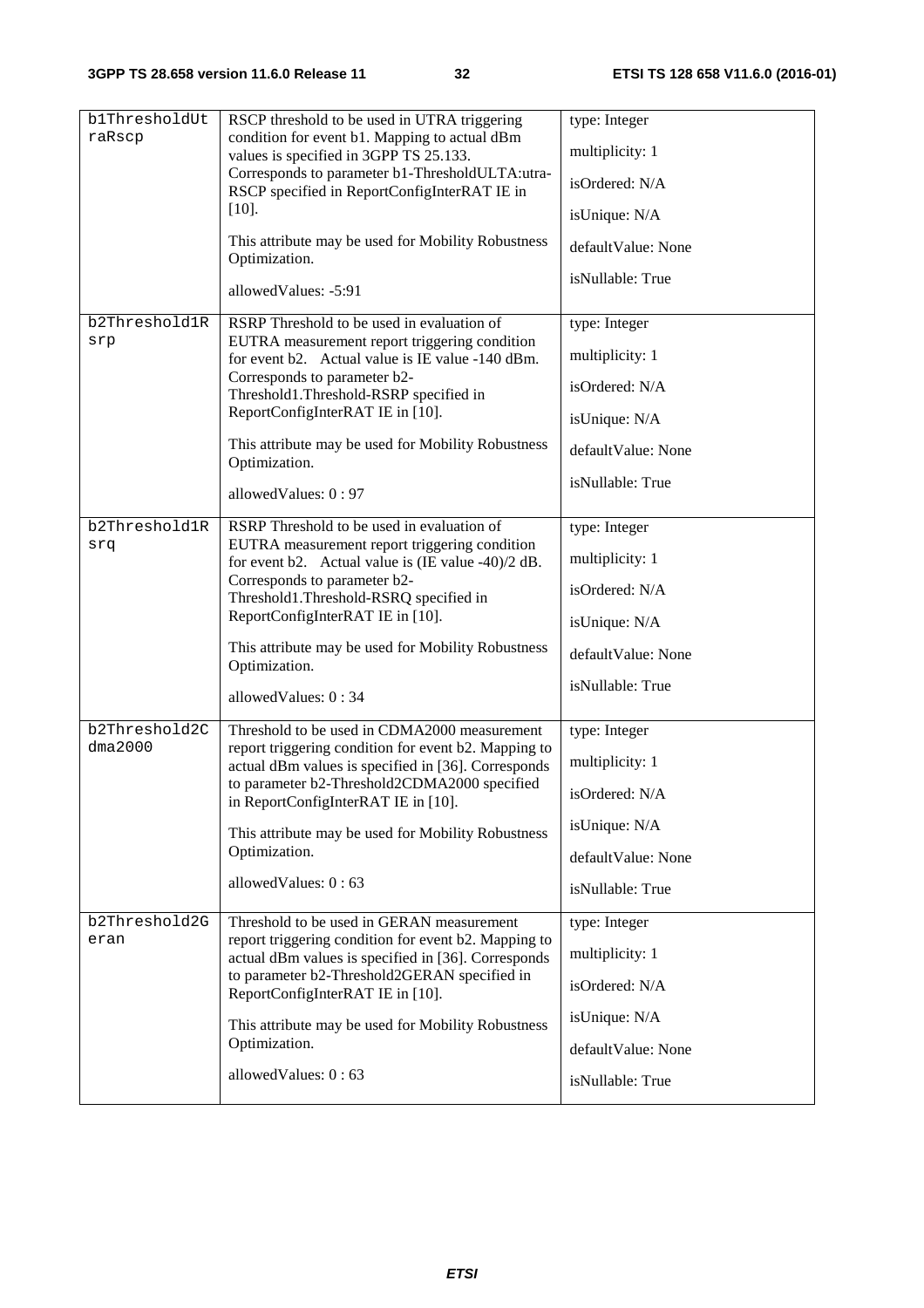| b2Threshold2U | EcN0 threshold to be used in UTRA measurement                                                             | type: Integer            |
|---------------|-----------------------------------------------------------------------------------------------------------|--------------------------|
| traEcN0       | report triggering condition for event b2. Mapping to<br>actual dBm values is specified in 3GPP TS 25.133. | multiplicity: 1          |
|               | Corresponds to parameter b2-<br>Threshold2ULTRA:utra-EcN0 specified in                                    | isOrdered: N/A           |
|               | ReportConfigInterRAT IE in [10].                                                                          | isUnique: N/A            |
|               | This attribute may be used for Mobility Robustness<br>Optimization.                                       | default Value: None      |
|               | allowed Values: $0:49$                                                                                    | isNullable: True         |
| b2Threshold2U | RSCP threshold to be used in UTRA measurement                                                             | type: Integer            |
| traRscp       | report triggering condition for event b2. Mapping to<br>actual dBm values is specified in 3GPP TS 25.133. | multiplicity: 1          |
|               | Corresponds to parameter b2-<br>Threshold2ULTRA:utra-RSCP specified in                                    | isOrdered: N/A           |
|               | ReportConfigInterRAT IE in [10].                                                                          | isUnique: N/A            |
|               | This attribute may be used for Mobility Robustness<br>Optimization.                                       | defaultValue: None       |
|               | allowedValues: -5:91                                                                                      | isNullable: True         |
| candidateDeNB | A list of ECGIs of the candidates DeNB cells for                                                          | type: $<<$ dataType $>>$ |
| Cells         | the subject Relay Node in Attach for RN operation<br>(phase 2), see 36.300[4].                            | multiplicity: 1*         |
|               |                                                                                                           | isOrdered: N/A           |
|               | allowed Values: See 3GPP TS 36.413[27],<br>36.300[4]                                                      | isUnique: N/A            |
|               |                                                                                                           | defaultValue: None       |
|               |                                                                                                           | isNullable: True         |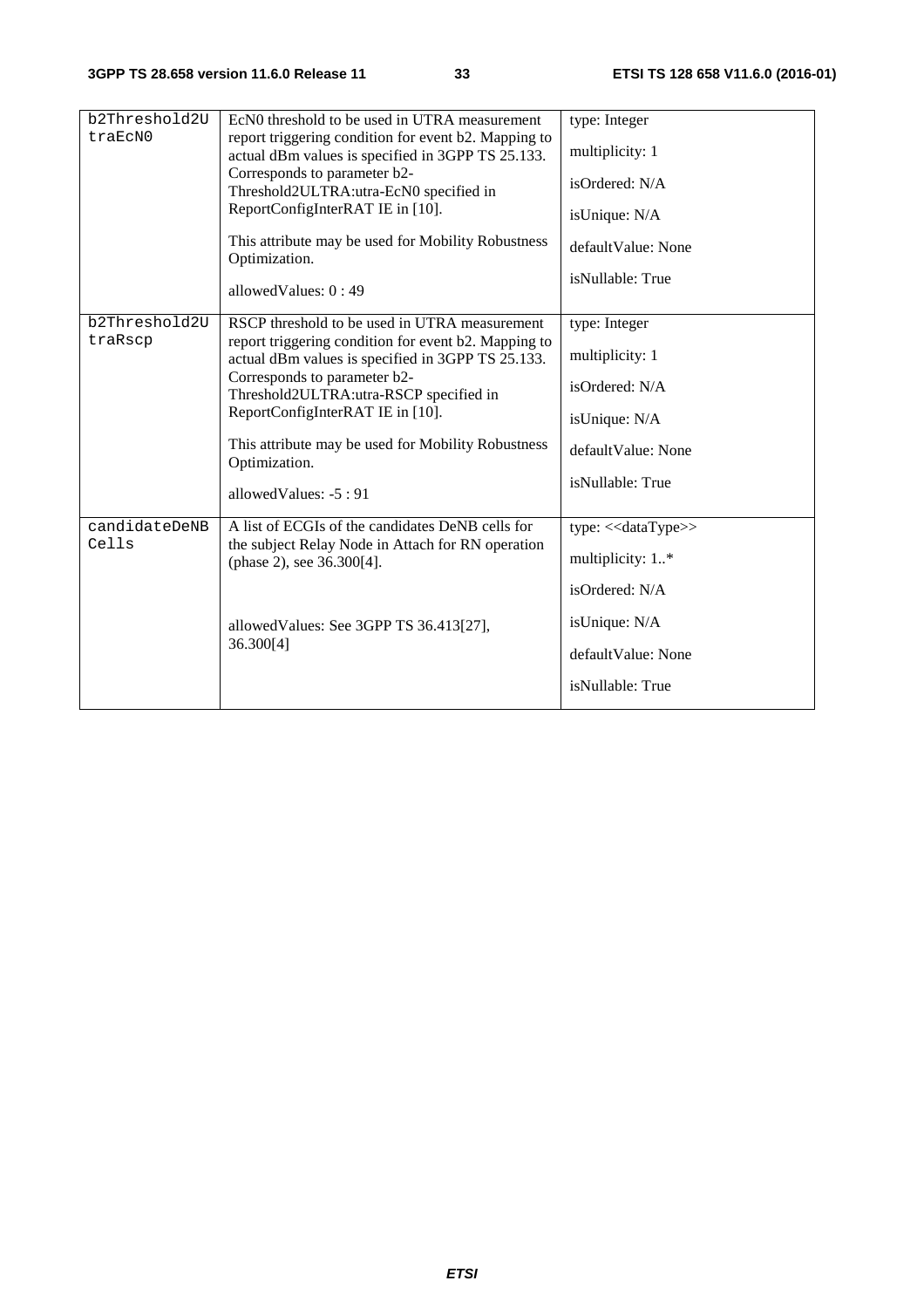| cellIdList                      | This holds a list of DN ofEUtranGenericCell.                                                                                                                                                                                                                                                            | type: DN                                                                       |
|---------------------------------|---------------------------------------------------------------------------------------------------------------------------------------------------------------------------------------------------------------------------------------------------------------------------------------------------------|--------------------------------------------------------------------------------|
|                                 | These                                                                                                                                                                                                                                                                                                   |                                                                                |
|                                 | cells all belong to one MBSFN Area.                                                                                                                                                                                                                                                                     | multiplicity: 1                                                                |
|                                 |                                                                                                                                                                                                                                                                                                         | isOrdered: N/A                                                                 |
|                                 |                                                                                                                                                                                                                                                                                                         | isUnique: N/A                                                                  |
|                                 | allowedValues: N/A                                                                                                                                                                                                                                                                                      | defaultValue: None                                                             |
|                                 |                                                                                                                                                                                                                                                                                                         | isNullable: True                                                               |
| cellIndividua<br><b>lOffset</b> | Offset applicable to a neighbouring cell. It is used<br>for evaluating the neighbouring cell for handover in<br>connected mode. This attribute corresponds to<br>parameter cellIndividualOffset in<br>MeasObjectEUTRA IE in [10].<br>This attribute is used by the HandOver parameter                   | type: < <enumeration>&gt;<br/>multiplicity: 1<br/>isOrdered: N/A</enumeration> |
|                                 | Optimization (HOO) function or Load Balancing                                                                                                                                                                                                                                                           | isUnique: True                                                                 |
|                                 | Optimization (LBO) function.                                                                                                                                                                                                                                                                            | defaultValue: None                                                             |
|                                 | allowedValues:<br>dB-24, dB-22, dB-20, dB-18, dB-16, dB-14, dB-12,<br>dB-10, dB-08, dB-06, dB-05, dB-04, dB-03, dB-02,<br>$dB-01$ , $dB+00$ , $dB+01$ , $dB+02$ , $dB+03$ , $dB+04$ ,<br>$dB+05$ , $dB+06$ , $dB+08$ , $dB+10$ , $dB+12$ , $dB+14$ ,<br>$dB+16$ , $dB+18$ , $dB+20$ , $dB+22$ , $dB+24$ | isNullable: True                                                               |
| cellLocalId                     | Unambiguously identify a cell within an eNodeB.                                                                                                                                                                                                                                                         | type: Integer                                                                  |
|                                 |                                                                                                                                                                                                                                                                                                         | multiplicity: 1                                                                |
|                                 | allowed Values: 0:255.                                                                                                                                                                                                                                                                                  | isOrdered: N/A                                                                 |
|                                 |                                                                                                                                                                                                                                                                                                         | isUnique: True                                                                 |
|                                 |                                                                                                                                                                                                                                                                                                         | defaultValue: None                                                             |
|                                 |                                                                                                                                                                                                                                                                                                         | isNullable: True                                                               |
|                                 |                                                                                                                                                                                                                                                                                                         |                                                                                |
| cellResvInfo                    | This attribute represents whether the cell is MBSFN<br>Area Reserved Cell or not.                                                                                                                                                                                                                       | type:< <enumeration>&gt;</enumeration>                                         |
|                                 | See TS 36.300[11] for MBSFN Area Reserved                                                                                                                                                                                                                                                               | multiplicity: 1                                                                |
|                                 | Cell.                                                                                                                                                                                                                                                                                                   | isOrdered: N/A                                                                 |
|                                 |                                                                                                                                                                                                                                                                                                         | isUnique: True                                                                 |
|                                 | allowed Values: See 3GPP TS 36.443 [28] for Cell                                                                                                                                                                                                                                                        | defaultValue: None                                                             |
|                                 | Reservation Info.                                                                                                                                                                                                                                                                                       | isNullable: True                                                               |
|                                 |                                                                                                                                                                                                                                                                                                         |                                                                                |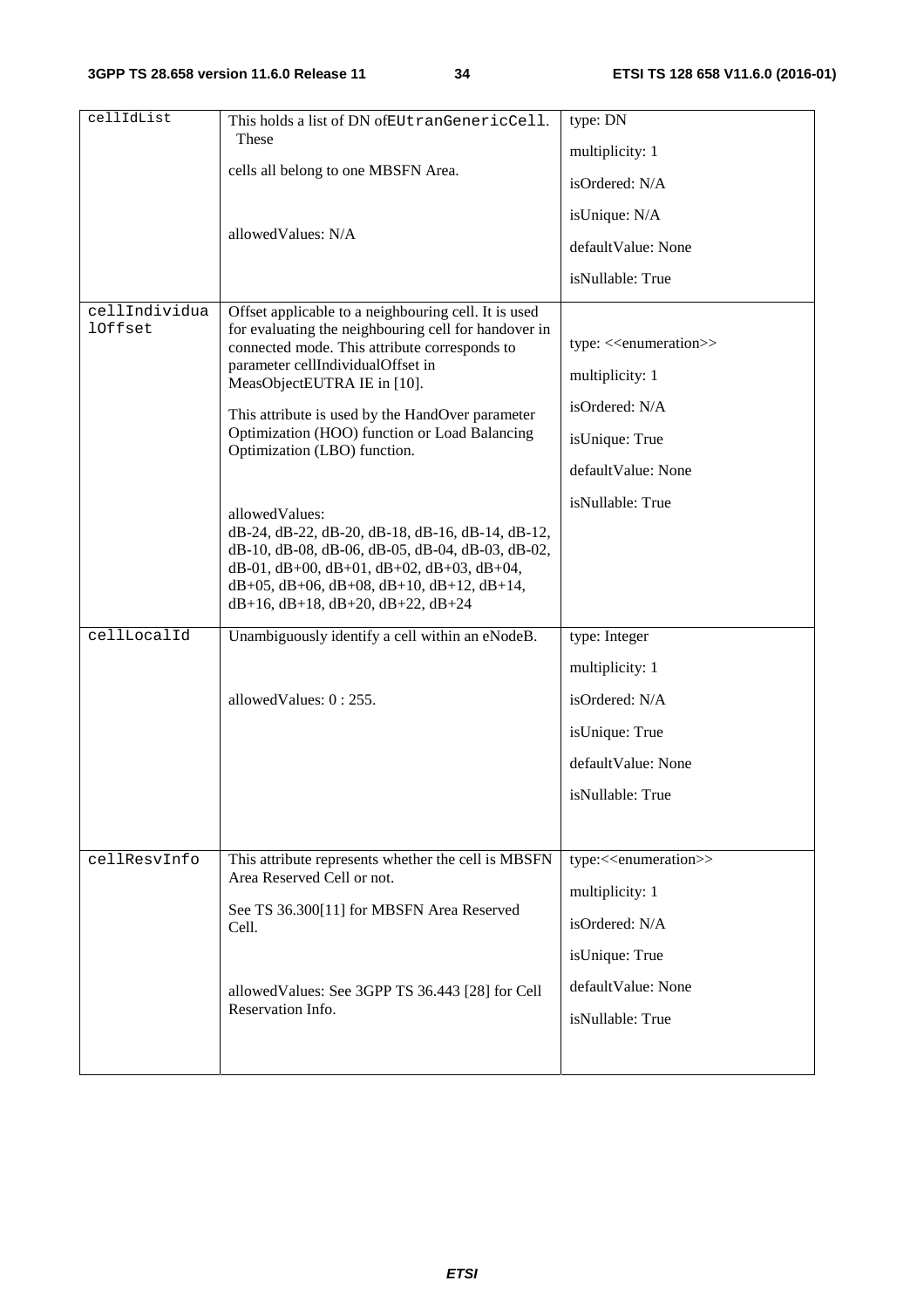| See cell-Size in TS 36.423 [24].                 | type:< <enumeration>&gt;</enumeration> |
|--------------------------------------------------|----------------------------------------|
|                                                  | multiplicity: 1                        |
| allowed Values: See cell-Size in TS 36.423 [24]. | isOrdered: N/A                         |
|                                                  | isUnique: True                         |
|                                                  | default Value: None                    |
|                                                  | isNullable: True                       |
|                                                  |                                        |
|                                                  |                                        |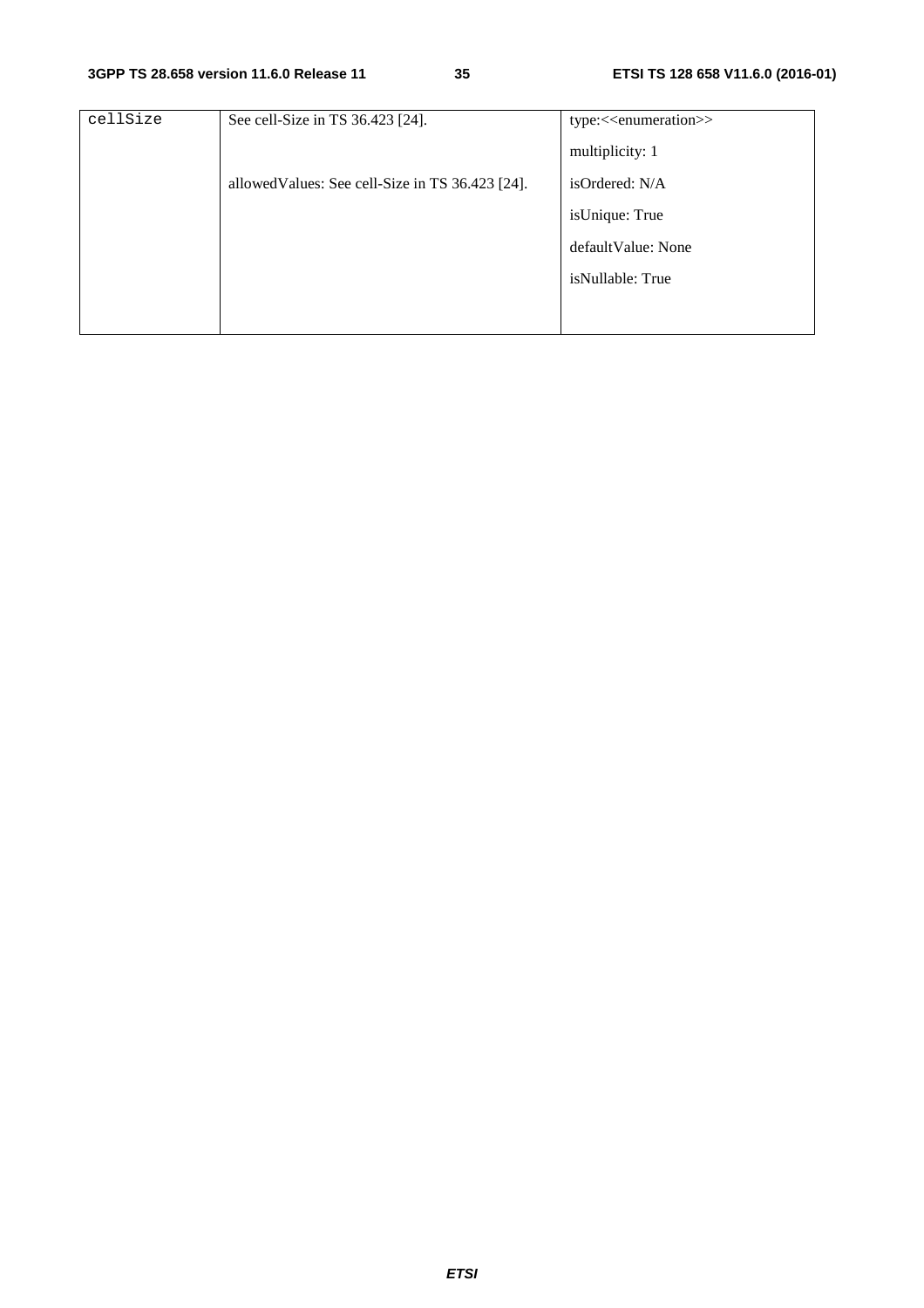#### **3GPP TS 28.658 version 11.6.0 Release 11 36 ETSI TS 128 658 V11.6.0 (2016-01)**

| cOCStatus | This attribute holds the information about cell                                                                                                                   | type: << dataType>> |
|-----------|-------------------------------------------------------------------------------------------------------------------------------------------------------------------|---------------------|
|           | outage compensation (COC) activities for the cell<br>which name contains the                                                                                      | multiplicity: 1     |
|           | CellOutageCompensationInformation<br>IOC instance.                                                                                                                | isOrdered: N/A      |
|           |                                                                                                                                                                   | isUnique: N/A       |
|           | The initial state is cOCDeactive.                                                                                                                                 | defaultValue: None  |
|           |                                                                                                                                                                   | isNullable: True    |
|           | When a cell outage is detected and its compensation<br>starts, then the state is cOCActivating.                                                                   |                     |
|           | When COC function decides that all activities<br>to acitvate the compensation are done, the state<br>changes to cOCActive.                                        |                     |
|           | When outage of cell is ended and activities to<br>remove the compensation are ongoing, the state<br>changes to cOCDeactivating.                                   |                     |
|           | When outage of cell ends and all activities to<br>remove the compensation are done, the state<br>changes back to cOCDeactive.                                     |                     |
|           | In case of errors during activation or deactivation,<br>this attribute also contains a list of elements which<br>could not been reconfigured by the COC function. |                     |
|           | If there are no errors during activation or<br>deactivation, the list of elements shall be empty.                                                                 |                     |
|           | For an example how<br>notifyAttributeValueChange notifications<br>related to this attribute are used to inform an<br>IRPManager about COC activities see Annex A. |                     |
|           | allowed Values: This element contains 2 parts, state<br>and errorList                                                                                             |                     |
|           | state $=$ enumerated                                                                                                                                              |                     |
|           |                                                                                                                                                                   |                     |
|           | cOCActivating,                                                                                                                                                    |                     |
|           | cOCActive,                                                                                                                                                        |                     |
|           | cOCDeactivating,                                                                                                                                                  |                     |
|           | cOCDeactive                                                                                                                                                       |                     |
|           | <b>ETSI</b><br>$errorList = list of DNS$                                                                                                                          |                     |
|           |                                                                                                                                                                   |                     |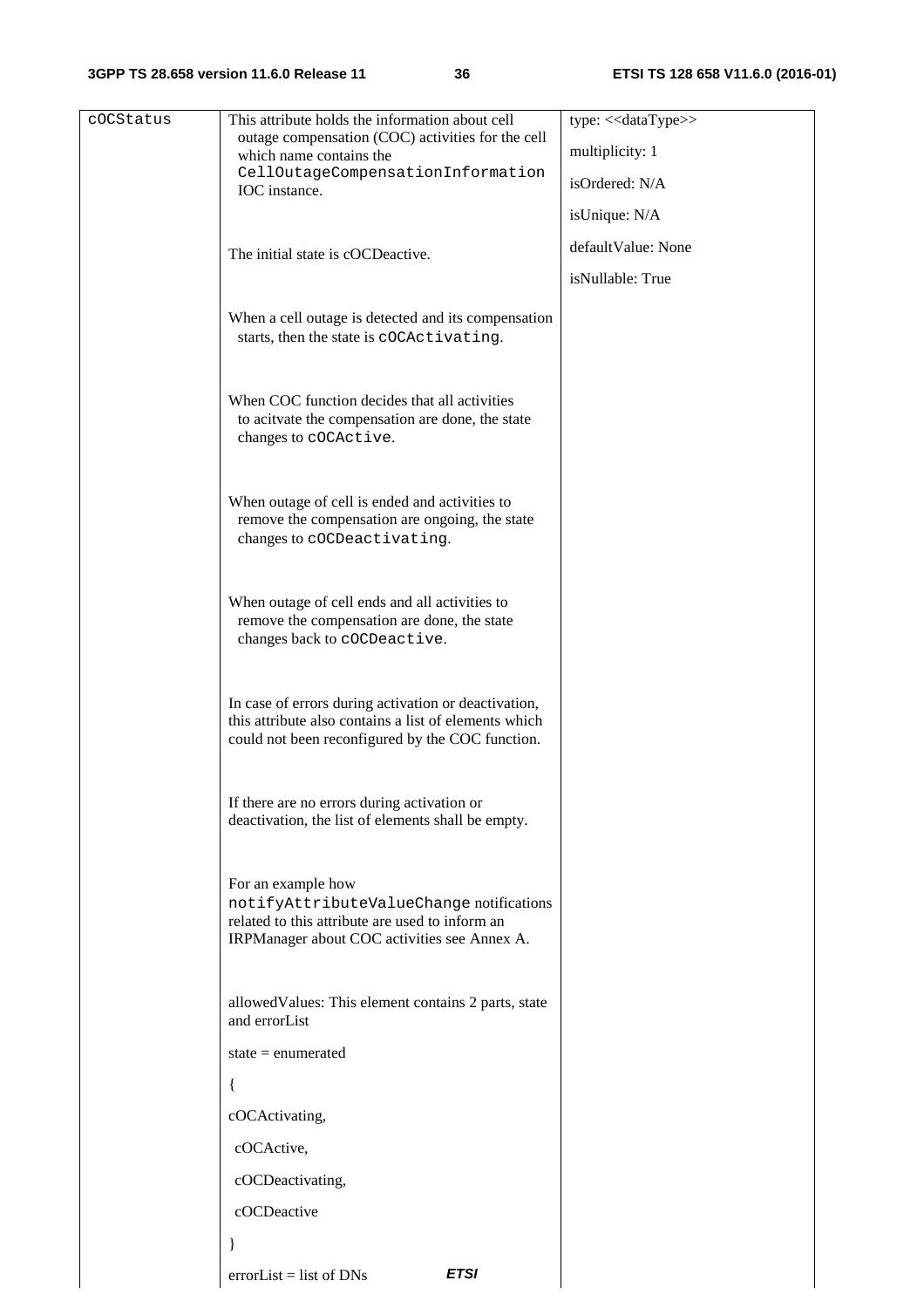| commonChannel | Power offset of the Primary Synchronization                                                                                                      | type: Integer                           |
|---------------|--------------------------------------------------------------------------------------------------------------------------------------------------|-----------------------------------------|
| PowerOffset   | Channel, Secondary Synchronization Channel and                                                                                                   | multiplicity: 1                         |
|               | Physical Broadcast Channel with respect to the<br>referenceSignalPower. Value in dB is the actual<br>value divided by 10. For example, value -30 |                                         |
|               |                                                                                                                                                  | isOrdered: N/A                          |
|               | represents -3dB; value 120 represent 12dB etc.                                                                                                   | isUnique: N/A                           |
|               | This attribute may be used for Coverage and<br>Capacity Optimization and ICIC.                                                                   | defaultValue: None                      |
|               | allowedValues: -350:150.                                                                                                                         | isNullable: True                        |
| configuration | Provides index into the table defining PRACH                                                                                                     | type: Integer                           |
| Index         | resources within the frame. Corresponds to<br>PRACH-Configuration-Index parameter defined in                                                     | multiplicity: 1                         |
|               | $[10]$ and $[12]$ .                                                                                                                              | isOrdered: N/A                          |
|               | This attribute may be used for RACH Optimization.                                                                                                | isUnique: N/A                           |
|               | allowedValues: 0:63.                                                                                                                             |                                         |
|               |                                                                                                                                                  | defaultValue: None                      |
|               |                                                                                                                                                  | isNullable: True                        |
| contentionRes | Contention resolution timer. Corresponds to                                                                                                      | type: < <enumeration>&gt;</enumeration> |
| olutionTimer  | parameter mac-ContentionResolutionTimer<br>specified in [10] and in [8]. Value sfn corresponds                                                   | multiplicity: 1                         |
|               | to n subframes.                                                                                                                                  | isOrdered: N/A                          |
|               | This attribute may be used for RACH Optimization.                                                                                                | isUnique: N/A                           |
|               | allowedValues: {sf8, sf16, sf24, sf32, sf40,<br>sf48, sf56, sf64}                                                                                | defaultValue: None                      |
|               |                                                                                                                                                  | isNullable: True                        |
| earfcn        | It is the frequency number for the central                                                                                                       | type: Integer                           |
|               | frequency. See 3GPP TS 36.104[14].                                                                                                               | multiplicity: 1                         |
|               |                                                                                                                                                  | isOrdered: N/A                          |
|               | allowedValues: See 3GPP TS 36.104[14].                                                                                                           | isUnique: N/A                           |
|               |                                                                                                                                                  | defaultValue: None                      |
|               |                                                                                                                                                  | isNullable: True                        |
| earfcnDl      | Specifies the channel number for the central DL                                                                                                  | type: Integer                           |
|               | frequency. The mapping from channel number to                                                                                                    | multiplicity: 1                         |
|               | physical frequency is described in 3GPP<br>specification TS 36.101 [13] subclause 5.7.3.                                                         | isOrdered: N/A                          |
|               |                                                                                                                                                  |                                         |
|               | allowed Values: See EARFCN in TS 36.101 [13]                                                                                                     | isUnique: N/A                           |
|               | subclause 5.7.3                                                                                                                                  | defaultValue: None                      |
|               |                                                                                                                                                  | isNullable: True                        |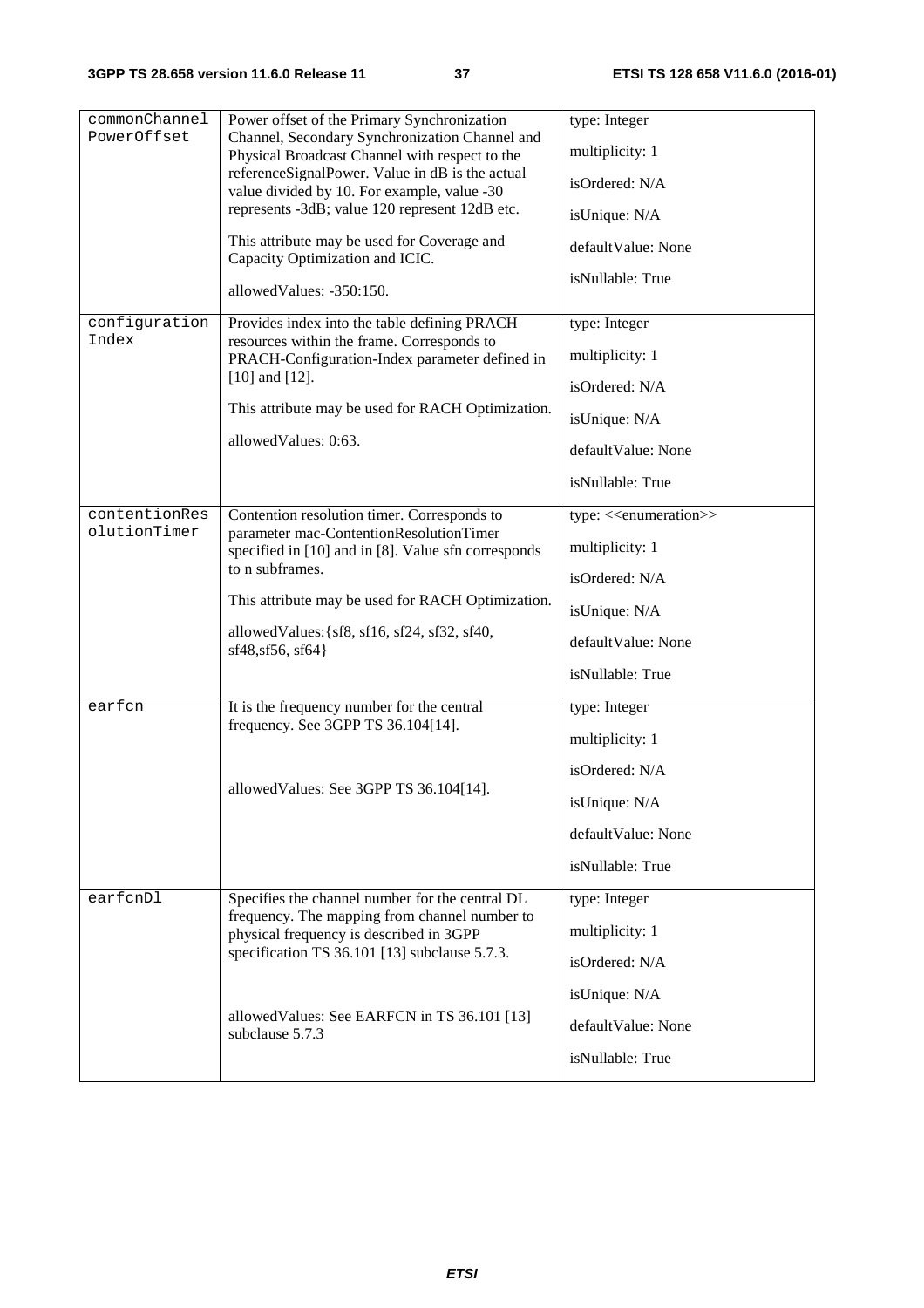| earfcnUl      | Specifies the channel number for the central UL                                                                                                    | type: Integer      |
|---------------|----------------------------------------------------------------------------------------------------------------------------------------------------|--------------------|
|               | frequency. The mapping from channel number to                                                                                                      |                    |
|               | physical frequency is described in 3GPP                                                                                                            | multiplicity: 1    |
|               | specification TS 36.101 [13] subclause 5.7.3.                                                                                                      | isOrdered: N/A     |
|               |                                                                                                                                                    | isUnique: N/A      |
|               | allowed Values: See EARFCN in TS 36.101 [13]<br>subclause 5.7.3                                                                                    | defaultValue: None |
|               |                                                                                                                                                    | isNullable: True   |
| eNBId         | Unambiguously identifies an eNodeB within a<br><b>PLMN</b>                                                                                         | type: Integer      |
|               |                                                                                                                                                    | multiplicity: 1    |
|               |                                                                                                                                                    | isOrdered: N/A     |
|               | allowed Values: See 3GPP TS 36.413[27],<br>36.300[4]                                                                                               | isUnique: N/A      |
|               |                                                                                                                                                    | defaultValue: None |
|               |                                                                                                                                                    | isNullable: True   |
| hysteresisEut | Hysteresis applied to entry and leave condition of a                                                                                               | type: Integer      |
| raA1          | report triggering event A1. Maps to the instance of<br>the hysteresis IE specified in ReportConfigEUTRA<br>IE in $[10]$ corresponding to event A1. | multiplicity: 1    |
|               |                                                                                                                                                    | isOrdered: N/A     |
|               | This attribute may be used for Mobility<br>Robustness Optimization.                                                                                | isUnique: N/A      |
|               | allowedValues: 0:30.                                                                                                                               | defaultValue: None |
|               |                                                                                                                                                    | isNullable: True   |
| hysteresisEut | Hysteresis applied to entry and leave condition of a                                                                                               | type: Integer      |
| raA2          | report triggering event A2. Maps to the instance of<br>the hysteresis IE specified in ReportConfigEUTRA                                            | multiplicity: 1    |
|               | IE in $[10]$ corresponding to event A2.                                                                                                            | isOrdered: N/A     |
|               | This attribute may be used for Mobility<br>Robustness Optimization.                                                                                | isUnique: N/A      |
|               | allowedValues: 0:30.                                                                                                                               | defaultValue: None |
|               |                                                                                                                                                    | isNullable: True   |
| hysteresisEut | Hysteresis applied to entry and leave condition of a                                                                                               | type: Integer      |
| raA3          | report triggering event A3. Maps to the instance of<br>the hysteresis IE specified in ReportConfigEUTRA<br>IE in [10] corresponding to event A3.   | multiplicity: 1    |
|               |                                                                                                                                                    | isOrdered: N/A     |
|               | This attribute may be used for Mobility<br>Robustness Optimization.                                                                                | isUnique: N/A      |
|               | allowedValues: 0:30.                                                                                                                               | defaultValue: None |
|               |                                                                                                                                                    | isNullable: True   |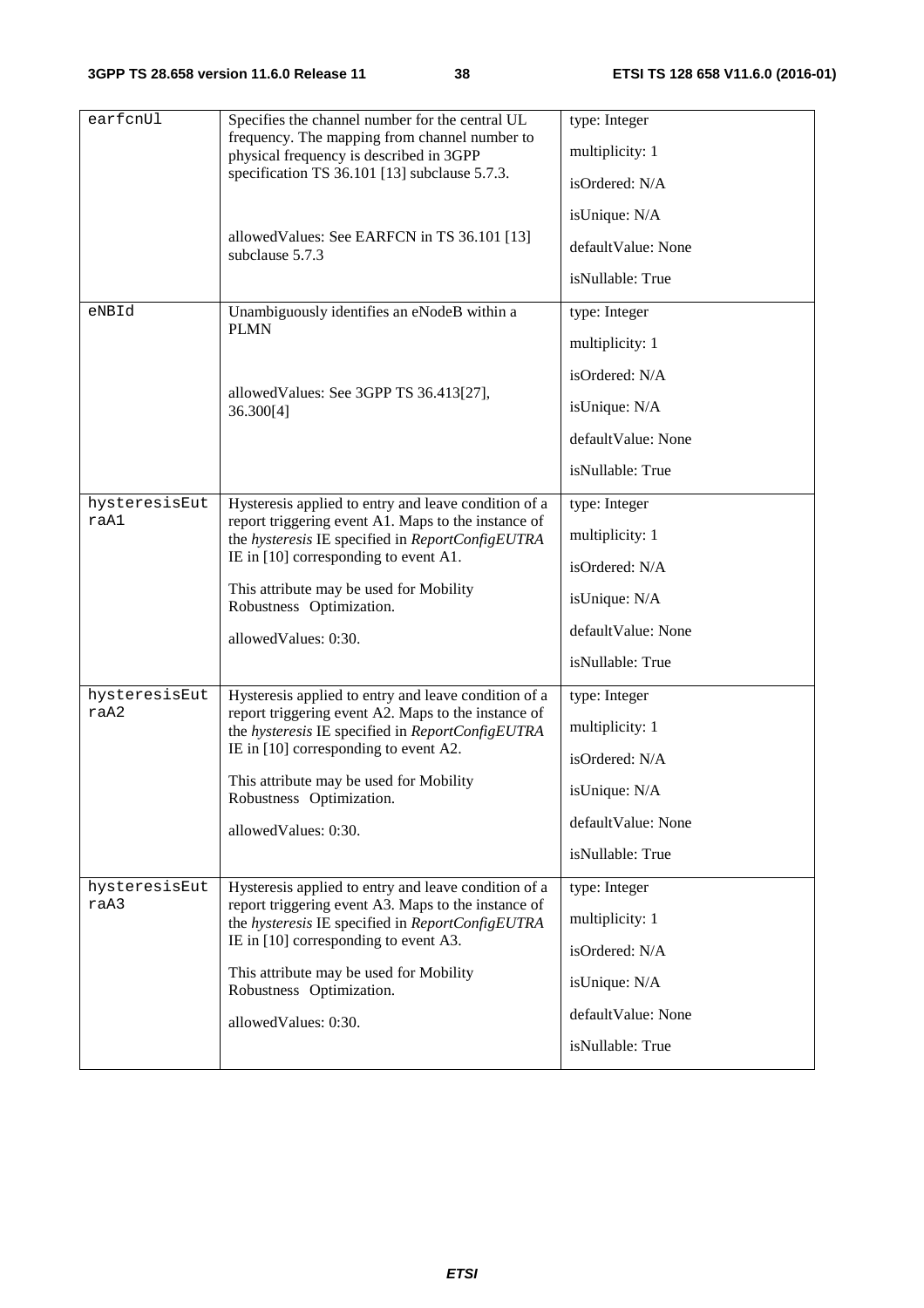| hysteresisEut | Hysteresis applied to entry and leave condition of a                                                                                                                                                                         | type: Integer                                                                                                                   |
|---------------|------------------------------------------------------------------------------------------------------------------------------------------------------------------------------------------------------------------------------|---------------------------------------------------------------------------------------------------------------------------------|
| raA4          | report triggering event A4. Maps to the instance of                                                                                                                                                                          |                                                                                                                                 |
|               | the hysteresis IE specified in ReportConfigEUTRA                                                                                                                                                                             | multiplicity: 1                                                                                                                 |
|               | IE in [10] corresponding to event A4.                                                                                                                                                                                        | isOrdered: N/A                                                                                                                  |
|               | This attribute may be used for Mobility<br>Robustness Optimization.                                                                                                                                                          | isUnique: N/A                                                                                                                   |
|               | allowedValues: 0:30.                                                                                                                                                                                                         | defaultValue: None                                                                                                              |
|               |                                                                                                                                                                                                                              | isNullable: True                                                                                                                |
| hysteresisEut | Hysteresis applied to entry and leave condition of a                                                                                                                                                                         | type: Integer                                                                                                                   |
| raA5          | report triggering event A5. Maps to the instance of<br>the hysteresis IE specified in ReportConfigEUTRA                                                                                                                      | multiplicity: 1                                                                                                                 |
|               | IE in $[10]$ corresponding to event A5.                                                                                                                                                                                      | isOrdered: N/A                                                                                                                  |
|               | This attribute may be used for Mobility<br>Robustness Optimization.                                                                                                                                                          | isUnique: N/A                                                                                                                   |
|               | allowedValues: 0:30.                                                                                                                                                                                                         | defaultValue: None                                                                                                              |
|               |                                                                                                                                                                                                                              | isNullable: True                                                                                                                |
| hysteresisIra | Hysteresis applied to entry and leave condition of                                                                                                                                                                           | type: Integer                                                                                                                   |
| tB1           | the IRAT report triggering event B1. Maps to<br>hysteresis IE specified in ReportConfigInterRAT IE<br>in [10] corresponding to event B1.                                                                                     | multiplicity: 1                                                                                                                 |
|               |                                                                                                                                                                                                                              | isOrdered: N/A                                                                                                                  |
|               | This attribute may be used for Mobility<br>Robustness Optimization.                                                                                                                                                          | isUnique: N/A                                                                                                                   |
|               | allowedValues: 0:30.                                                                                                                                                                                                         | defaultValue: None                                                                                                              |
|               |                                                                                                                                                                                                                              | isNullable: True                                                                                                                |
| hysteresisIra | Hysteresis applied to entry and leave condition of                                                                                                                                                                           | type: Integer                                                                                                                   |
| tB2           | the IRAT report triggering event B2. Maps to<br>hysteresis IE specified in ReportConfigInterRAT IE                                                                                                                           | multiplicity: 1                                                                                                                 |
|               | in [10] corresponding to event B2.<br>This attribute may be used for Mobility<br>Robustness Optimization.                                                                                                                    | isOrdered: N/A                                                                                                                  |
|               |                                                                                                                                                                                                                              | isUnique: N/A                                                                                                                   |
|               | allowedValues: 0:30.                                                                                                                                                                                                         | defaultValue: None                                                                                                              |
|               |                                                                                                                                                                                                                              | isNullable: True                                                                                                                |
| id            | An attribute whose "name+value" can be used as an<br>RDN when naming an instance of the object class.<br>This RDN uniquely identifies the object instance<br>within the scope of its containing (parent) object<br>instance. | type: DN<br>multiplicity: 1<br>isOrdered: N/A<br>isUnique: N/A<br>defaultValue: None<br>allowedValues: N/A<br>isNullable: False |
|               |                                                                                                                                                                                                                              |                                                                                                                                 |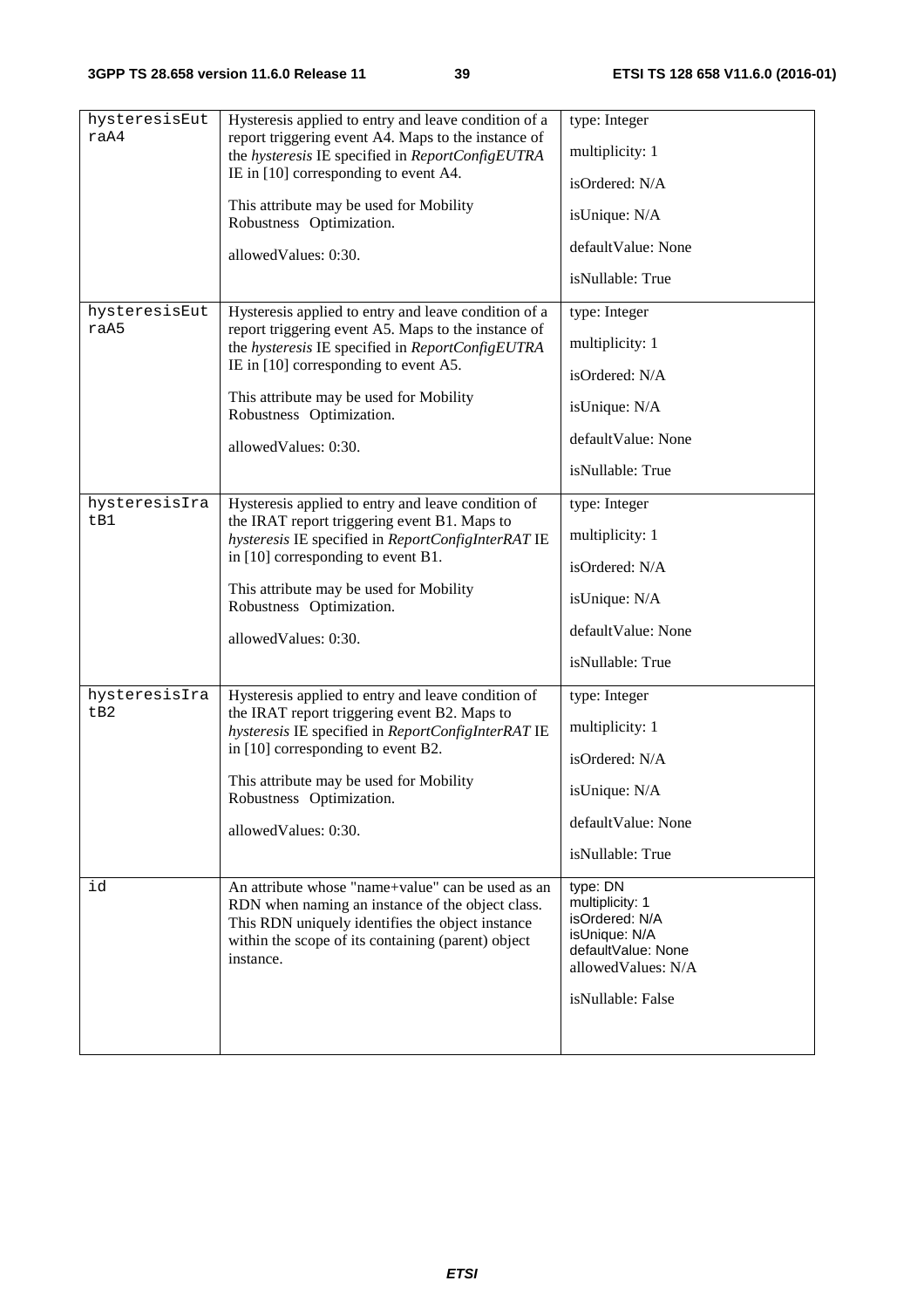| intraANRSwitc<br>h                     | This attribute determines whether the intra E-<br>UTRAN ANR function is activated or deactivated.<br>If 'on', the intra E-UTRAN ANR function may add<br>or remove intra E-UTRAN Neighbour Relations,<br>i.e. add or remove EUtranRelation instances<br>fromEUtranGenericCells of this<br><b>ENBFunction.</b><br>If 'off', the intra E-UTRAN ANR Function must not<br>add or remove Neighbour Relations, i.e. add or<br>remove EUtranRelation instances<br>fromEUtranGenericCells of<br>thisENBFunction.                | type: << <enumeration>&gt;<br/>multiplicity: 1<br/>isOrdered: N/A<br/>isUnique: True<br/>defaultValue: on<br/>isNullable: True</enumeration> |
|----------------------------------------|------------------------------------------------------------------------------------------------------------------------------------------------------------------------------------------------------------------------------------------------------------------------------------------------------------------------------------------------------------------------------------------------------------------------------------------------------------------------------------------------------------------------|----------------------------------------------------------------------------------------------------------------------------------------------|
|                                        | allowedValues: on, off                                                                                                                                                                                                                                                                                                                                                                                                                                                                                                 |                                                                                                                                              |
| iRATANRSwitch                          | This attribute determines whether the IRAT ANR<br>function is activated or deactivated.<br>If 'on', the IRAT ANR function may add or remove<br>IRAT Neighbour Relations, i.e. add or remove<br>UtranRelation or GsmRelation instances from<br>EUtranGenericCells of this ENBFunction.<br>If 'off', the IRAT ANR Function must not add or<br>remove IRAT Neighbour Relations, i.e. add or<br>remove UtranRelation or GsmRelation instances<br>from EUtranGenericCells of this<br>ENBFunction.<br>allowedValues: on, off | type: < <enumeration>&gt;<br/>multiplicity: 1<br/>isOrdered: N/A<br/>isUnique: True<br/>defaultValue: on<br/>isNullable: True</enumeration>  |
| isChangeForEn<br>ergySavingAll<br>owed | This attribute allows to IRPManager to prohibit or<br>allow configuration changes of the cell for ESM<br>purposes by the IRPAgent. This restriction also<br>applies to instances name contained in such cells.<br>Their attribute values can not be changed by the<br>IRPAgent.<br>allowedValues: yes,no                                                                                                                                                                                                               | type: < <enumeration>&gt;<br/>multiplicity: 1<br/>isOrdered: N/A<br/>isUnique: N/A<br/>defaultValue: None<br/>isNullable: True</enumeration> |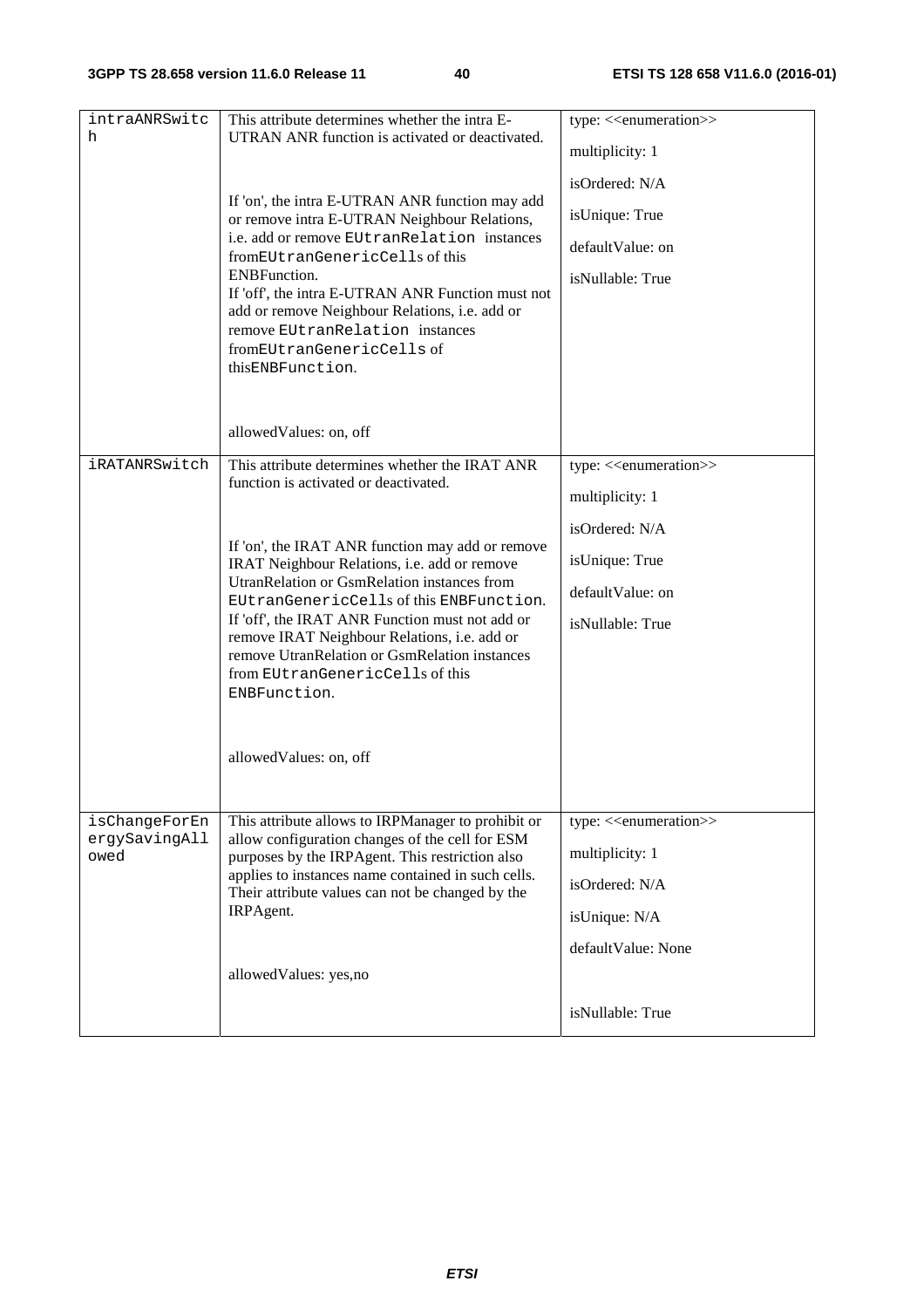| isCOCAllowed  | This attribute allows to IRPManager to prohibit or<br>allow configuration changes of the cell for cell                                                                                                                                              | type: < <enumeration>&gt;</enumeration> |
|---------------|-----------------------------------------------------------------------------------------------------------------------------------------------------------------------------------------------------------------------------------------------------|-----------------------------------------|
|               | outage compensation purposes by the IRPAgent.                                                                                                                                                                                                       | multiplicity: 1                         |
|               | This restriction also applies to instances name<br>contained in such cells. Their attribute values can                                                                                                                                              | isOrdered: N/A                          |
|               | not be changed by the IRPAgent.                                                                                                                                                                                                                     | isUnique: N/A                           |
|               |                                                                                                                                                                                                                                                     | defaultValue: None                      |
|               | allowedValues: yes,no                                                                                                                                                                                                                               |                                         |
|               |                                                                                                                                                                                                                                                     | isNullable: True                        |
| isESCoveredBy | The value of the attribute is configured by the<br>IRPmanager and is not changed by the IRPAgent. It                                                                                                                                                | type: < <enumeration>&gt;</enumeration> |
|               | indicates whether the adjacentCell according to this                                                                                                                                                                                                | multiplicity: 1                         |
|               | planning provides no, partial or full coverage for<br>the cell which name-contains the                                                                                                                                                              | isOrdered: N/A                          |
|               | EUtranRelation instance.                                                                                                                                                                                                                            | isUnique: N/A                           |
|               | Adjacent cells with this attribute equal to 'yes' are<br>recommended to be considered as candidate cells to<br>take over the coverage when the original cell is                                                                                     | defaultValue: None                      |
|               | about to be transferred to energySaving state.                                                                                                                                                                                                      | isNullable: True                        |
|               | The entirety of adjacent cells with this property<br>equal to 'partial' are recommended to be considered<br>as entirety of candidate cells to take over the<br>coverage when the original cell is about to be<br>transferred to energySaving state. |                                         |
|               | allowed Values: no, partial, yes                                                                                                                                                                                                                    |                                         |
| isHOAllowed   | This indicates if HO is allowed or prohibited.                                                                                                                                                                                                      | type: < <enumeration>&gt;</enumeration> |
|               |                                                                                                                                                                                                                                                     | multiplicity: 1                         |
|               | If "yes", handover is allowed from source cell to                                                                                                                                                                                                   | isOrdered: N/A                          |
|               | target cell. The source cell is identified by the                                                                                                                                                                                                   | isUnique: N/A                           |
|               | name-containing EUtranGenericCell or<br>UtranGenericCell of the EUtranRelation                                                                                                                                                                      | defaultValue: None                      |
|               | that has the isHOAllowed. The target cell is<br>referenced by the EUtranRelation that has this                                                                                                                                                      |                                         |
|               | isHOAllowed.                                                                                                                                                                                                                                        | isNullable: True                        |
|               | If "no", handover shall not be allowed.                                                                                                                                                                                                             |                                         |
|               | allowedValues: yes,no                                                                                                                                                                                                                               |                                         |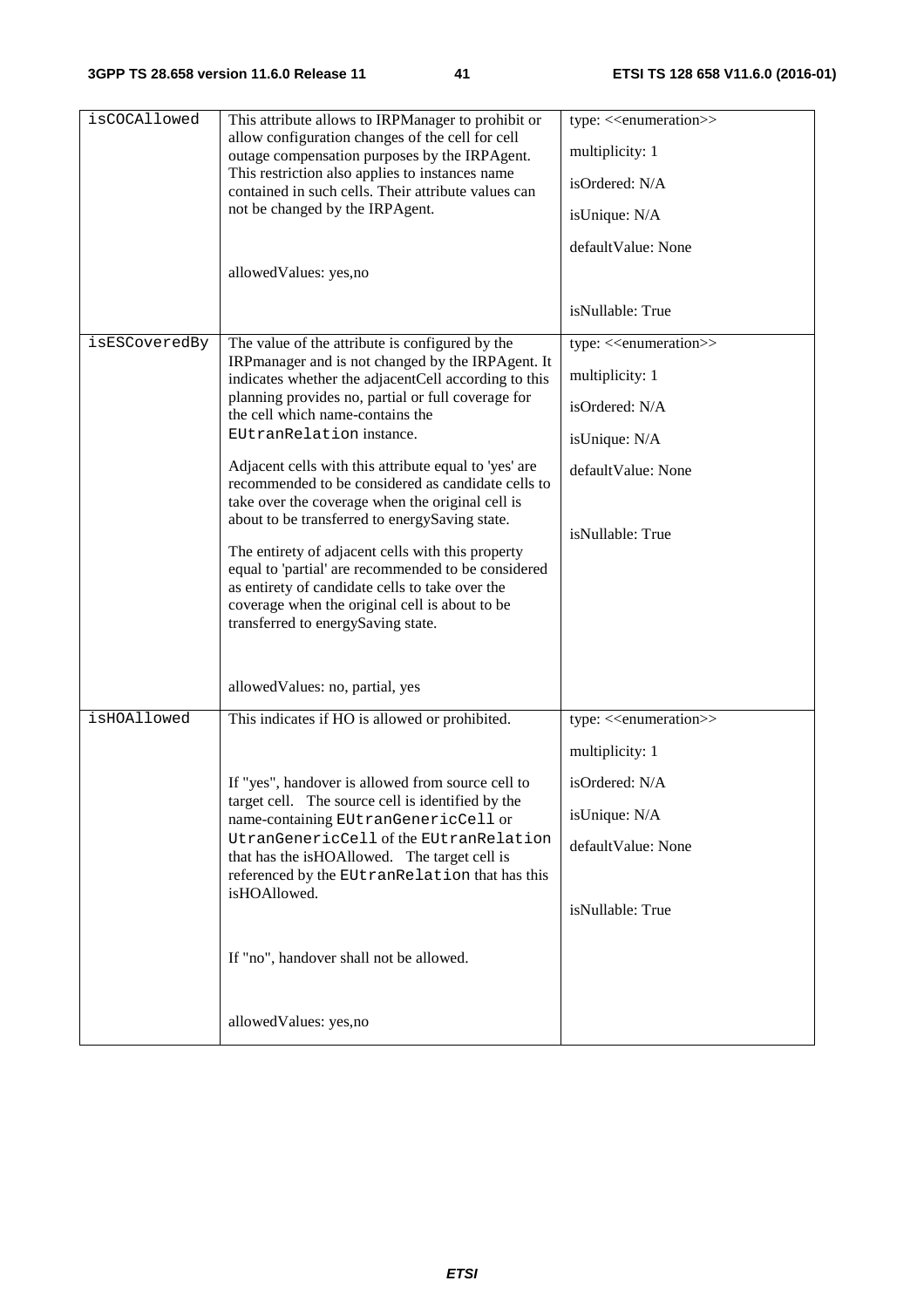| isICICInforma<br>tionSendAllow | This indicates if ICIC (Inter Cell Interference                                                              | type: < <enumeration>&gt;</enumeration> |
|--------------------------------|--------------------------------------------------------------------------------------------------------------|-----------------------------------------|
| ed                             | Coordination) load information message (see TS<br>36.423 [24] Section 9.1.2.1 LOAD                           | multiplicity: 1                         |
|                                | INFORMATION) sending is allowed or prohibited.                                                               | isOrdered: N/A                          |
|                                |                                                                                                              | isUnique: N/A                           |
|                                | If "yes", ICIC load information message sending is<br>allowed from source cell to target cell. The source    | defaultValue: None                      |
|                                | cell is identified by the name-containing                                                                    |                                         |
|                                | EUtranGenericCell of the<br>EUtranRelation that has the                                                      | isNullable: True                        |
|                                | isICICInformationSendAllowed. The target cell is                                                             |                                         |
|                                | referenced by the EUtranRelation that has this<br>isICICInformationSendAllowed.                              |                                         |
|                                |                                                                                                              |                                         |
|                                | If "no", ICIC load information message sending                                                               |                                         |
|                                | shall not be allowed.                                                                                        |                                         |
|                                |                                                                                                              |                                         |
|                                | allowedValues: yes,no                                                                                        |                                         |
|                                |                                                                                                              |                                         |
| isLBAllowed                    | This indicates if load balancing is allowed or                                                               | type: < <enumeration>&gt;</enumeration> |
|                                | prohibited from source cell to target cell.                                                                  | multiplicity: 1                         |
|                                | If "yes", load balancing is allowed from source cell<br>to target cell. The source cell is identified by the | isOrdered: N/A                          |
|                                | name-containing EUtranGenericCell of the<br>EUtranRelation that has the isLBAllowed. The                     | isUnique: N/A                           |
|                                | target cell is referenced by the EUtranRelation<br>that has this is LBAllowed.                               | defaultValue: None                      |
|                                | If "no", load balancing shall be prohibited from                                                             |                                         |
|                                | source cell to target cell.                                                                                  | isNullable: True                        |
|                                | allowedValues: yes,no                                                                                        |                                         |
| isRemoveAllow<br>ed            | This indicates if the subject EUtranRelation<br>can be removed (deleted) or not.                             | type: < <enumeration>&gt;</enumeration> |
|                                |                                                                                                              | multiplicity: 1                         |
|                                | If "yes", the subject EUtranRelation instance                                                                | isOrdered: N/A                          |
|                                | can be removed (deleted).                                                                                    | isUnique: N/A                           |
|                                |                                                                                                              | defaultValue: None                      |
|                                | If "no", the subject EUtranRelation instance                                                                 |                                         |
|                                | shall not be removed (deleted) by any entity but an<br>IRPManager.                                           | isNullable: True                        |
|                                |                                                                                                              |                                         |
|                                | allowedValues: yes,no                                                                                        |                                         |
|                                |                                                                                                              |                                         |
|                                |                                                                                                              |                                         |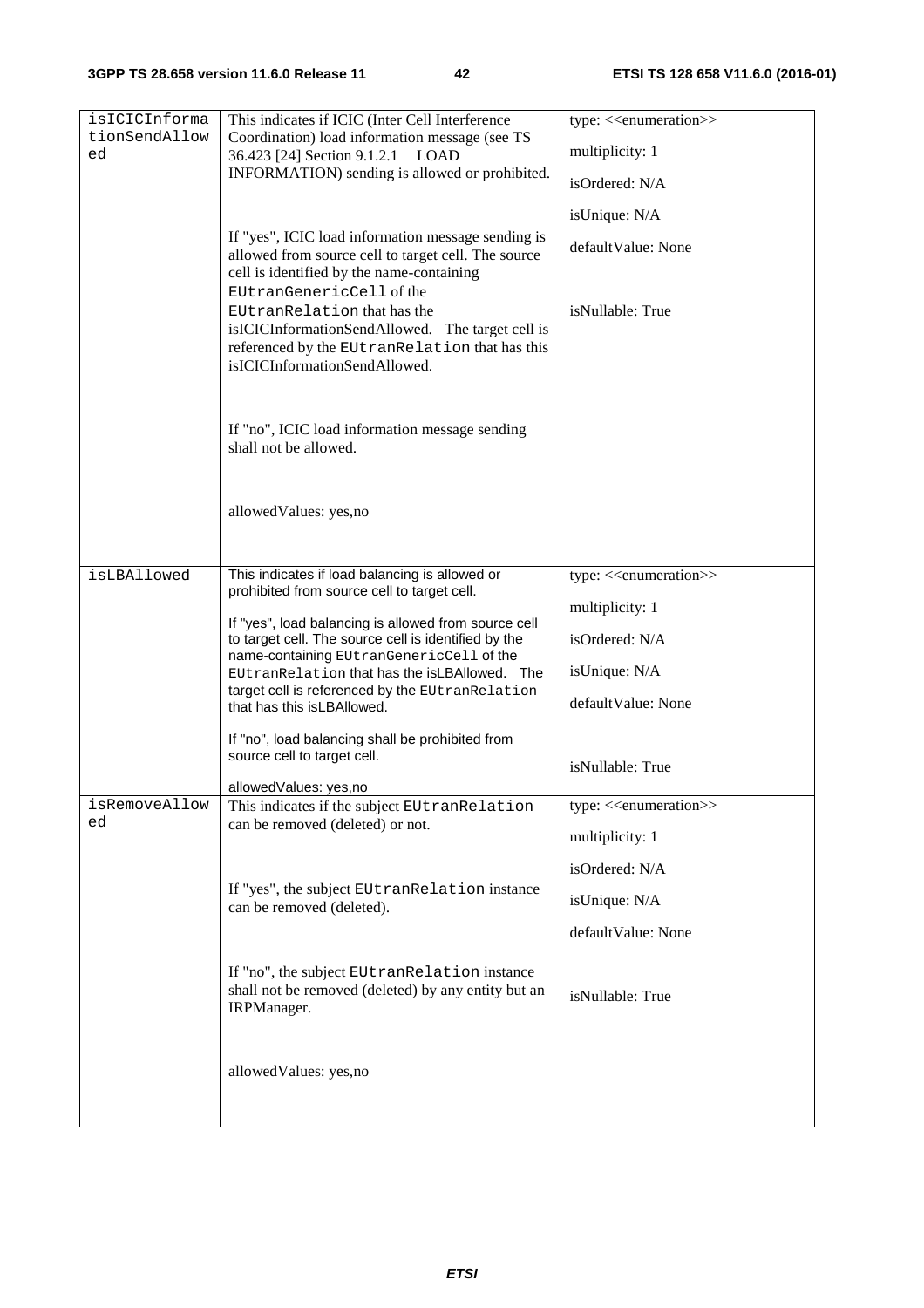| maximumTransm       | This is the maximum possible for all downlink                                                            | type: Integer                           |
|---------------------|----------------------------------------------------------------------------------------------------------|-----------------------------------------|
| issionPower         | channels, used simultaneously in a cell, added                                                           |                                         |
|                     | together.                                                                                                | multiplicity: 1                         |
|                     |                                                                                                          | isOrdered: N/A                          |
|                     |                                                                                                          | isUnique: N/A                           |
|                     |                                                                                                          | defaultValue: None                      |
|                     |                                                                                                          |                                         |
|                     |                                                                                                          | isNullable: True                        |
| maxNbrRNAllow<br>ed | This is an integer indicating the maximum number of<br>RNs allowed to be connected. It is a number which | type: Integer                           |
|                     | can be configured by the operator to control the<br>node/network load.                                   | multiplicity: 1                         |
|                     |                                                                                                          | isOrdered: N/A                          |
|                     |                                                                                                          | isUnique: N/A                           |
|                     |                                                                                                          | defaultValue: None                      |
|                     |                                                                                                          |                                         |
|                     |                                                                                                          | isNullable: True                        |
| mbsfnAreaId         | This is the identifier of MBSFN Area.                                                                    | type: Integer                           |
|                     | See TS 36.300[11] for MBSFN Area.                                                                        | multiplicity: 1                         |
|                     |                                                                                                          | isOrdered: N/A                          |
|                     | allowed Values: See 3GPP TS 36.443 [28] for                                                              | isUnique: N/A                           |
|                     | mbsfnAreaId                                                                                              | defaultValue: None                      |
|                     |                                                                                                          |                                         |
|                     |                                                                                                          |                                         |
|                     |                                                                                                          | isNullable: True                        |
| numberOfRaPre       | Number of non-dedicated random access                                                                    | type: < <enumeration>&gt;</enumeration> |
| ambles              | preambles. Corresponds to parameter<br>numberOfRA-Preambles specified in [10] and in                     | multiplicity: 1                         |
|                     | [8]. Value n4 corresponds to 4, n8 corresponds to 8<br>and so on.                                        | isOrdered: N/A                          |
|                     | This attribute may be used for RACH Optimization.                                                        | isUnique: N/A                           |
|                     | allowedValues:                                                                                           | defaultValue: None                      |
|                     | n4,n8,n12,n16,n20,n24,n28,n32,n36,n40,n44,n48,n<br>52,n56,n60,n64                                        |                                         |
|                     |                                                                                                          | isNullable: True                        |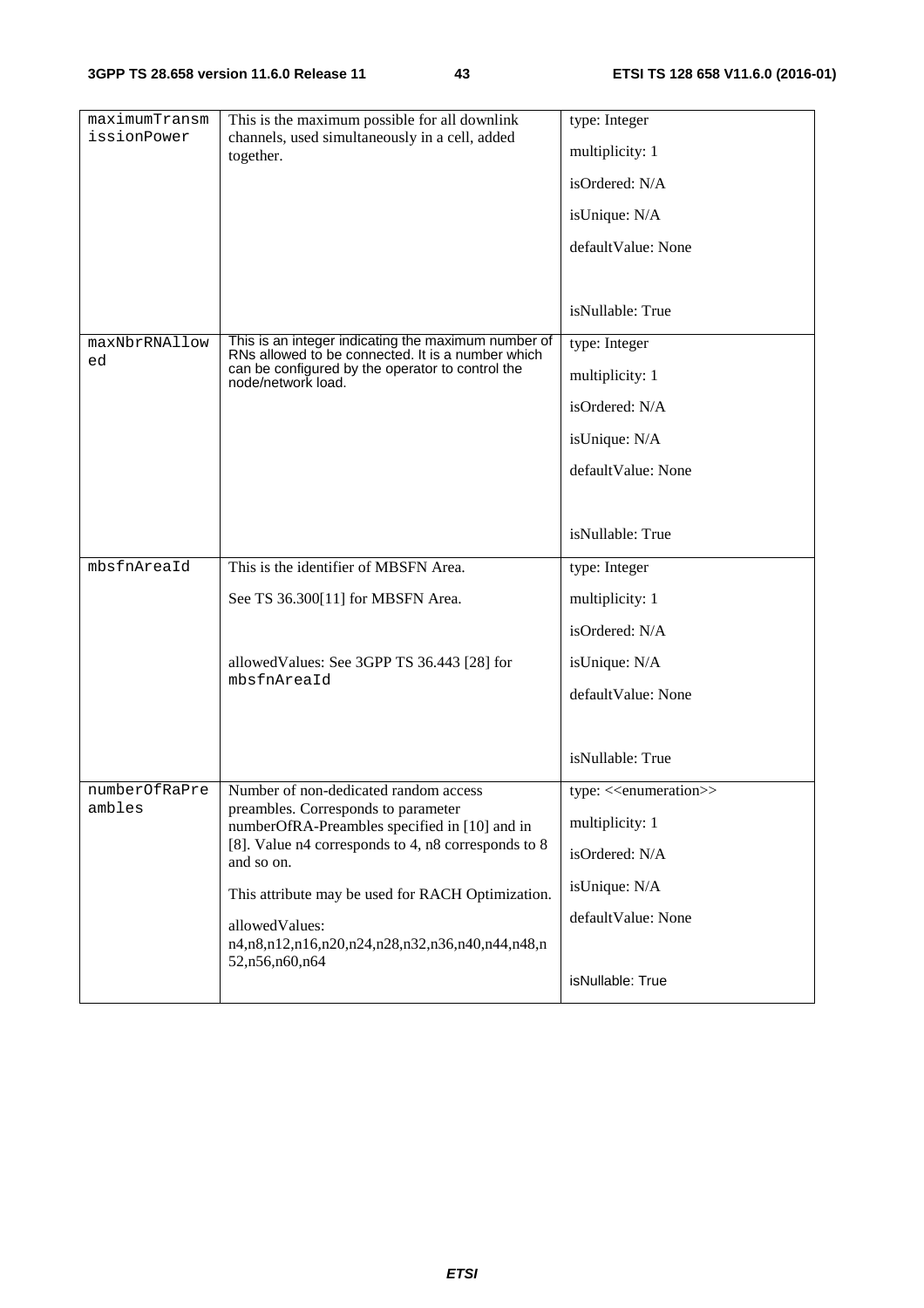| partOfSectorP<br>ower | This is the requested part (i.e. %) of the total radio<br>power available to the<br>SectorEquipmentFunction. The requested<br>% power should be allocated to the cell.<br>allowedValues: 1:100 | type: Integer<br>multiplicity: 1<br>isOrdered: N/A<br>isUnique: N/A<br>defaultValue: None |
|-----------------------|------------------------------------------------------------------------------------------------------------------------------------------------------------------------------------------------|-------------------------------------------------------------------------------------------|
|                       |                                                                                                                                                                                                | isNullable: True                                                                          |
| pb                    | $P_B$ , which is described in Section 5.2 of TS 36.213<br>$[25]$                                                                                                                               | type: Integer<br>multiplicity: 1<br>isOrdered: N/A                                        |
|                       | allowed Values: See 3GPP TS 36.213[25]                                                                                                                                                         | isUnique: N/A<br>defaultValue: None                                                       |
|                       |                                                                                                                                                                                                | isNullable: True                                                                          |
| pci                   | This holds the Physical Cell Identity (PCI) of the<br>cell (for NM-Centralized, EM-Centralized and<br>Distributed PCI assignment cases).                                                       | type: Integer<br>multiplicity: 1<br>isOrdered: N/A                                        |
|                       | In the case of NM-Centralized PCI assignment, see<br>TS 36.300, [11] subclause 22.3.5, IRPManager<br>signals a specific value by writing this attribute.                                       | isUnique: N/A<br>defaultValue: None                                                       |
|                       | allowed Values: See TS 36.211 [12] subclause 6.11<br>for legal values of pci.                                                                                                                  | isNullable: True                                                                          |
| pciList               | This holds a list of physical cell identities that can<br>be assigned to the pci attribute by eNB. The<br>assignment algorithm is not specified.                                               | type: Integer<br>multiplicity: 1*<br>isOrdered: N/A                                       |
|                       | This attribute shall be supported if and only if the<br>EM-Centralized or Distributed PCI Assignment is<br>supported. See TS 32.500, ref [15] subclause<br>6.1.6.                              | isUnique: N/A<br>defaultValue: None                                                       |
|                       | allowed Values: See TS 36.211 [12] subclause 6.11<br>for legal values of pci. The number of pci in the list<br>is 1 to 504.                                                                    | isNullable: True                                                                          |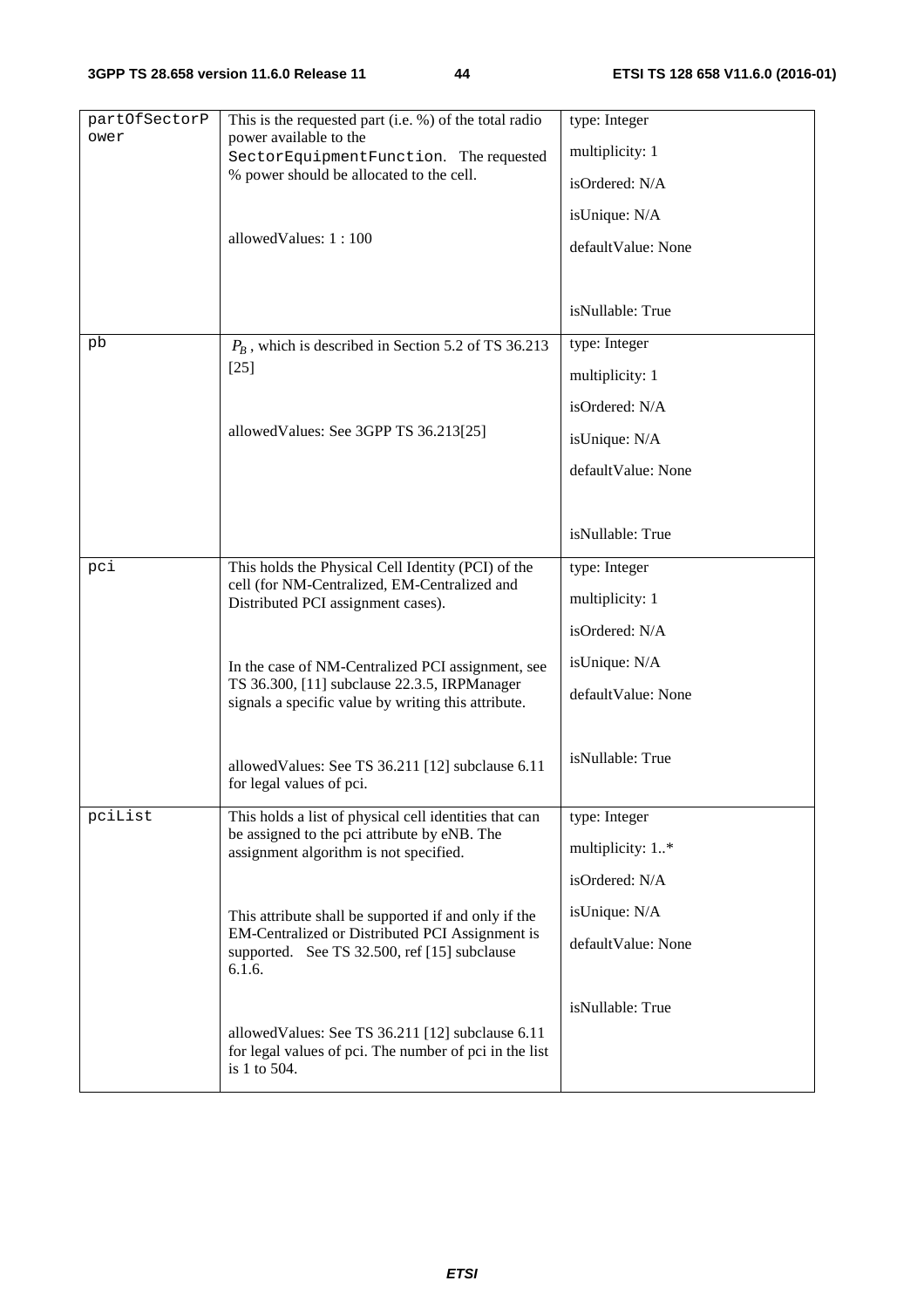| plmnIdList                                 | List of unique identities for PLMN.<br>Note: A cell can broadcast up to 6 PLMN-id's.<br>This is to support the case that one cell can be used<br>by up to 6 operators" core networks.<br>One member of plmnIdList is the primary PLMN<br>Id.<br>See TS 36.331 [10] section 6.2.2:<br>SystemInformationBlockType1/cellAccessRelatedI<br>nformation/plmn-IdentityList is a SEQUENCE<br>(SIZE (16))<br>allowed Values: A list of at most six entries of<br>PLMN Identifiers, but at least one (the primary<br>PLMN Id). The PLMN Identifier is composed of a<br>Mobile Country Code (MCC) and a Mobile<br>Network Code (MNC).<br>See TS 23.003 [3] subclause 2.2 and 12.1. | type: Integer<br>multiplicity: 1*<br>isOrdered: N/A<br>isUnique: N/A<br>defaultValue: None<br>isNullable: False         |
|--------------------------------------------|-------------------------------------------------------------------------------------------------------------------------------------------------------------------------------------------------------------------------------------------------------------------------------------------------------------------------------------------------------------------------------------------------------------------------------------------------------------------------------------------------------------------------------------------------------------------------------------------------------------------------------------------------------------------------|-------------------------------------------------------------------------------------------------------------------------|
| pMax                                       | This parameter is used to limit the allowed UE<br>uplink transmission power on the serving EUTRA<br>frequency. Value in dBm. Corresponds to<br>parameter p-Max specified in SIB1 and SIB3 in<br>$[10].$<br>This attribute may be used for RACH Optimization.<br>allowedValues: -30:33                                                                                                                                                                                                                                                                                                                                                                                   | type: Integer<br>multiplicity: 1<br>isOrdered: N/A<br>isUnique: N/A<br>defaultValue: None                               |
|                                            |                                                                                                                                                                                                                                                                                                                                                                                                                                                                                                                                                                                                                                                                         | isNullable: True                                                                                                        |
| powerRampingS<br>tep                       | Power increase factor between subsequent random<br>access preamble transmissions. Value in dB. Value<br>dB2 corresponds to 2 dB and so on. Corresponds to<br>parameter powerRampingStep specified in [10] and<br>in [8].<br>This attribute may be used for RACH Optimization.<br>allowed Values: dB0, dB2, dB4, dB6                                                                                                                                                                                                                                                                                                                                                     | type: < <enumeration>&gt;<br/>multiplicity: 1<br/>isOrdered: N/A<br/>isUnique: N/A<br/>defaultValue: None</enumeration> |
|                                            |                                                                                                                                                                                                                                                                                                                                                                                                                                                                                                                                                                                                                                                                         | isNullable: True                                                                                                        |
| preambleIniti<br>alReceivedTar<br>getPower | This parameter denotes the baseline for<br>computation of the transmit power for random<br>access power transmission. Corresponds to<br>parameter preambleInitialReceivedTargetPower<br>specified in [10] and in [8]. Value dBm-120<br>corresponds to -120 dBm and so on.<br>This attribute may be used for RACH Optimization.<br>allowed Values: dBm-120, dBm-118, dBm-116,<br>dBm-114, dBm-112, dBm-110, dBm-108, dBm-                                                                                                                                                                                                                                                | type: < <enumeration>&gt;<br/>multiplicity: 1<br/>isOrdered: N/A<br/>isUnique: N/A<br/>defaultValue: None</enumeration> |
|                                            | 106,dBm-104,dBm-102,dBm-100,dBm-98,dBm-<br>96,dBm-94, dBm-92,dBm-90                                                                                                                                                                                                                                                                                                                                                                                                                                                                                                                                                                                                     | isNullable: True                                                                                                        |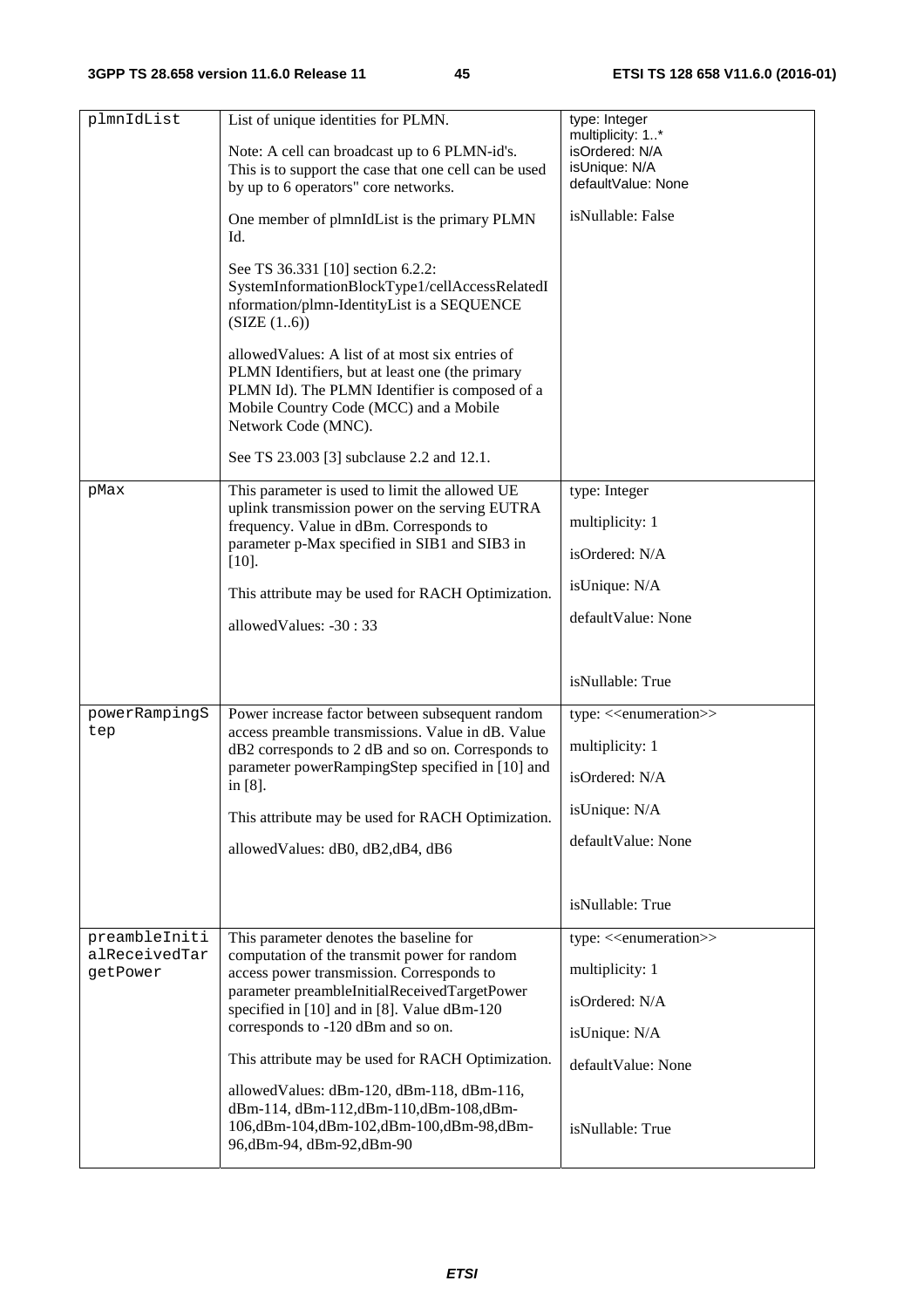| preambleTrans<br>Max   | Maximum number of random access preamble<br>transmissions. Corresponds to parameter                                                                                                                                   |                                         |
|------------------------|-----------------------------------------------------------------------------------------------------------------------------------------------------------------------------------------------------------------------|-----------------------------------------|
|                        | preambleTransMax specified in [10] and in [8].                                                                                                                                                                        | multiplicity: 1                         |
|                        | This attribute may be used for RACH Optimization.                                                                                                                                                                     | isOrdered: N/A                          |
|                        | allowed Values: n3, n4, n5, n6, n7, n8, n10, n20,                                                                                                                                                                     | isUnique: N/A                           |
|                        | n50, n100, n200                                                                                                                                                                                                       | defaultValue: None                      |
|                        |                                                                                                                                                                                                                       |                                         |
|                        |                                                                                                                                                                                                                       | isNullable: True                        |
| qciDscpMappin<br>gList | It is a list of mapping between QCI and DSCP, each<br>mapping is a structure including the element QCI<br>and DSCP;                                                                                                   |                                         |
|                        | Wherein                                                                                                                                                                                                               | type: << dataType>>                     |
|                        | - QCI represents the number of the QCI (Ref. 3GPP                                                                                                                                                                     | multiplicity: 1*                        |
|                        | TS 23.203[33]);                                                                                                                                                                                                       | isOrdered: N/A                          |
|                        | - DSCP represents the DiffServ codepoint (Ref.<br>3GPP TS 23.207[34] and RFC 2474[35]).                                                                                                                               | isUnique: N/A                           |
|                        |                                                                                                                                                                                                                       | defaultValue: None                      |
|                        | allowed Values: For QCI, Ref. 3GPP TS                                                                                                                                                                                 | isNullable: True                        |
|                        | 23.203[33];                                                                                                                                                                                                           |                                         |
|                        | For DSCP, Ref. RFC 2474[35]                                                                                                                                                                                           |                                         |
| qHyst                  | Hysteresis value applied to serving cell for<br>evaluating cell ranking criteria. Value in dB.                                                                                                                        | type: < <enumeration>&gt;</enumeration> |
|                        | Corresponds to parameter q-Hyst specified in SIB3                                                                                                                                                                     | multiplicity: 1                         |
|                        | in [10] and in [34].                                                                                                                                                                                                  | isOrdered: N/A                          |
|                        | This attribute may be used for Mobility Robustness<br>Optimization.                                                                                                                                                   | isUnique: N/A                           |
|                        | allowed Values: dB0, dB1, dB2, dB3, dB4, dB5,<br>dB6, dB8, dB10, dB12, dB14, dB16, dB18, dB20,                                                                                                                        | defaultValue: None                      |
|                        | dB22, dB24                                                                                                                                                                                                            | isNullable: True                        |
| qOffset                | Offset applicable to a specific neighbouring cell                                                                                                                                                                     | type: < <enumeration>&gt;</enumeration> |
|                        | used for evaluating the cell as a candidate for cell<br>re-selection. Corresponds to parameter q-OffsetCell                                                                                                           | multiplicity: 1                         |
|                        | broadcast in SIB4 for intra-frequency cells and in<br>SIB5 for inter-frequency cells, specified in [10].                                                                                                              | isOrdered: N/A                          |
|                        | This attribute may be used for Mobility Robustness                                                                                                                                                                    | isUnique: N/A                           |
|                        | Optimization.                                                                                                                                                                                                         | defaultValue: None                      |
|                        | allowed Values: dB-24, dB-22, dB-20, dB-18, dB-<br>16, dB-14, dB-12, dB-10, dB-8, dB-6, dB-5, dB-4,<br>dB-3, dB-2, dB-1, dB0, dB1, dB2, dB3, dB4, dB5,<br>dB6, dB8, dB10, dB12, dB14, dB16, dB18, dB20,<br>dB22, dB24 | isNullable: True                        |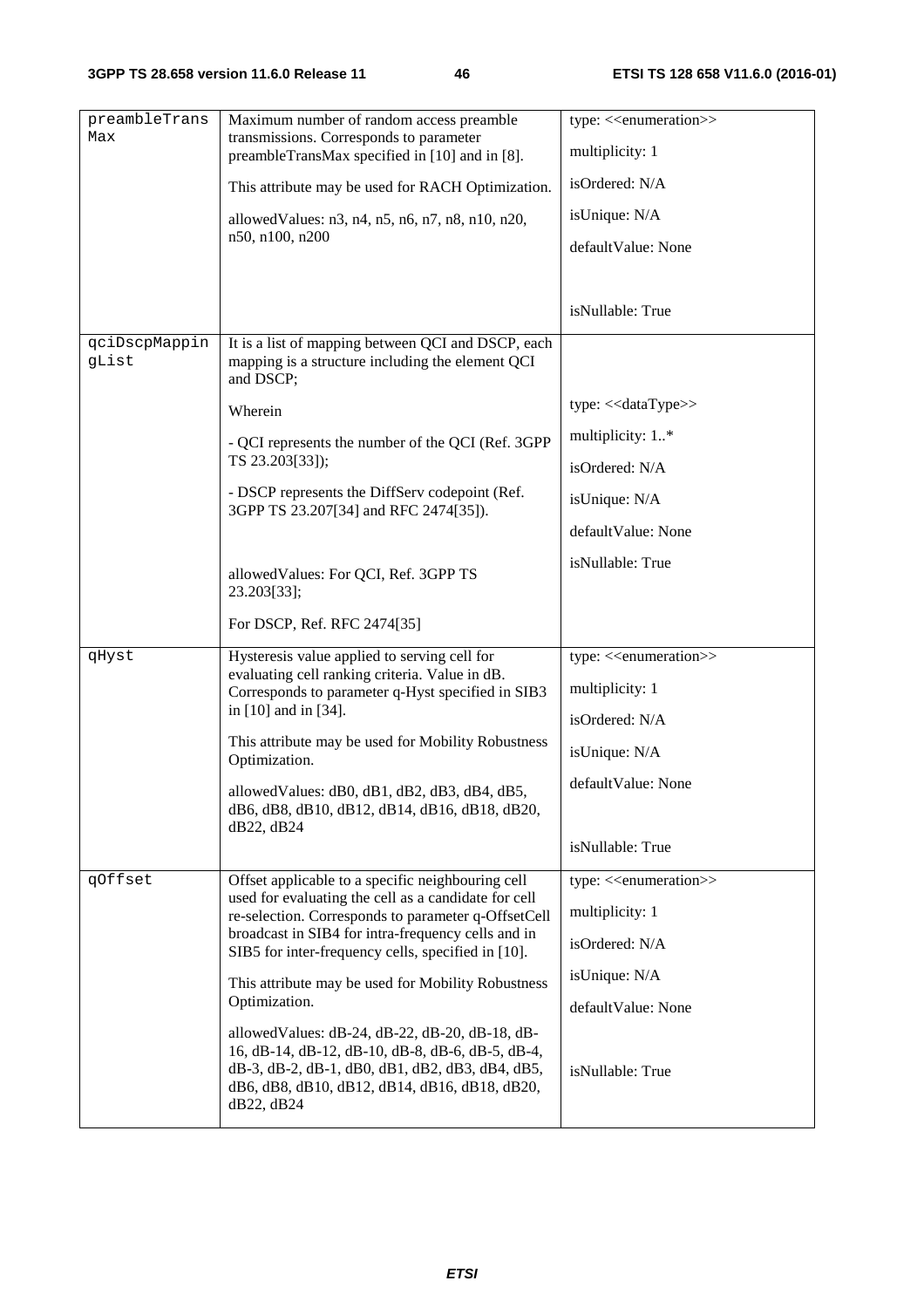| qOffsetCdma20<br>0 <sub>0</sub> | Indicates a CDMA2000-specific offset to be<br>applied when evaluating triggering conditions for<br>measurement reporting in connected mode.<br>Corresponds to parameter offsetFreq included in the<br>IE MeasObjectCDMA2000 specified in 3GPP TS<br>36.331. This value will apply to all CDMA2000<br>frequencies.<br>This attribute may be used for Mobility Robustness<br>Optimization.<br>allowedValues: -1515 | type: Integer<br>multiplicity: 1<br>isOrdered: N/A<br>isUnique: N/A<br>defaultValue: None<br>isNullable: True |
|---------------------------------|------------------------------------------------------------------------------------------------------------------------------------------------------------------------------------------------------------------------------------------------------------------------------------------------------------------------------------------------------------------------------------------------------------------|---------------------------------------------------------------------------------------------------------------|
| qOffsetGeran                    | Indicates a GERAN-specific offset to be applied<br>when evaluating triggering conditions for<br>measurement reporting in connected mode.<br>Corresponds to parameter offsetFreq included in the<br>IE MeasObjectGERAN specified in 3GPP TS<br>36.331. This value will apply to all GERAN<br>frequencies.<br>This attribute may be used for Mobility Robustness<br>Optimization.<br>allowed Values: -1515         | type: Integer<br>multiplicity: 1<br>isOrdered: N/A<br>isUnique: N/A<br>defaultValue: None<br>isNullable: True |
| qOffsetUtra                     | Indicates a UTRA-specific offset to be applied<br>when evaluating triggering conditions for<br>measurement reporting in connected mode.<br>Corresponds to parameter offsetFreq included in the<br>IE MeasObjectUTRA specified in 3GPP TS 36.331.<br>This value will apply to all UTRA frequencies.<br>This attribute may be used for Mobility Robustness<br>Optimization.<br>allowedValues: -1515                | type: Integer<br>multiplicity: 1<br>isOrdered: N/A<br>isUnique: N/A<br>defaultValue: None<br>isNullable: True |
| qQualMinUtra                    | Minimum required received EcIo level on this<br>UTRA FDD carrier. Value in dB. Corresponds to<br>parameter q-QualMin in SIB6 in [10] and in [30].<br>This attribute applies to all UTRA frequencies.<br>This attribute may be used for Coverage and<br>Capacity Optimization and ICIC<br>allowedValues: -24:0                                                                                                    | type: Integer<br>multiplicity: 1<br>isOrdered: N/A<br>isUnique: N/A<br>defaultValue: None<br>isNullable: True |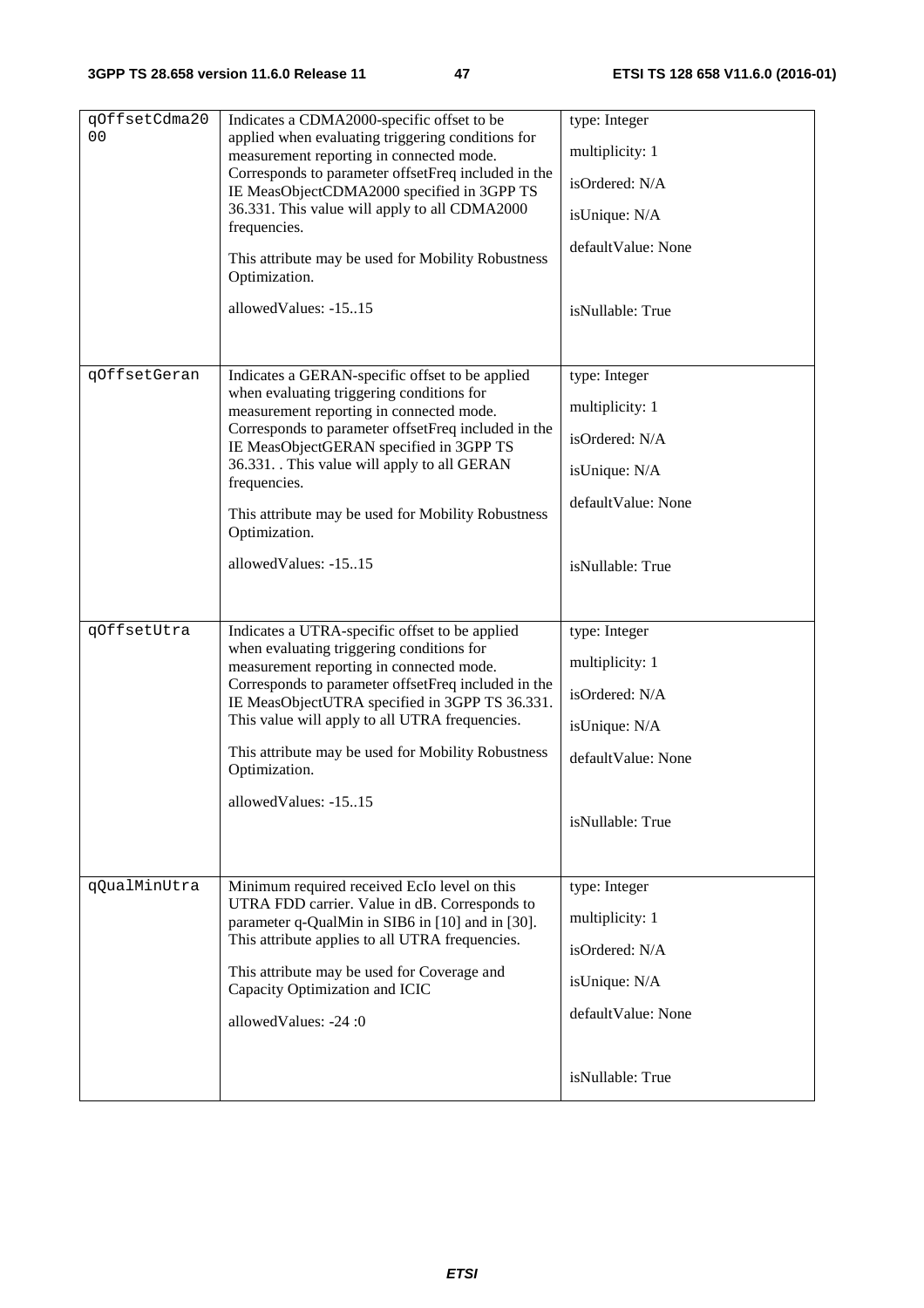| qRxLevMinEUtr<br>aSib1 | Minimum required received RSRP level of a E-<br>UTRA cell for cell selection. Actual value in dBm     | type: Integer      |
|------------------------|-------------------------------------------------------------------------------------------------------|--------------------|
|                        | is obtained by multiplying by 2. Corresponds to                                                       | multiplicity: 1    |
|                        | parameter q-rxLevMin in SIB1 in [10] and in [34].                                                     | isOrdered: N/A     |
|                        | This attribute may be used for Coverage and<br>Capacity Optimization and ICIC.                        | isUnique: N/A      |
|                        | allowedValues: -70:-22                                                                                | defaultValue: None |
|                        |                                                                                                       |                    |
|                        |                                                                                                       | isNullable: True   |
| qRxLevMinEUtr          | Minimum required received RSRP level for intra-                                                       | type: Integer      |
| aSib3                  | frequency E-UTRA cell re-selection. Actual value<br>in dBm is obtained by multiplying by 2.           | multiplicity: 1    |
|                        | Corresponds to parameter q-rxLevMin in SIB3 in<br>$[10]$ and in $[34]$ .                              | isOrdered: N/A     |
|                        | This attribute may be used for Coverage and                                                           | isUnique: N/A      |
|                        | Capacity Optimization and ICIC.                                                                       | defaultValue: None |
|                        | allowedValues: -70:-22                                                                                |                    |
|                        |                                                                                                       | isNullable: True   |
| qRxLevMinGera          | Minimum required received RSSI level on a                                                             | type: Integer      |
| n                      | GERAN frequency carrier for re-selection to a<br>GERAN carrier. Actual value in dBm is value * 2 -    | multiplicity: 1    |
|                        | 115. Corresponds to parameter q-rxLevMin in SIB7<br>in [10] and to RXLEV_ACCESS_MIN in [31].          | isOrdered: N/A     |
|                        | This attribute applies to all GERAN frequencies.                                                      | isUnique: N/A      |
|                        | This attribute may be used for Coverage and<br>Capacity Optimization and ICIC.                        | defaultValue: None |
|                        |                                                                                                       |                    |
|                        | allowedValues: 0:63                                                                                   | isNullable: True   |
| qRxLevMinUtra          | Minimum required received RSCP level on a                                                             | type: Integer      |
|                        | UTRA frequency carrier. Actual value in dBm is<br>obtained by multiplying by 2 plus 1. Corresponds to | multiplicity: 1    |
|                        | parameter q-rxLevMin in SIB6 in [10] and in [30].                                                     | isOrdered: N/A     |
|                        | This attribute applies to all UTRA frequencies.                                                       |                    |
|                        | This attribute may be used for Coverage and<br>Capacity Optimization and ICIC.                        | isUnique: N/A      |
|                        | allowedValues: -60:-13                                                                                | defaultValue: None |
|                        |                                                                                                       |                    |
|                        |                                                                                                       | isNullable: True   |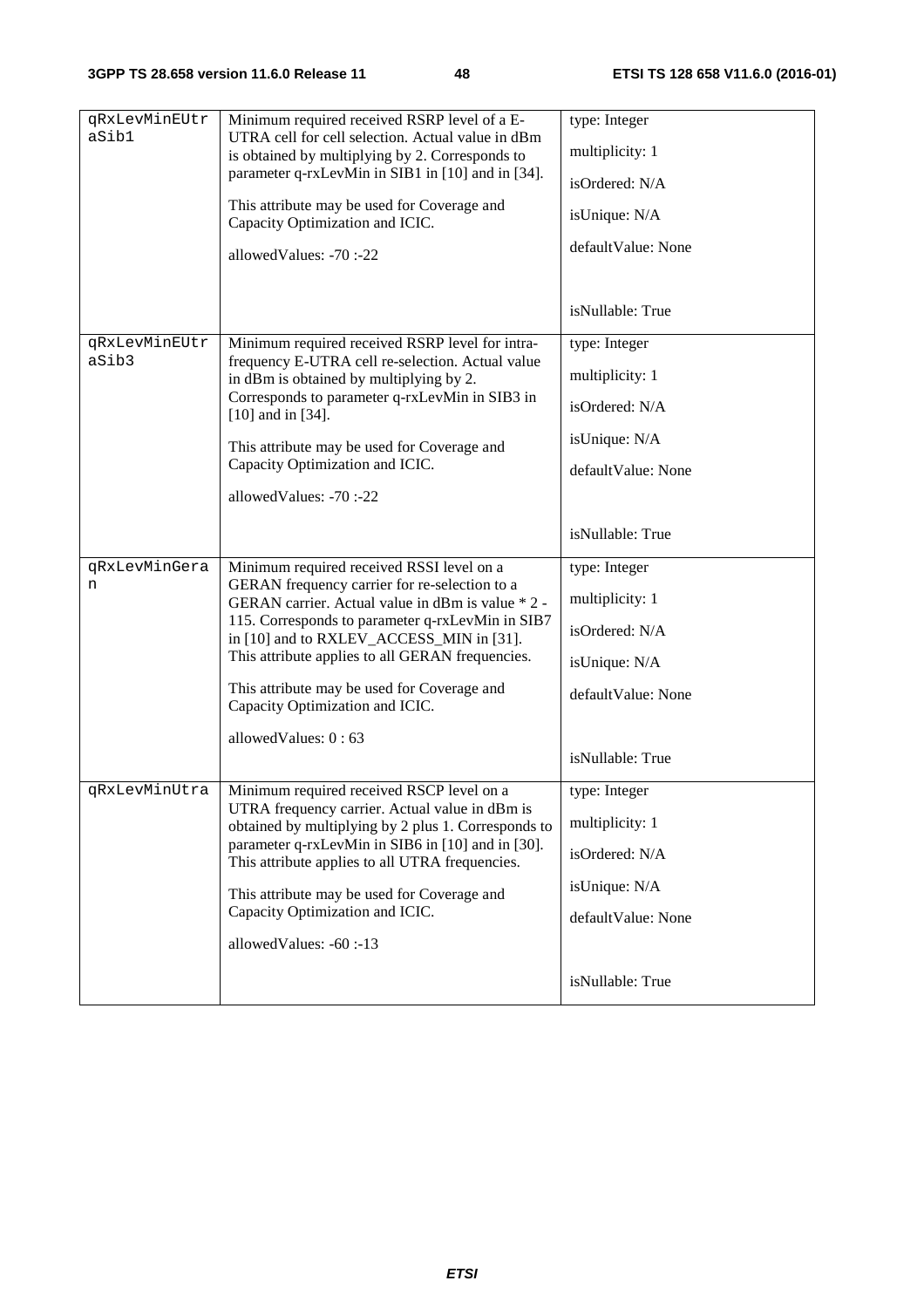| referenceSign<br>alPower | This defines the cell specific downlink reference<br>signal transmit power, which is described in 3GPP | type: Integer      |
|--------------------------|--------------------------------------------------------------------------------------------------------|--------------------|
|                          | TS 36.213[25]                                                                                          | multiplicity: 1    |
|                          |                                                                                                        | isOrdered: N/A     |
|                          | allowed Values: See 3GPP TS 36.331[10]                                                                 | isUnique: N/A      |
|                          |                                                                                                        | defaultValue: None |
|                          |                                                                                                        |                    |
|                          |                                                                                                        | isNullable: True   |
| relatedAntenn<br>aList   | This is an attribute to list the DNs of                                                                | type: DN           |
|                          | AntennaFunction(s)(see TS 28.662[31]) that<br>support the EUtranGenericCell.                           | multiplicity: 1*   |
|                          |                                                                                                        | isOrdered: N/A     |
|                          | allowedValues: See "relatedAntennaList" in                                                             | isUnique: N/A      |
|                          | Ref. 3GPP TS 28.662 [31]                                                                               | defaultValue: None |
|                          |                                                                                                        |                    |
|                          |                                                                                                        | isNullable: True   |
| relatedSector            | This is an attribute to the DN of                                                                      | type: DN           |
|                          | SectorEquipmentFunction (see TS<br>$28.662[31]$ ) that support the                                     | multiplicity: 1    |
|                          | EUtranGenericCell.                                                                                     | isOrdered: N/A     |
|                          |                                                                                                        | isUnique: N/A      |
|                          | allowed Values: See<br>"SectorEquipmentFunction" in                                                    | defaultValue: None |
|                          | Ref. 3GPP TS 28.662 [31].                                                                              |                    |
|                          |                                                                                                        | isNullable: True   |
| relatedTmaLis            | This is an attribute to list the DNs of                                                                | type: DN           |
| t                        | TmaFunction(s) (see TS $28.662[31]$ ) that<br>support the EUtranGenericCell.                           | multiplicity: 1*   |
|                          |                                                                                                        | isOrdered: N/A     |
|                          | allowedValues: See "relatedTmaList" in                                                                 | isUnique: N/A      |
|                          | Ref. 3GPP TS 28.662 [31].                                                                              | defaultValue: None |
|                          |                                                                                                        |                    |
|                          |                                                                                                        | isNullable: True   |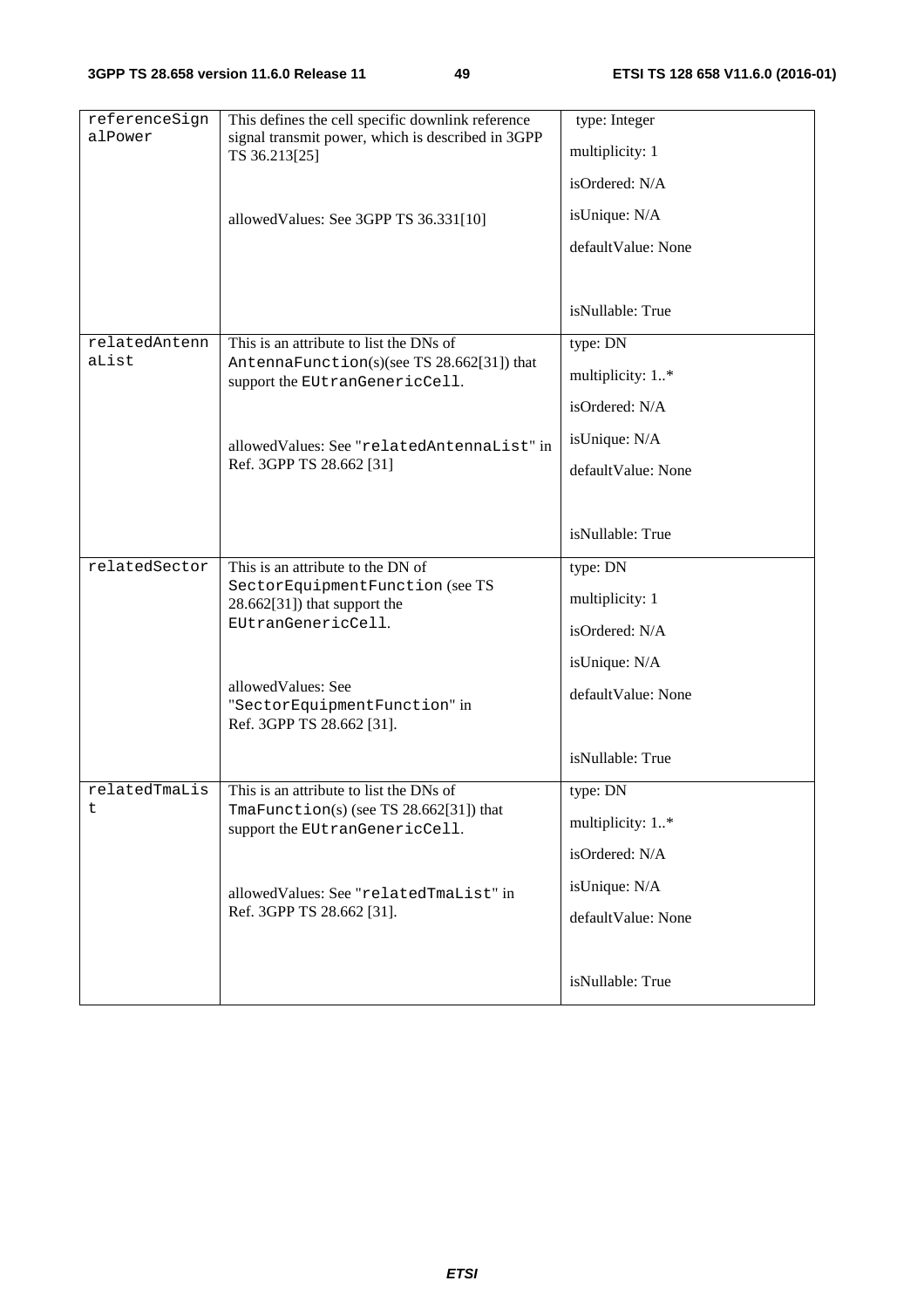| responseWindo         | Denotes the duration of the random access response                                                | type: < <enumeration>&gt;</enumeration> |
|-----------------------|---------------------------------------------------------------------------------------------------|-----------------------------------------|
| wSize                 | window.<br>Corresponds to parameter ra-ResponseWindowSize                                         | multiplicity: 1                         |
|                       | specified in 3GPP TS 36.331 section 6.3.2 and in<br>3GPP TS 36.321 section 5.1.4. Value sfn       | isOrdered: N/A                          |
|                       | corresponds to n subframes.                                                                       | isUnique: N/A                           |
|                       |                                                                                                   | defaultValue: None                      |
|                       | This attribute may be used for RACH Optimization.                                                 | isNullable: True                        |
|                       | allowed Values: sf2, sf3, sf4, sf5, sf6, sf7, sf8, sf10                                           |                                         |
|                       |                                                                                                   |                                         |
| rootSequenceI<br>ndex | Logical root sequence index used to determine 64<br>physical RACH preamble sequences available in | type: Integer<br>multiplicity: 1        |
|                       | the cell. Corresponds to                                                                          | isOrdered: N/A                          |
|                       | RACH_ROOT_SEQUENCE parameter defined in                                                           | isUnique: N/A                           |
|                       | $[10]$ and $[12]$ .                                                                               | defaultValue: None                      |
|                       | This attribute may be used for RACH Optimization.                                                 | isNullable: True                        |
|                       | allowedValues: 0:837                                                                              |                                         |
| servedRN              | This attribute contains the DNs of one or more                                                    | type: DN                                |
|                       | associated instances of RNFunction and                                                            | multiplicity: 1<br>isOrdered: N/A       |
|                       | ExternalRNFunction.                                                                               | isUnique: N/A                           |
|                       |                                                                                                   | defaultValue: None                      |
|                       |                                                                                                   | isNullable: True                        |
| servingCell           | This attribute contains the DN of one associated                                                  | type: DN                                |
|                       | instance of EutranGenericCell or                                                                  | multiplicity: 1<br>isOrdered: N/A       |
|                       | ExternalEutranGenericCell.                                                                        | isUnique: N/A                           |
|                       |                                                                                                   | defaultValue: None                      |
|                       |                                                                                                   | isNullable: True                        |
| sfAssignment          | This is the uplink-downlink subframe configuration                                                | type: Integer                           |
|                       | number of a TDD E-UTRAN cell.                                                                     | multiplicity: 1                         |
|                       |                                                                                                   | isOrdered: N/A                          |
|                       | allowedValues: See 3GPP TS 36.211[12].                                                            | isUnique: N/A                           |
|                       |                                                                                                   | defaultValue: None                      |
|                       |                                                                                                   |                                         |
|                       |                                                                                                   | isNullable: True                        |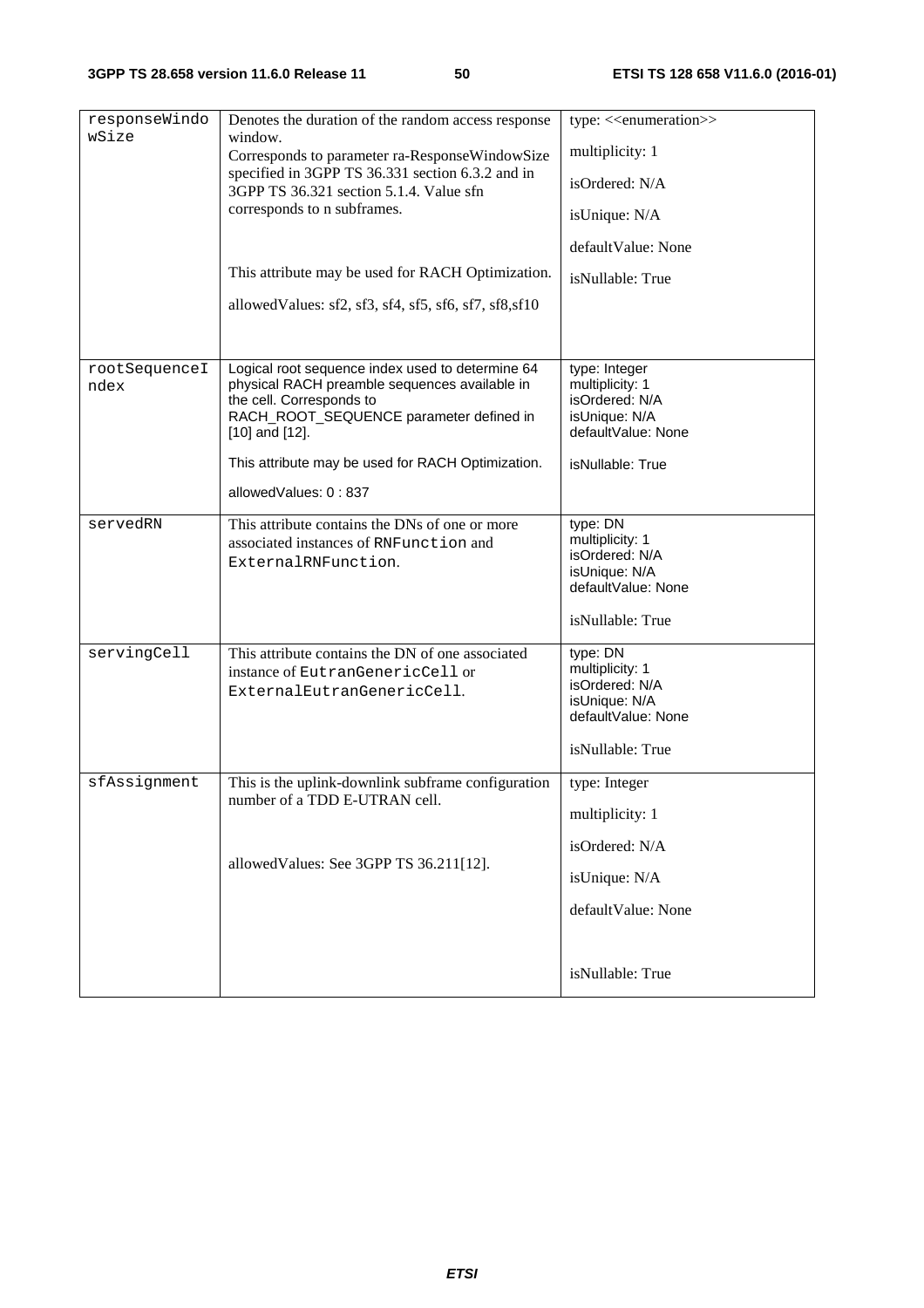| sharNetTceMap | This attribute includes a list of elements. Each                                                                    | type: << dataType>>                     |
|---------------|---------------------------------------------------------------------------------------------------------------------|-----------------------------------------|
| pingInfoList  | element is a tuple of shared PLMN Id (called<br>"PLMN Target"), TCE ID and the corresponding                        | multiplicity: 1*                        |
|               | TCE IP address.                                                                                                     | isOrdered: N/A                          |
|               |                                                                                                                     | isUnique: N/A                           |
|               | In case when several PLMNs and Logged MDT are<br>supported, this attribute is used to translate from the            | defaultValue: None                      |
|               | TCE IP Address to TCE ID when a Logged MDT is                                                                       | isNullable: False                       |
|               | ordered to the UE and to translate the TCE ID to<br>TCE IP address when the UE has sent the log to the              |                                         |
|               | network.                                                                                                            |                                         |
|               |                                                                                                                     |                                         |
|               | allowedValues: See "Trace Collection Entity<br>Address" and "Trace Collection Entity Id" in 3GPP<br>TS 32.422 [25]. |                                         |
|               | The "PLMN Target" shall be one of the PLMNs                                                                         |                                         |
|               | listed in plmnIdList.                                                                                               |                                         |
| sIntraSearch  | Threshold for intra-frequency measurements.<br>Actual value in dB is obtained by multiplying by 2.                  | type: Integer                           |
|               | Corresponds to parameter s-IntraSearch specified in                                                                 | multiplicity: 1                         |
|               | SIB3 in [10] and in [34].                                                                                           | isOrdered: N/A                          |
|               | This attribute may be used for Mobility Robustness<br>Optimization.                                                 | isUnique: N/A                           |
|               | allowedValues: 0:31                                                                                                 | defaultValue: None                      |
|               |                                                                                                                     |                                         |
|               |                                                                                                                     | isNullable: True                        |
| sizeOfRAPream | Size of the random access preamble group A.                                                                         | type: < <enumeration>&gt;</enumeration> |
| blesGroupA    | Corresponds to parameter sizeOfRA-<br>PreamblesGroup specified in [10] and [8].                                     | multiplicity: 1                         |
|               | This attribute may be used for RACH Optimization.                                                                   | isOrdered: N/A                          |
|               | allowed Values: n4, n8, n12, n16, n20, n24, n28,                                                                    | isUnique: N/A                           |
|               | n32, n36, n40, n44, n48, n52, n56, n60                                                                              | defaultValue: None                      |
|               |                                                                                                                     |                                         |
|               |                                                                                                                     | isNullable: True                        |
| specialSfPatt | This is the special subframe configuration number                                                                   | type: Integer                           |
| erns          | of a TDD E-UTRAN cell.                                                                                              | multiplicity: 1                         |
|               |                                                                                                                     | isOrdered: N/A                          |
|               | allowedValues: See 3GPP TS 36.211[12].                                                                              | isUnique: N/A                           |
|               |                                                                                                                     | defaultValue: None                      |
|               |                                                                                                                     |                                         |
|               |                                                                                                                     | isNullable: True                        |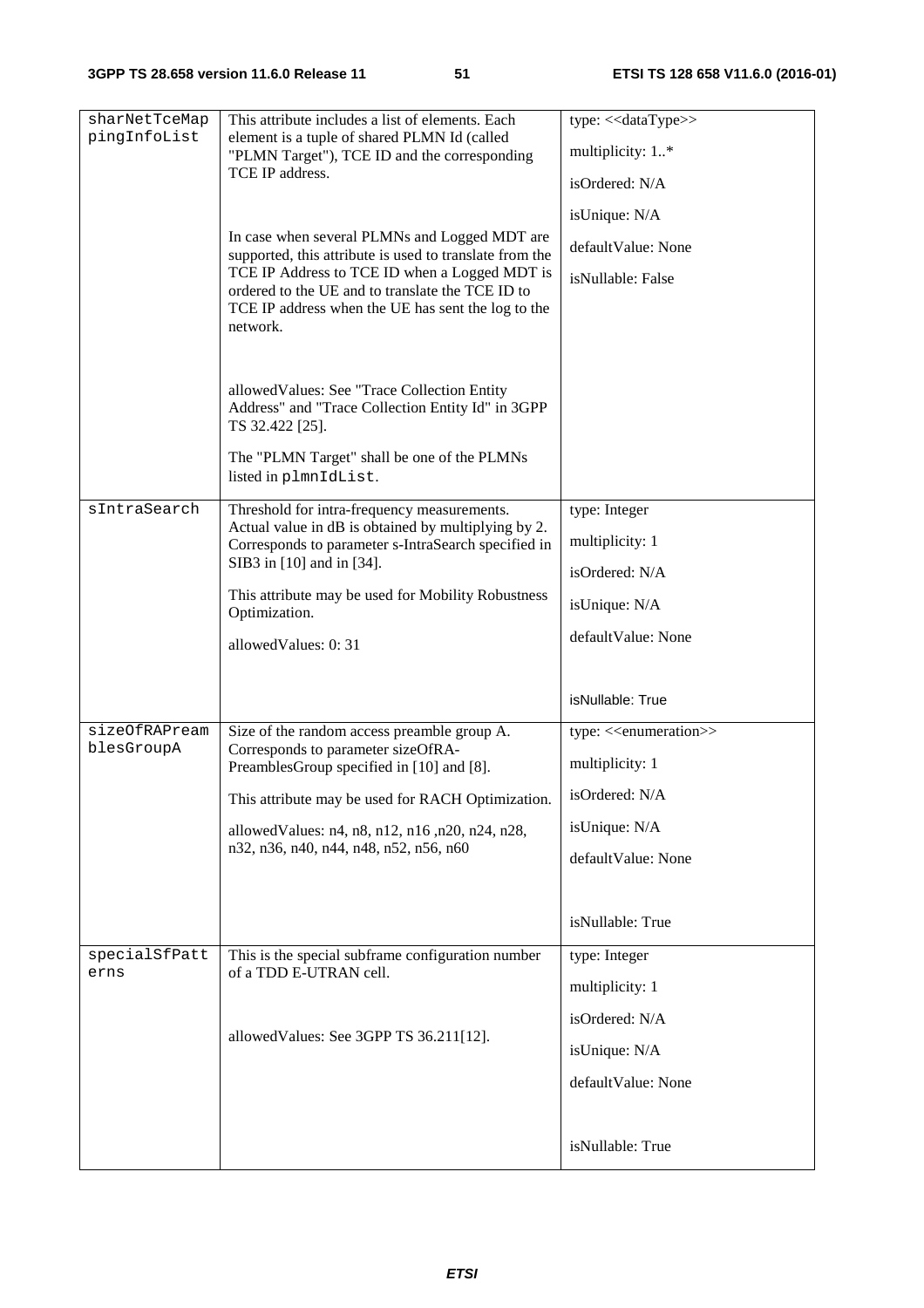| tac                      | Common Tracking Area Code for the PLMNs. The<br>identity used to identify tracking areas.<br>allowedValues:<br>a) It is the Tracking Area Code (TAC).<br>b) A cell can only broadcast one TAC. See TS<br>36.300 [11], section 10.1.7 (PLMNID and<br>TAC relation).<br>c) TAC is defined in TS 23.003 [3], section<br>19.4.2.3.                                                                                                                                                                              | type: Integer<br>multiplicity: 1<br>isOrdered: N/A<br>isUnique: N/A<br>defaultValue: None<br>isNullable: True                                |
|--------------------------|-------------------------------------------------------------------------------------------------------------------------------------------------------------------------------------------------------------------------------------------------------------------------------------------------------------------------------------------------------------------------------------------------------------------------------------------------------------------------------------------------------------|----------------------------------------------------------------------------------------------------------------------------------------------|
| tceIDMappingI<br>nfoList | This attribute includes a list of TCE ID and the<br>corresponding TCE IP address. It is used in Logged<br>MDT case to provide the information to the<br>eNodeB to get the corresponding TCE IP address<br>when there is an MDT log received from the UE.<br>This attribute is used if only one PLMN is<br>supported.<br>allowed Values: See 'Trace Collection Entity                                                                                                                                        | type: << dataType>><br>multiplicity: 1*<br>isOrdered: N/A<br>isUnique: N/A<br>defaultValue: None<br>isNullable: False                        |
| tCI                      | Address' and 'Trace Collection Entity Id' in 3GPP<br>TS 32.422 [30].<br>This is the Target Cell Identifier. It consists of E-<br>UTRAN Cell Global Identifier (ECGI) and Physical<br>Cell Identifier (PCI) of the target cell.<br>The EUtranRelation.tCI identifies the target cell<br>from the perspective of the EUtranGenericCell, the<br>name-containing instance of the subject                                                                                                                        | type: Integer<br>multiplicity: 1<br>isOrdered: N/A<br>isUnique: N/A<br>defaultValue: None                                                    |
|                          | EUtranRelation instance.<br>allowed Values: The Target Cell Identifier is<br>defined in TS 36.300 [11]. See TS 36.211 [12]<br>subclause 6.11 for legal values of the PCI.                                                                                                                                                                                                                                                                                                                                   | isNullable: True                                                                                                                             |
| timeToTrigger<br>EutraA1 | Time during which measurement report triggering<br>condition needs to be met in order to trigger a<br>measurement report for event A1. Maps to the<br>timeToTrigger IE specified in ReportConfigEUTRA<br>IE in [10] corresponding to event A1. Value ms0<br>corresponds to 0 miliseconds etc.<br>This attribute may be used for Mobility Robustness<br>Optimization.<br>allowed Values: ms0, ms40, ms64, ms80, ms100,<br>ms128, ms160, ms256, ms320, ms480, ms512,<br>ms640, ms1024, ms1280, ms2560, ms5120 | type: < <enumeration>&gt;<br/>multiplicity: 1<br/>isOrdered: N/A<br/>isUnique: N/A<br/>defaultValue: None<br/>isNullable: True</enumeration> |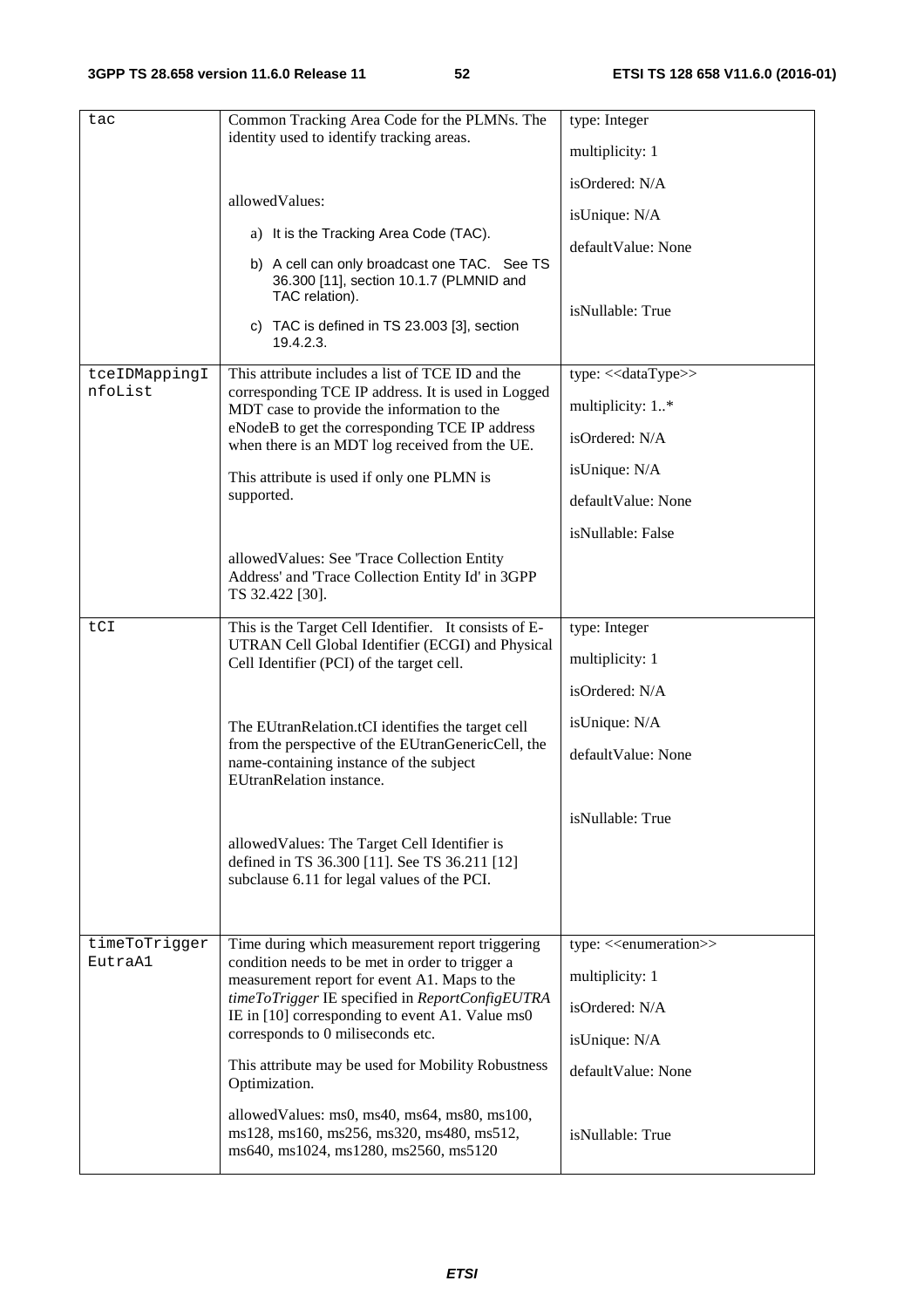| timeToTrigger | Time during which measurement report triggering                                                                                                    | type: < <enumeration>&gt;</enumeration> |
|---------------|----------------------------------------------------------------------------------------------------------------------------------------------------|-----------------------------------------|
| EutraA2       | condition needs to be met in order to trigger a                                                                                                    |                                         |
|               | measurement report for event A2. Maps to the<br>timeToTrigger IE specified in ReportConfigEUTRA<br>IE in [10] corresponding to event A2. Value ms0 | multiplicity: 1                         |
|               |                                                                                                                                                    | isOrdered: N/A                          |
|               | corresponds to 0 miliseconds etc.                                                                                                                  | isUnique: N/A                           |
|               | This attribute may be used for Mobility Robustness<br>Optimization.                                                                                | defaultValue: None                      |
|               | allowedValues: ms0, ms40, ms64, ms80, ms100,<br>ms128, ms160, ms256, ms320, ms480, ms512,<br>ms640, ms1024, ms1280, ms2560, ms5120                 | isNullable: True                        |
| timeToTrigger | Time during which measurement report triggering                                                                                                    | type: < <enumeration>&gt;</enumeration> |
| EutraA3       | condition needs to be met in order to trigger a<br>measurement report for event A3. Maps to the                                                    | multiplicity: 1                         |
|               | timeToTrigger IE specified in ReportConfigEUTRA<br>IE in [10] corresponding to event A3. Value ms0                                                 | isOrdered: N/A                          |
|               | corresponds to 0 miliseconds etc.                                                                                                                  | isUnique: N/A                           |
|               | This attribute may be used for Mobility Robustness<br>Optimization.                                                                                | defaultValue: None                      |
|               | allowedValues: ms0, ms40, ms64, ms80, ms100,<br>ms128, ms160, ms256, ms320, ms480, ms512,<br>ms640, ms1024, ms1280, ms2560, ms5120                 | isNullable: True                        |
| timeToTrigger | Time during which measurement report triggering                                                                                                    | type: < <enumeration>&gt;</enumeration> |
| EutraA4       | condition needs to be met in order to trigger a<br>measurement report for event A4. Maps to the                                                    | multiplicity: 1                         |
|               | timeToTrigger IE specified in ReportConfigEUTRA<br>IE in [10] corresponding to event A4. Value ms0                                                 | isOrdered: N/A                          |
|               | corresponds to 0 miliseconds etc.                                                                                                                  | isUnique: N/A                           |
|               | This attribute may be used for Mobility<br>Robustness Optimization.                                                                                | defaultValue: None                      |
|               | allowedValues: ms0, ms40, ms64, ms80, ms100,<br>ms128, ms160, ms256, ms320, ms480, ms512,<br>ms640, ms1024, ms1280, ms2560, ms5120                 | isNullable: True                        |
| timeToTrigger | Time during which measurement report triggering                                                                                                    | type: < <enumeration>&gt;</enumeration> |
| EutraA5       | condition needs to be met in order to trigger a<br>measurement report for event A5. Maps to the                                                    | multiplicity: 1                         |
|               | timeToTrigger IE specified in ReportConfigEUTRA<br>IE in [10] corresponding to event A5. Value ms0<br>corresponds to 0 miliseconds etc.            | isOrdered: N/A                          |
|               |                                                                                                                                                    | isUnique: N/A                           |
|               | This attribute may be used for Mobility<br>Robustness Optimization.                                                                                | defaultValue: None                      |
|               | allowedValues: ms0, ms40, ms64, ms80, ms100,<br>ms128, ms160, ms256, ms320, ms480, ms512,<br>ms640, ms1024, ms1280, ms2560, ms5120                 | isNullable: True                        |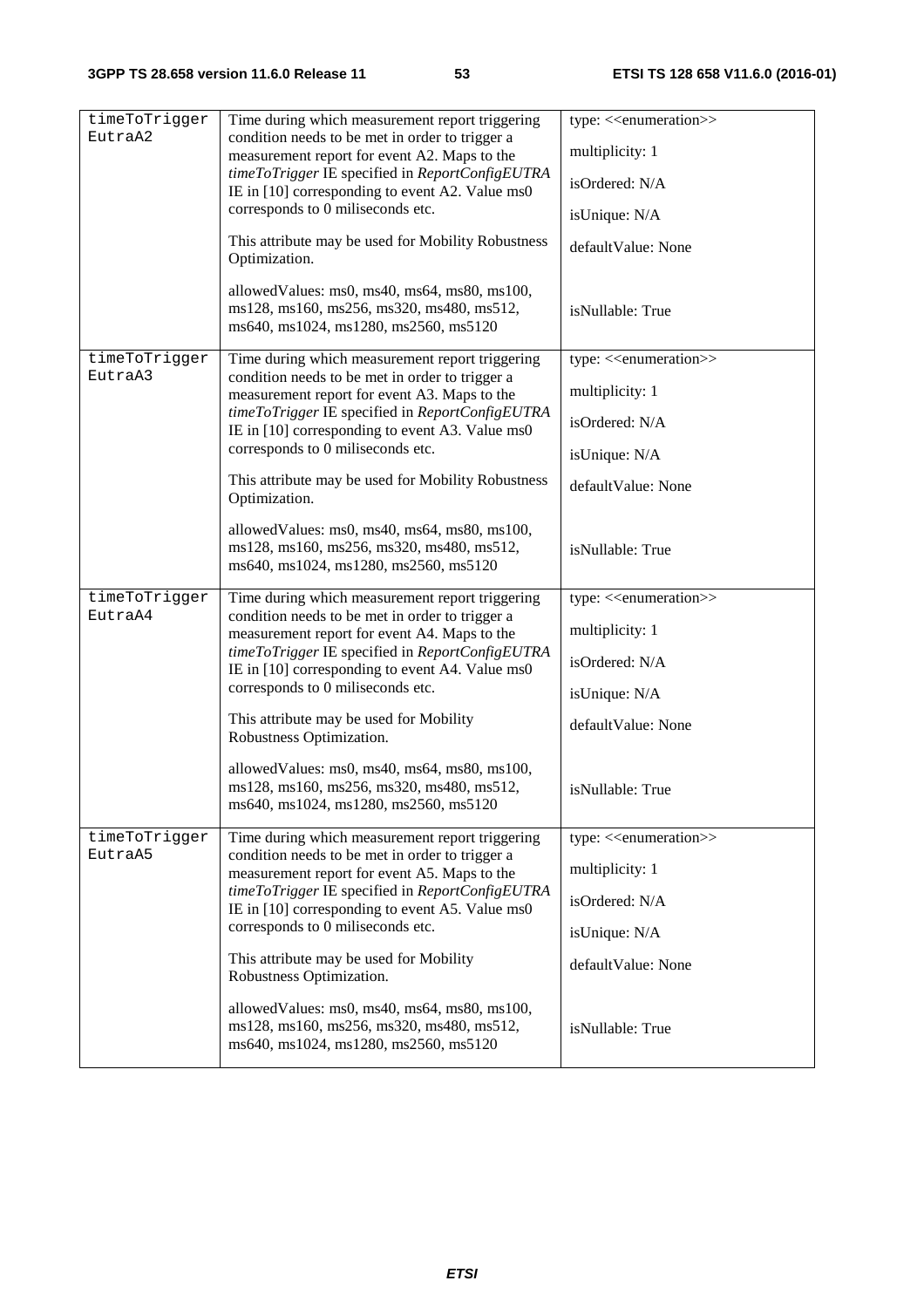| timeToTrigger<br>IratB1  | Time during which IRAT measurement report<br>triggering condition needs to be met in order to<br>trigger IRAT measurement report for event B1.<br>Maps to timeToTrigger IE specified in<br>ReportConfigInterRAT IE in [10] corresponding to<br>event B1. Value ms0 corresponds to 0 milliseconds<br>etc.<br>This attribute may be used for Mobility                                                                             | type: < <enumeration>&gt;<br/>multiplicity: 1<br/>isOrdered: N/A<br/>isUnique: N/A<br/>defaultValue: None</enumeration>                      |
|--------------------------|---------------------------------------------------------------------------------------------------------------------------------------------------------------------------------------------------------------------------------------------------------------------------------------------------------------------------------------------------------------------------------------------------------------------------------|----------------------------------------------------------------------------------------------------------------------------------------------|
|                          | Robustness Optimization.<br>allowedValues: ms0, ms40, ms64, ms80, ms100,<br>ms128, ms160, ms256, ms320, ms480, ms512,<br>ms640, ms1024, ms1280, ms2560, ms5120                                                                                                                                                                                                                                                                  | isNullable: True                                                                                                                             |
| timeToTrigger<br>IratB2  | Time during which IRAT measurement report<br>triggering condition needs to be met in order to<br>trigger IRAT measurement report for event B2.<br>Maps to timeToTrigger IE specified in<br>ReportConfigInterRAT IE in [10] corresponding to<br>event B2. Value ms0 corresponds to 0 milliseconds<br>etc.<br>This attribute may be used for Mobility Robustness<br>Optimization.<br>allowedValues: ms0, ms40, ms64, ms80, ms100, | type: < <enumeration>&gt;<br/>multiplicity: 1<br/>isOrdered: N/A<br/>isUnique: N/A<br/>defaultValue: None<br/>isNullable: True</enumeration> |
| tReselectionC<br>dma2000 | ms128, ms160, ms256, ms320, ms480, ms512,<br>ms640, ms1024, ms1280, ms2560, ms5120<br>Cell reselection timer for reselection to a<br>CDMA2000 band. Value in seconds. Corresponds<br>to parameter t-ReselectionCDMA2000 specified in<br>SIB8 in [10] and to TreselectionCDMA_HRPD or<br>TreselectionCDMA_1xRTT in [34]<br>This attribute may be used for Mobility Robustness<br>Optimization.<br>allowedValues: 0:7             | type: Integer<br>multiplicity: 1<br>isOrdered: N/A<br>isUnique: N/A<br>defaultValue: None<br>isNullable: True                                |
| tReselectionE<br>Utra    | Cell reselection timer for intra frequency E-UTRA<br>cell reselection. Value in seconds. Corresponds to<br>parameter t-ReselectionEUTRA specified in SIB3<br>in [10] and in [34].<br>This attribute may be used for Mobility Robustness<br>Optimization.<br>allowedValues: 0:7                                                                                                                                                  | type: Integer<br>multiplicity: 1<br>isOrdered: N/A<br>isUnique: N/A<br>defaultValue: None<br>isNullable: True                                |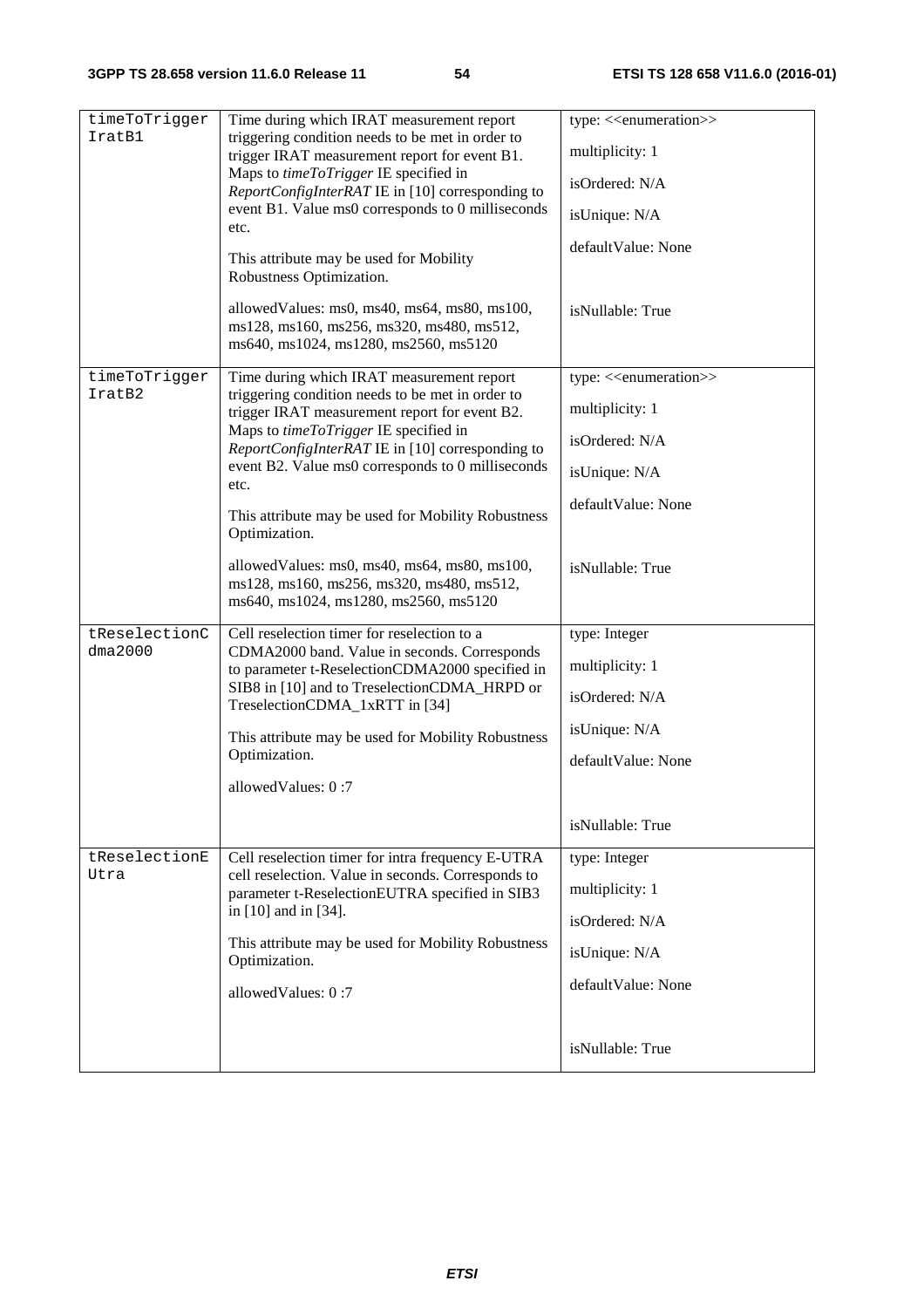| tReselectionG<br>eran | Cell reselection timer for reselection to a GERAN<br>frequency carrier. Value in seconds. Corresponds to<br>parameter t-ReselectionGERAN specified in SIB7<br>in [10] and to TreselectionGERA in [34].<br>This attribute may be used for Mobility Robustness<br>Optimization.<br>allowedValues: 0:7 | type: Integer<br>multiplicity: 1<br>isOrdered: N/A<br>isUnique: N/A<br>defaultValue: None                     |
|-----------------------|-----------------------------------------------------------------------------------------------------------------------------------------------------------------------------------------------------------------------------------------------------------------------------------------------------|---------------------------------------------------------------------------------------------------------------|
|                       |                                                                                                                                                                                                                                                                                                     | isNullable: True                                                                                              |
| tReselectionU<br>tra  | Cell reselection timer for reselection to a UTRA<br>frequency carrier. Value in seconds. Corresponds to<br>parameter t-ReselectionUTRA specified in SIB6 in<br>$[10]$ and in $[34]$ .<br>This attribute may be used for Mobility Robustness<br>Optimization.<br>allowedValues: 0:7                  | type: Integer<br>multiplicity: 1<br>isOrdered: N/A<br>isUnique: N/A<br>defaultValue: None<br>isNullable: True |
| tStoreUeConte<br>xt   | The timer used for detection of too early HO.<br>Corresponds to Tstore_UE_cntxt timer described in<br>[11]. Value in 100 milliseconds.<br>This attribute may be used for Mobility Robustness<br>Optimization.<br>allowedValues: 0:1023                                                              | type: Integer<br>multiplicity: 1<br>isOrdered: N/A<br>isUnique: N/A<br>defaultValue: None<br>isNullable: True |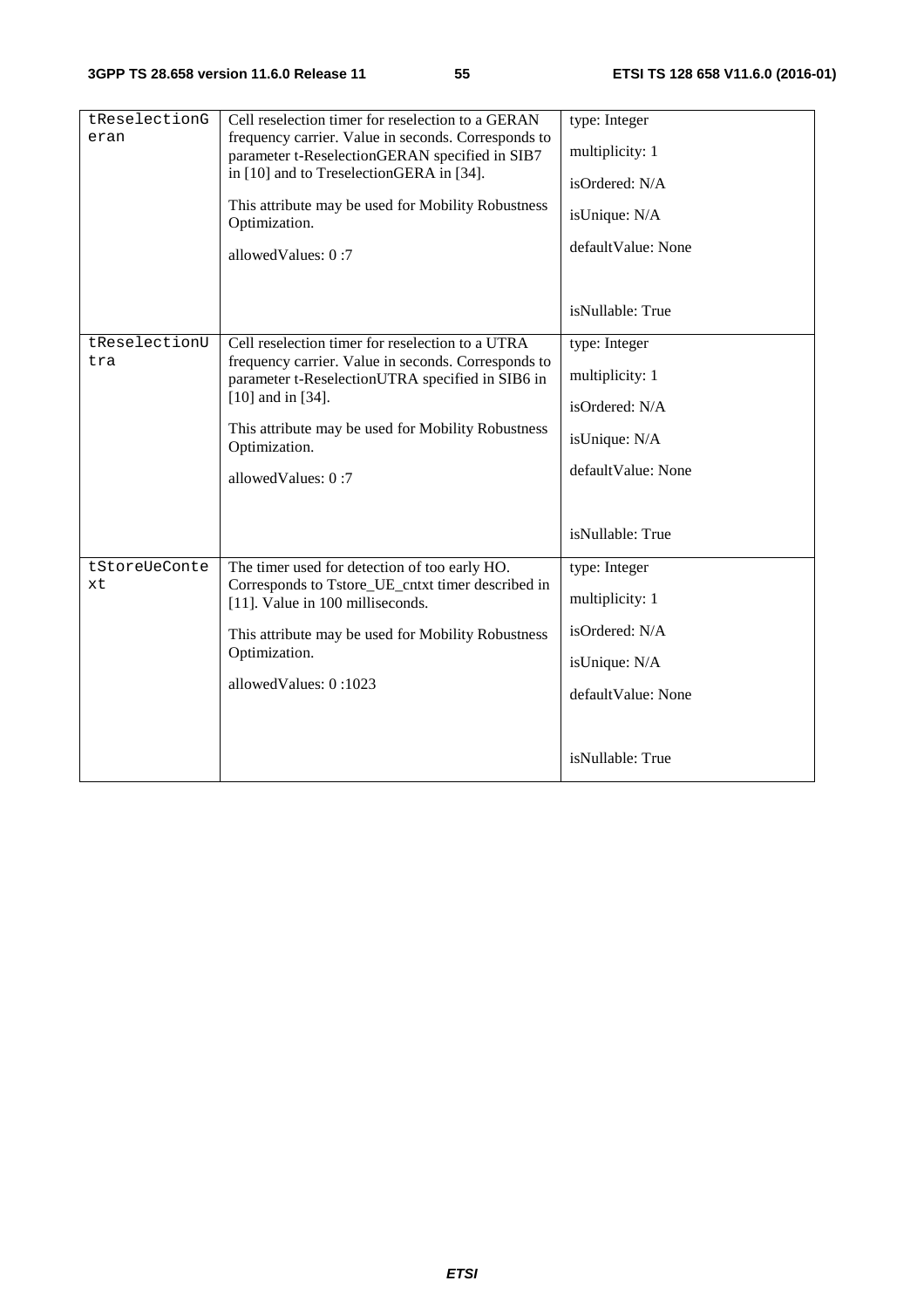| x2BlackList         | This is a list of DNs of ENBFunction and<br>ExternalENBFunction. If the target node DN<br>is a member of the source node"s<br>ENBFunction.x2BlackList, the source node<br>is:<br>$\mathbf{1}$<br>Prohibited from sending X2 connection<br>request to target node;<br>Forced to tear down established X2<br>2 | type: DN<br>multiplicity: 1*<br>isOrdered: N/A<br>isUnique: N/A<br>defaultValue: None<br>isNullable: True |
|---------------------|--------------------------------------------------------------------------------------------------------------------------------------------------------------------------------------------------------------------------------------------------------------------------------------------------------------|-----------------------------------------------------------------------------------------------------------|
|                     | connection to target node<br>Not allowed to accept incoming X2<br>3<br>connection request from target node.                                                                                                                                                                                                  |                                                                                                           |
|                     | The same DN may appear here and in<br>ENBFunction.x2WhiteList. In such case,<br>the DN in x2WhiteList shall be treated as if it<br>is absent.                                                                                                                                                                |                                                                                                           |
| x2HOBlackList       | This is a list of DNs of ENBFunction and<br>ExternalENBFunction. The<br>ENBFunction.x2HOBlackListidentifies a<br>list of neighbour ENBFunction and<br>ExternalENBFunction with whom the subject<br>ENBFunction is prohibited to use X2 interface<br>for HOs even if the X2 interface exists between<br>them. | type: DN<br>multiplicity: 1*<br>isOrdered: N/A<br>isUnique: N/A<br>defaultValue: None<br>isNullable: True |
| x2IpAddressLi<br>SU | Represents one or more IP addresses used by<br>ENBFunction for this ENBFunction"s X2<br>Interface                                                                                                                                                                                                            | type: String<br>multiplicity: 1*<br>isOrdered: N/A                                                        |
|                     | allowed Values: One or more IPv4 or IPv6<br>addresses                                                                                                                                                                                                                                                        | isUnique: N/A<br>defaultValue: None                                                                       |
|                     |                                                                                                                                                                                                                                                                                                              | isNullable: True                                                                                          |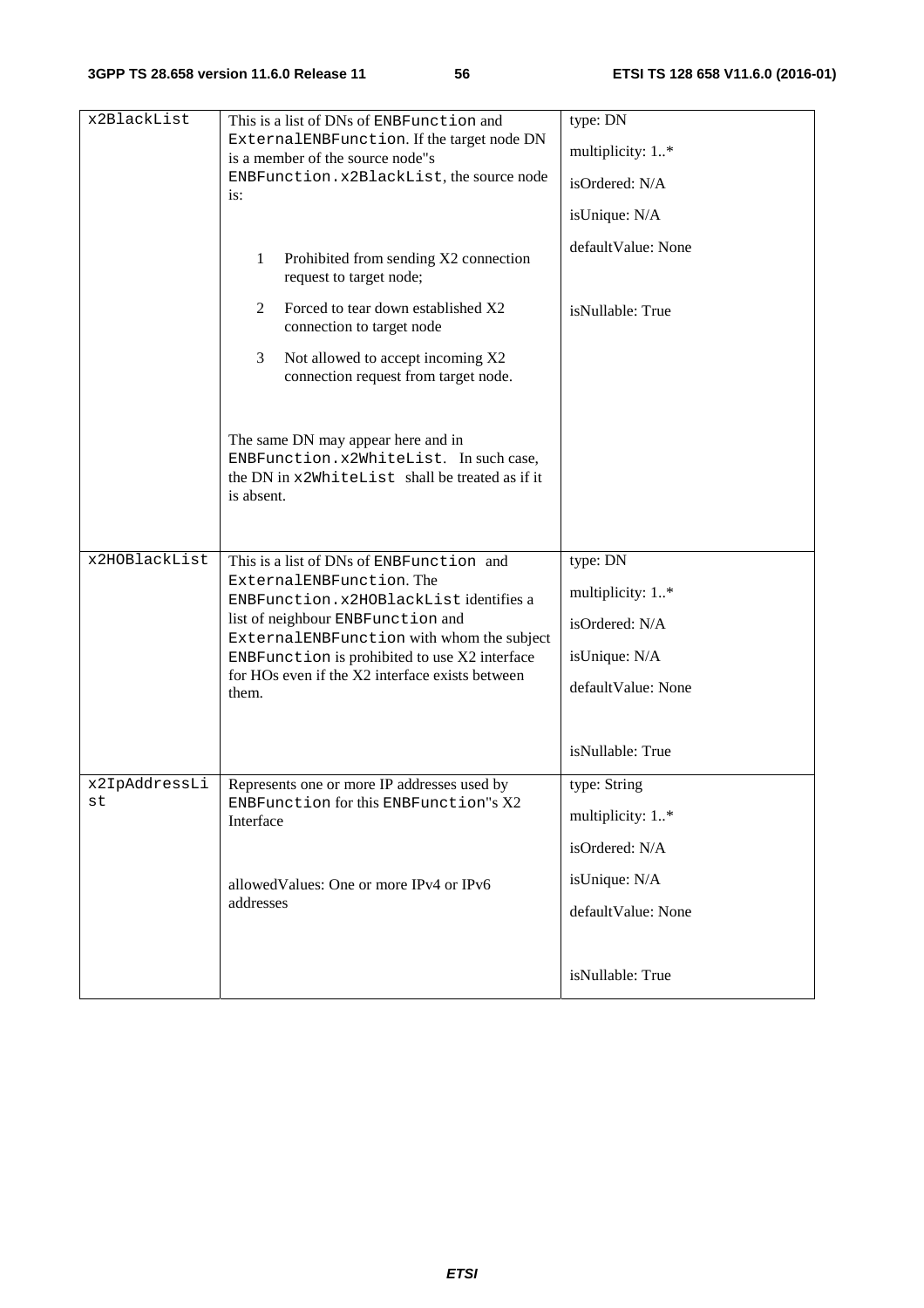| x2WhiteList | This is a list of DNs of ENBFunction and<br>External ENBFunction. If the target node DN<br>is a member of the source node"s<br>$ENBFunction.x2WhiteList, the source node:$<br>Is allowed to request the establishment of X2<br>$\overline{\phantom{a}}$<br>connection with the target node;<br>Is not allowed to initiate the tear down of<br>$\overline{\phantom{0}}$<br>established X2 connection to target node | type: String<br>multiplicity: $1.*$<br>isOrdered: N/A<br>isUnique: N/A<br>default Value: None |
|-------------|--------------------------------------------------------------------------------------------------------------------------------------------------------------------------------------------------------------------------------------------------------------------------------------------------------------------------------------------------------------------------------------------------------------------|-----------------------------------------------------------------------------------------------|
|             | The same DN may appear here and in<br>ENBFunction.x2BlackList. In such case,<br>the DN here shall be treated as if it is absent.                                                                                                                                                                                                                                                                                   | isNullable: True                                                                              |

#### 4.4.2 Constraints

None.

### 4.5 Common notifications

#### 4.5.1 Alarm notifications

This subclause presents a list of notifications, defined in [18], that IRPManager can receive. The notification header attribute objectClass/objectInstance, defined in [37], would capture the DN of an instance of an IOC defined in this IRP specification.

| <b>Name</b>                    | Qualifier                             | <b>Notes</b> |
|--------------------------------|---------------------------------------|--------------|
| notifyAckStateChanged          | See Alarm IRP (3GPP TS 32.111-2 [18]) |              |
| notifyChangedAlarm             | See Alarm IRP (3GPP TS 32.111-2 [18]) |              |
| notifyClearedAlarm             | See Alarm IRP (3GPP TS 32.111-2 [18]) |              |
| notifyNewAlarm                 | See Alarm IRP (3GPP TS 32.111-2 [18]) |              |
| notifyComments                 | See Alarm IRP (3GPP TS 32.111-2 [18]) |              |
| notifyAlarmListRebuilt         | See Alarm IRP (3GPP TS 32.111-2 [18]) |              |
| notifyPotentialFaultyAlarmList | See Alarm IRP (3GPP TS 32.111-2 [18]) |              |

### 4.5.2 Configuration notifications

This subclause presents a list of notifications, defined in [32], that IRPManager can receive. The notification header attribute objectClass/objectInstance, defined in [37], would capture the DN of an instance of an IOC defined in this IRP specification.

| <b>Name</b>                | <b>Qualifier   Notes</b> |  |
|----------------------------|--------------------------|--|
| notifyAttributeValueChange |                          |  |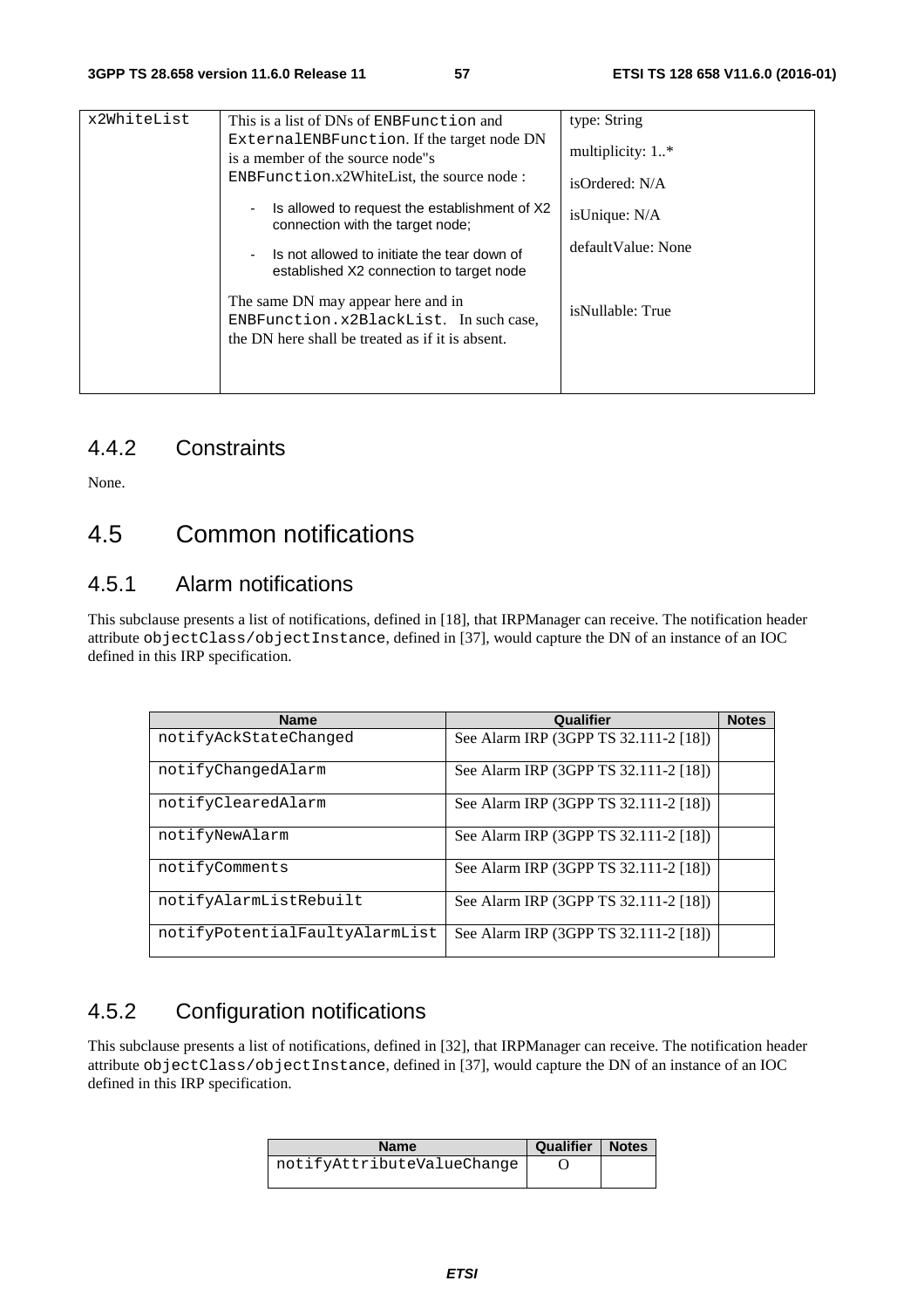| <b>Name</b>          | Qualifier | <b>Notes</b> |
|----------------------|-----------|--------------|
| notifyObjectCreation |           |              |
| notifyObjectDeletion |           |              |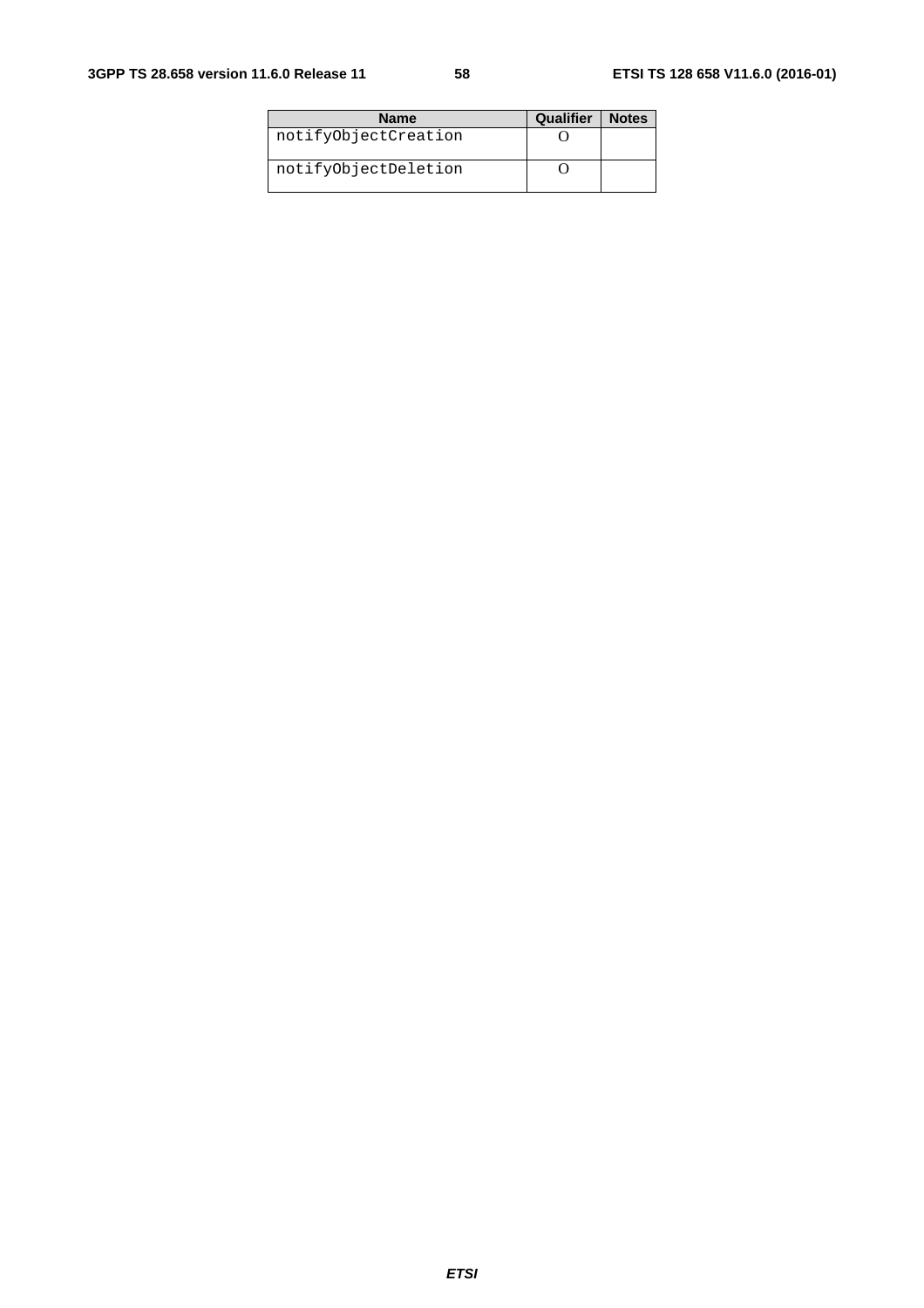### Annex A (informative): Notifications during a Cell Outage Compensation

The following sequence diagrams and table show an example how notifications of IOC CellOutageCompensationInformation and other notifications are used to inform an IRPManager about the COC activities.

The sequence diagrams show the basic event flow, the table gives more details on selected, most relevant, content of the notifications.



**Figure A-1: Sequence diagram of COC, part 1**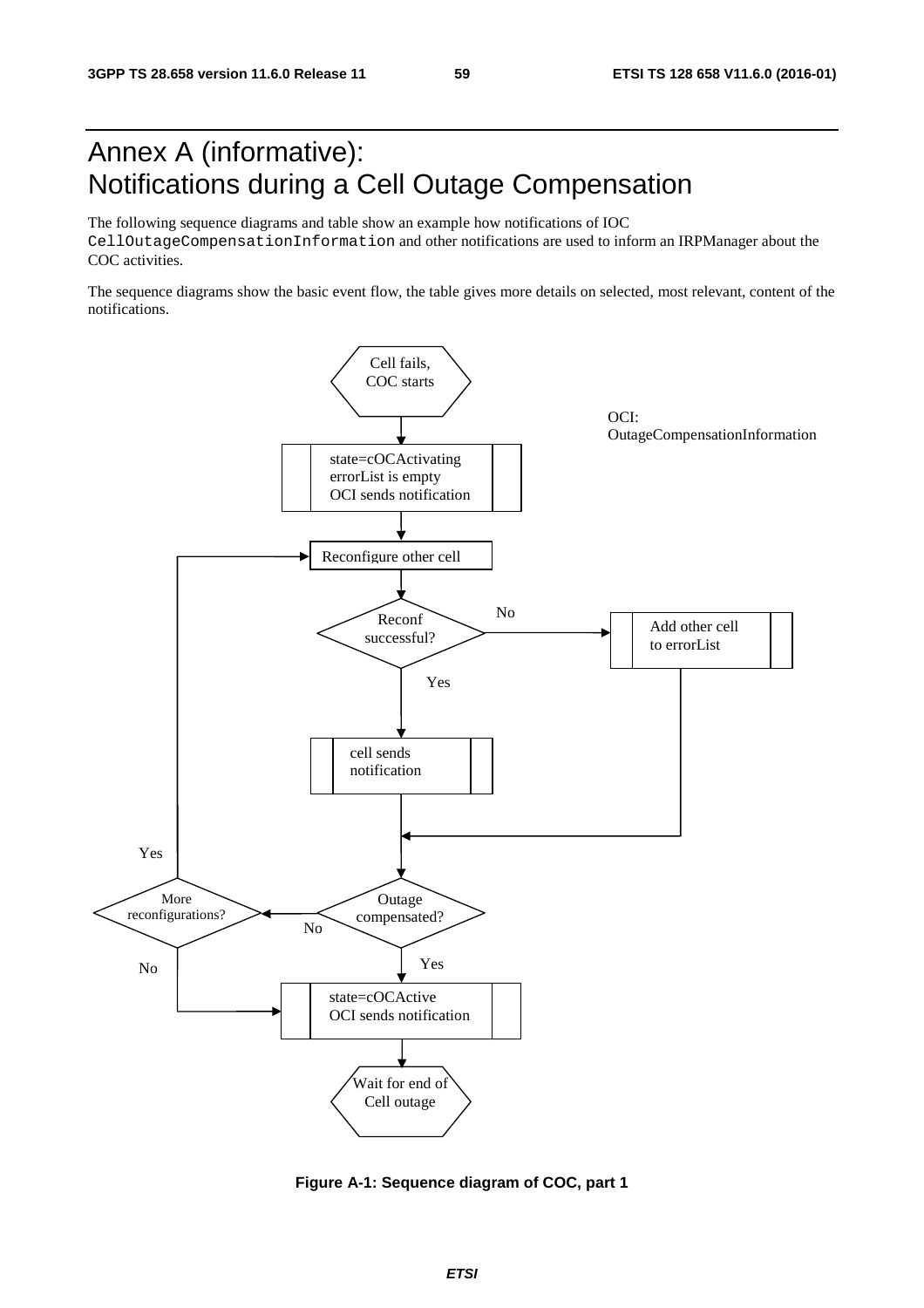

#### **Figure A-2: Sequence diagram of COC, part 2**

Legend for the table:

Notifications in *italic font* are not directly triggered by COC activities, but help to give a full picture.: Notification content in **bold font** indicates a changed attribute value.

| <b>Time</b> | Event                                           | <b>Notification</b>                                                                | Selected notification content *)                               |
|-------------|-------------------------------------------------|------------------------------------------------------------------------------------|----------------------------------------------------------------|
| T1          | Outage of cell 1. COC is<br>done for this cell. | notifyNewAlarm, originated by<br>EUtranGenericCell instance<br>representing cell 1 | notificationId=notiAlCell1<br>$correlatedNotifications = \{\}$ |
|             |                                                 | notifyAttributeValueChan                                                           | notificationId=COC1                                            |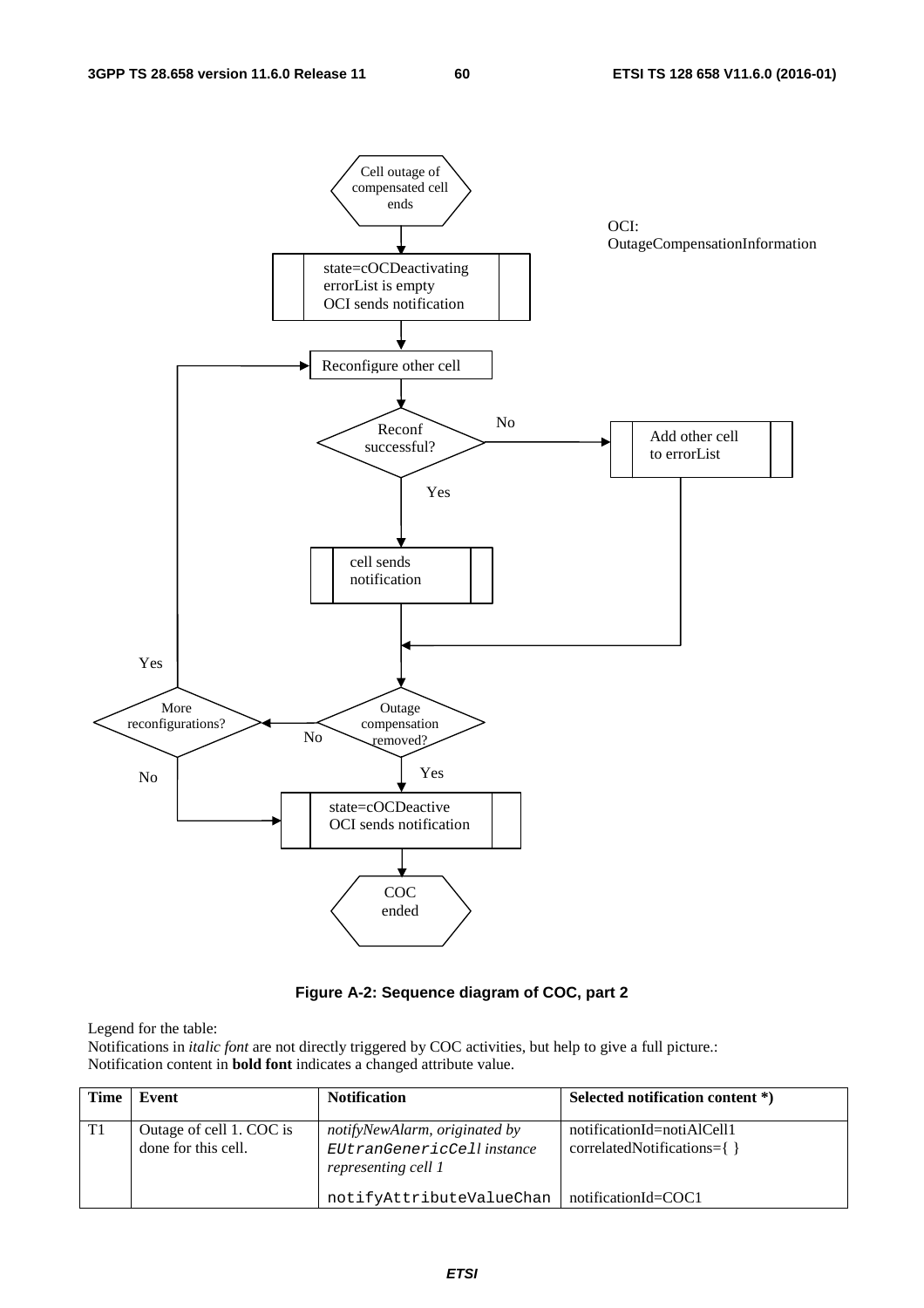| <b>Time</b>     | Event                                                              | <b>Notification</b>                                                                                                                                                                                                                                     | Selected notification content *)                                                                                                                                                                                                       |
|-----------------|--------------------------------------------------------------------|---------------------------------------------------------------------------------------------------------------------------------------------------------------------------------------------------------------------------------------------------------|----------------------------------------------------------------------------------------------------------------------------------------------------------------------------------------------------------------------------------------|
|                 |                                                                    | qe of<br>CellOutageCompensationIn<br>formation instance name<br>contained in<br>EUtranGenericCell instance<br>representing cell 1.                                                                                                                      | correlatedNotifications={ notiAlCell1};<br>$\text{cOC}$ Status.state =<br>cOCActivating<br>cOCStatus.errorList={}                                                                                                                      |
| T <sub>2</sub>  | COC reconfigures cell 2                                            | notifyAttributeValueChan<br>ge of EUtranGenericCell<br>instance representing cell 2                                                                                                                                                                     | notificationId=avcCell2comp<br>correlatedNotifications={COC1}                                                                                                                                                                          |
| T <sub>3</sub>  | COC reconfigures cell 3                                            | notifyAttributeValueChan<br>ge of EUtranGenericCell<br>instance representing cell 3                                                                                                                                                                     | notificationId= avcCell3comp<br>correlatedNotifications={ COC1}                                                                                                                                                                        |
| <b>T4</b>       | COC tries to reconfigure<br>cell 4 without success                 | notifyAttributeValueChan<br>ge of<br>CellOutageCompensationIn<br>formation instance name<br>contained in<br>EUtranGenericCell instance<br>representing cell 1                                                                                           | notificationId=COC2<br>correlatedNotifications={COC1}<br>$cOCStatus.state =$<br>cOCActivating<br>cOCStatus.errorList={cell4}                                                                                                           |
|                 | <b>Case: COC successful</b>                                        |                                                                                                                                                                                                                                                         |                                                                                                                                                                                                                                        |
| T <sub>5a</sub> | COC function decides, that<br>no further actions are<br>necessary. | notifyAttributeValueChan<br>ge of<br>CellOutageCompensationIn<br>formation instance contained in<br>EUtranGenericCell instance<br>representing cell 1                                                                                                   | notificationId=COC5a<br>correlatedNotifications={COC1}<br>$cOCStatus.state =$<br>cOCActive<br>cOCStatus.errorList={cell4}                                                                                                              |
| Тба             | Outage of cell 1 ends                                              | notifyClearedAlarm, originated by<br>EUtranGenericCell instance<br>representing cell 1<br>notifyAttributeValueChan<br>ge of<br>CellOutageCompensationIn<br>formation instance name<br>contained in<br>EUtranGenericCell instance<br>representing cell 1 | notification Id= clearAlCell1<br>correlatedNotifications={ notiAlCell1,<br>COCI<br>Notification Id=COC6a<br>correlatedNotifications={COC1, COC5a,<br>clearAlCell1}<br>$cOCStatus.state =$<br>cOCDeactivating<br>cOCStatus.errorList={} |
| T7a             | COC tries to reconfigure<br>cell 2 without success                 | In case of unsuccessful<br>reconfiguration:<br>notifyAttributeValueChan<br>ge of<br>CellOutageCompensationIn<br>formation instance name<br>contained in<br>EUtranGenericCell instance<br>representing cell 1                                            | Notification Id=COC7a<br>correlatedNotifications={COC1, COC5a,<br>COC6a, clearAlCell1}<br>cOCStatus.state=<br>cOCDeactivating;<br>$cOCStatus. errorList = {cell2}$                                                                     |
| T8a             | COC reconfigures cell 3                                            | notifyAttributeValueChan<br>ge of EUtranGenericCell<br>instance representing cell 3<br>notifyAttributeValueChan                                                                                                                                         | notification Id= avcCell3decomp<br>correlatedNotifications={ COC1, COC5a,<br>avcCell3comp }<br>Notification Id=COC8a                                                                                                                   |
|                 |                                                                    | ge of                                                                                                                                                                                                                                                   | correlatedNotifications={COC1,                                                                                                                                                                                                         |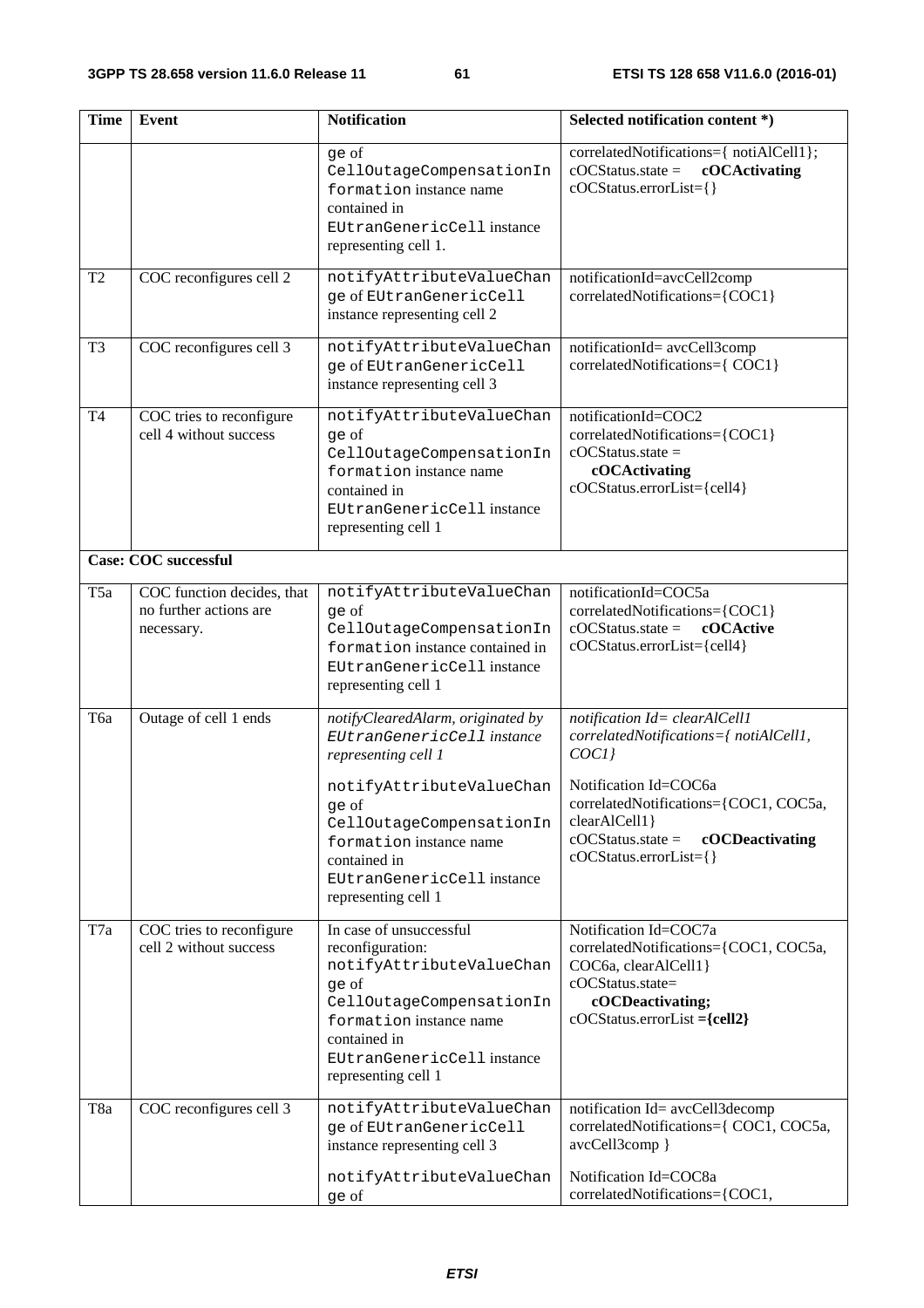| Time             | Event                                                            | <b>Notification</b>                                                                                                                                                                                | Selected notification content *)                                                                                                                                                                                         |
|------------------|------------------------------------------------------------------|----------------------------------------------------------------------------------------------------------------------------------------------------------------------------------------------------|--------------------------------------------------------------------------------------------------------------------------------------------------------------------------------------------------------------------------|
|                  |                                                                  | CellOutageCompensationIn<br>formation instance name<br>contained in<br>EUtranGenericCell instance<br>representing cell 1.                                                                          | clearAlCell1}<br>cOCStatus.state=cOCDeactive<br>cOCStatus.errorList={cell2}                                                                                                                                              |
|                  | <b>Case: COC not successful</b>                                  |                                                                                                                                                                                                    |                                                                                                                                                                                                                          |
| T <sub>5</sub> b | COC function decides, that<br>compensation was not<br>successful | notifyAttributeValueChan<br>qe of<br>CellOutageCompensationIn<br>formation instance name<br>contained in<br>EUtranGenericCell instance<br>representing cell 1                                      | Notification Id=COC5b<br>correlatedNotifications={COC1}<br>cOCStatus.state=<br>cOCActive<br>cOCStatus.errorList={cell4}                                                                                                  |
| T <sub>6</sub> b | Outage of cell 1 ends                                            | notifyClearedAlarm, originated by<br>EUtranGenericCell instance<br>representing cell 1<br>notifyAttributeValueChan<br>qe of<br>CellOutageCompensationIn<br>formation instance name<br>contained in | notification Id= clearAlCell1<br>correlatedNotifications={ notiAlCell1,<br>COCI<br>Notification Id=COC6b<br>correlatedNotifications={COC1,<br>clearAlCell1}<br>cOCStatus.state=cOCDeactivating<br>cOCStatus.errorList={} |
|                  |                                                                  | EUtranGenericCell instance<br>representing cell 1                                                                                                                                                  |                                                                                                                                                                                                                          |
| T7b              | COC reconfigures cell 2                                          | notifyAttributeValueChan<br>ge of EUtranGenericCell<br>instance representing cell 2                                                                                                                | notification Id= avcCell2decomp<br>correlatedNotifications={COC1, COC5b,<br>avcCell2comp }                                                                                                                               |
| T8b              | COC reconfigures cell 3                                          | notifyAttributeValueChan<br>ge of EUtranGenericCell<br>instance representing cell 3                                                                                                                | notification Id= avcCell3decomp<br>correlatedNotifications={ COC1, COC5b,<br>avcCell3comp }                                                                                                                              |
|                  |                                                                  | notifyAttributeValueChan<br>qe of<br>CellOutageCompensationIn<br>formation instance name<br>contained in<br>EUtranGenericCell instance<br>representing cell 1.                                     | Notification Id=COC8b<br>correlatedNotifications={COC1,<br>clearAlCell1}<br>cOCStatus.state=<br>cOCDeactive<br>cOCStatus.errorList={}                                                                                    |

\*) Remarks:

There may be some content of the correlatedNotifications and/or additionalInformation field, which is not related to COC. This additional content is not shown for better readability and must be kept unchanged by COC. NotificationId"s are only examples.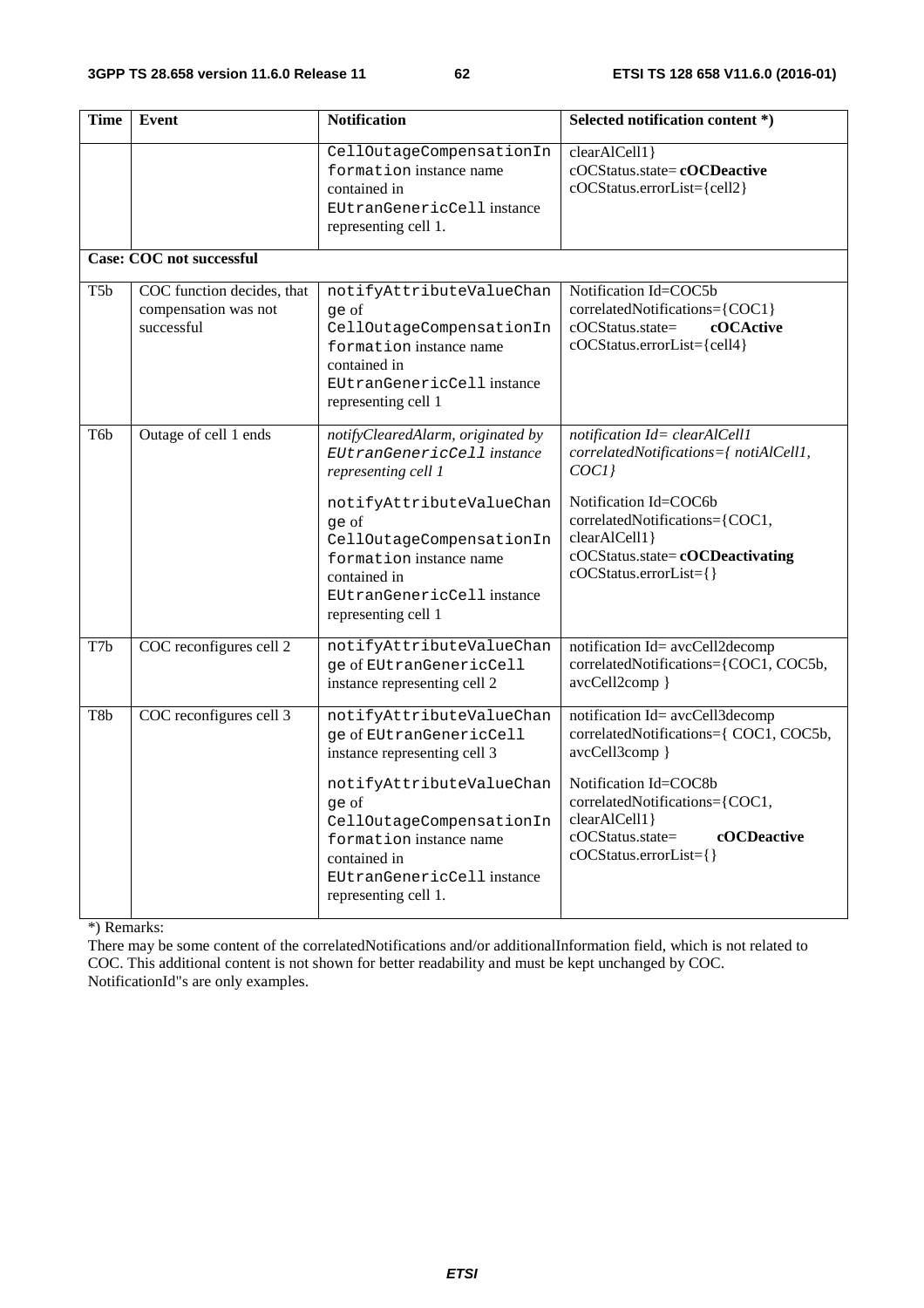## Annex B (informative): Change history

|             |                 |           |     |                                           | <b>Change history</b>                                             |               |            |
|-------------|-----------------|-----------|-----|-------------------------------------------|-------------------------------------------------------------------|---------------|------------|
| <b>Date</b> | TSG#            | TSG Doc.  | CR  | <b>Rev</b>                                | Subject/Comment                                                   | Old           | <b>New</b> |
| 2012-11     |                 |           |     |                                           | First draft                                                       |               | 0.1.0      |
| 2012-12     | SA#58           |           |     |                                           | Presented for information and approval                            | 0.1.0         | 1.0.0      |
| 2012-12     |                 |           |     |                                           | New version after approval                                        | 1.0.0         | 11.0.0     |
| 2013-03     | SA#59           | SP-130048 | 001 |                                           | Rel 11 CR 28658 - Correction of attribute name related Sector     | 11.0.0        | 11.1.0     |
|             |                 | SP-130057 | 002 |                                           | CR R11 28.658 Addition of missing Network Sharing support for MDT |               |            |
| 2013-06     | SA#60 SP-130304 | 003       |     | Energy saving synchronization with 32.762 |                                                                   | 11.1.0 11.2.0 |            |
|             |                 |           | 004 | 2                                         | Align the link inheritance with 28.622                            |               |            |
| 2013-12     | SA#62           | SP-130614 | 006 |                                           | Add blacklist member                                              | 11.2.0        | 11.3.0     |
| 2014-06     | SA#64           | SP-140359 | 008 |                                           | remove the feature support statements                             | 11.3.0        | 11.4.0     |
| 2014-09     | SA#65           | SP-140558 | 009 |                                           | Align operationalState and other state attribute definitions      | 11.4.0        | 11.5.0     |
| 2015-12     | SA#70           | SP-150691 | 014 |                                           | Align id attribute definitions                                    | 11.5.0        | 11.6.0     |